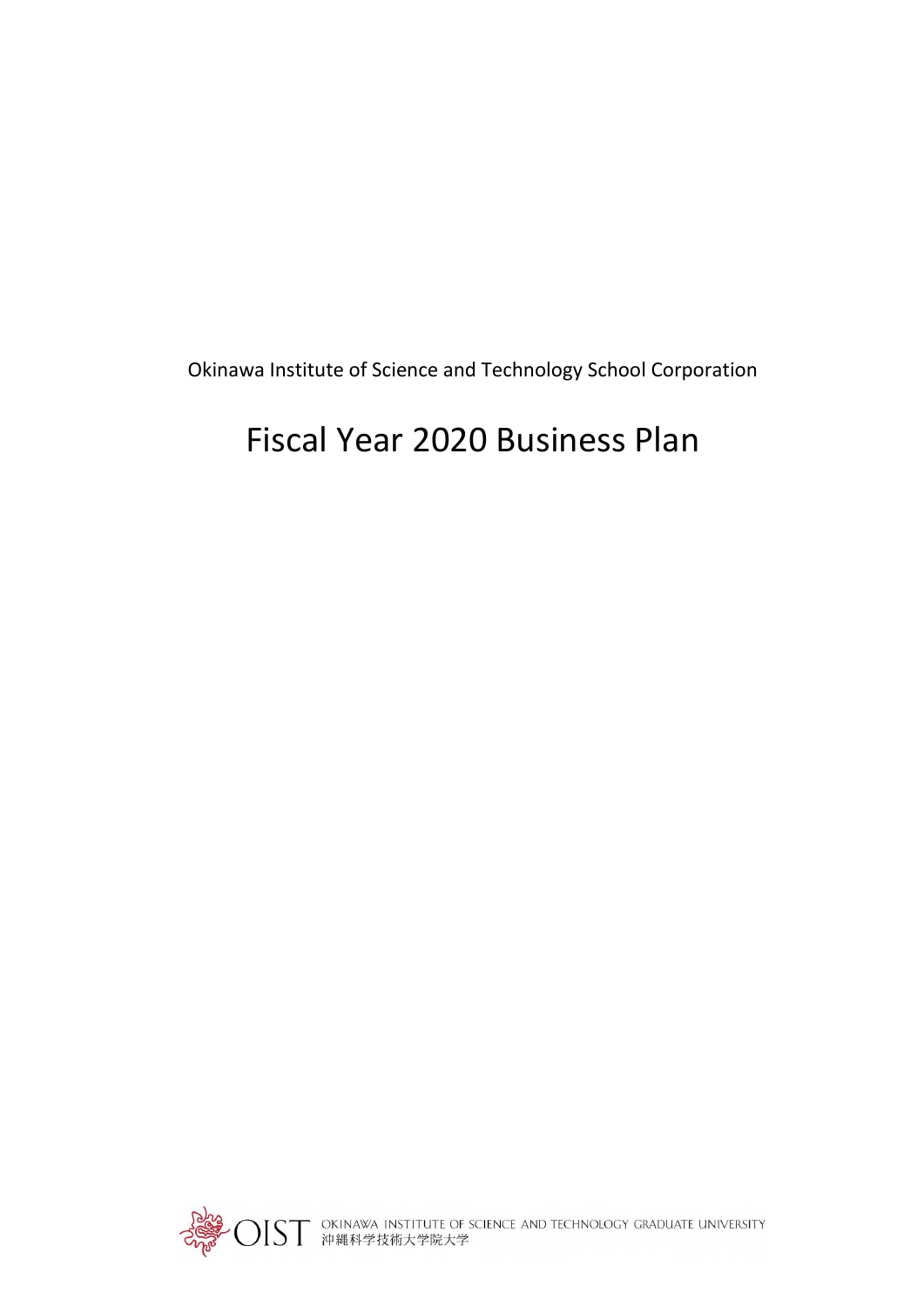## Table of contents

| 1.  |                                                                                    |  |
|-----|------------------------------------------------------------------------------------|--|
| 1.1 |                                                                                    |  |
| 1.2 |                                                                                    |  |
| 1.3 |                                                                                    |  |
| 1.4 |                                                                                    |  |
| 2.  |                                                                                    |  |
| 2.1 |                                                                                    |  |
| 2.2 |                                                                                    |  |
| 2.3 |                                                                                    |  |
| 2.4 |                                                                                    |  |
| 2.6 |                                                                                    |  |
| 3.  |                                                                                    |  |
| 4.  |                                                                                    |  |
| 5.  | University Campus and Community Development; Safety and Environment Protection  28 |  |
| 5.1 |                                                                                    |  |
| 5.2 |                                                                                    |  |
| 5.3 |                                                                                    |  |
| 5.4 |                                                                                    |  |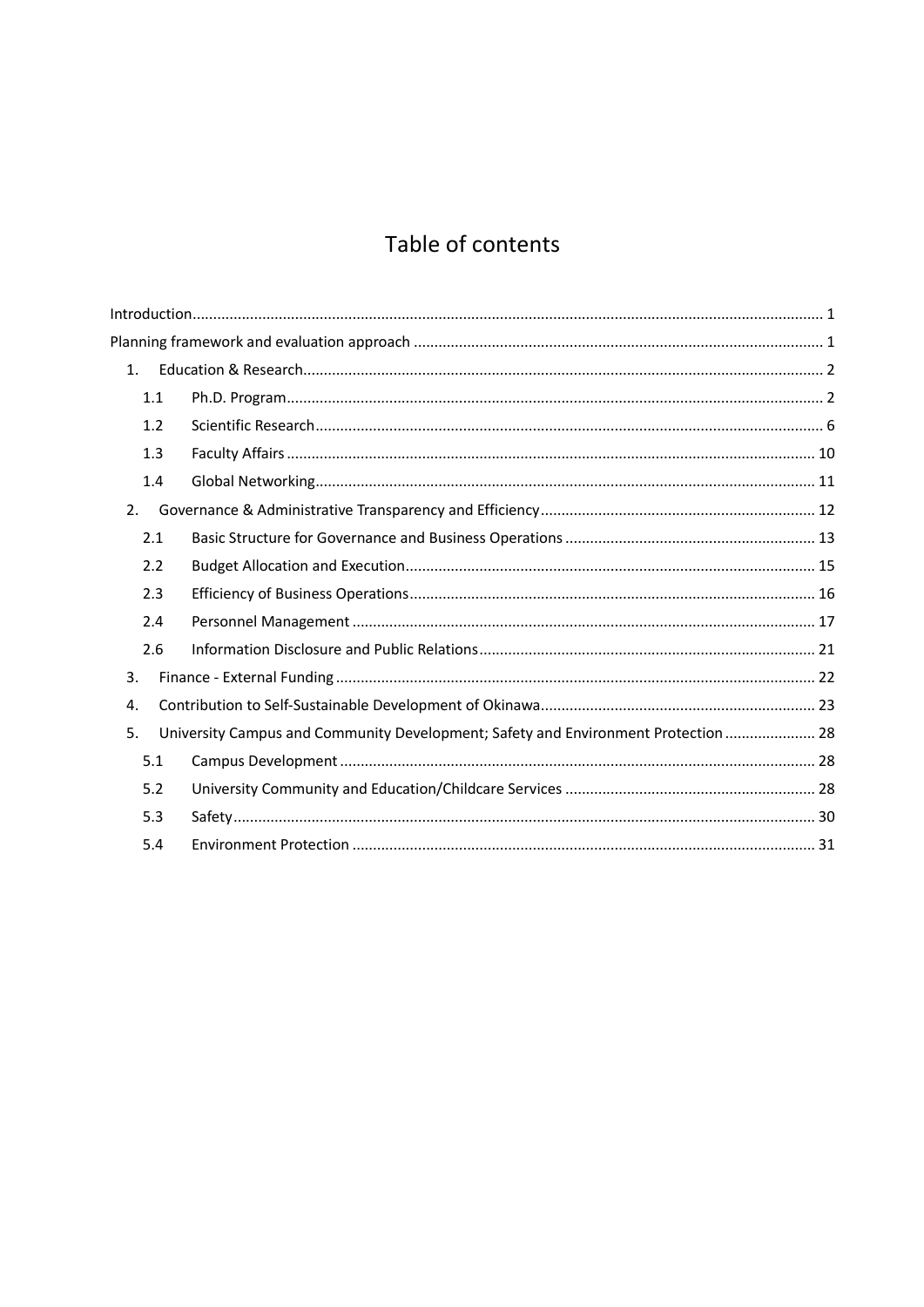## **Okinawa Institute of Science and Technology School Corporation FY2020 Business Plan**

## <span id="page-2-0"></span>**Introduction**

This Business Plan (BP) has been developed by the Okinawa Institute of Science and Technology School Corporation (OIST SC), discussed with the OIST Board of Councilors and approved by the OIST SC Board of Governors. The BP guides the operations of OIST SC by setting goals and providing action items for the fiscal year (FY) 2020, from April 2020 to March 2021.

#### <span id="page-2-1"></span>**Planning framework and evaluation approach**

In accordance with the Cabinet Office Ordinance for enforcement of the OIST School Corporation Act (Cabinet Office Ordinance No. 59 of 2011)), the plan has the following 5 chapters: 1) Education and research, 2) Governance and administrative transparency and efficiency, 3) Finance - External Funding, 4) Contribution to self-sustainable development of Okinawa, and 5) University campus and community development; safety and environment protection. Each chapter has subchapters consisting of Goals and Actions. Based on the Bylaws of the OIST SC, the draft Business Plan will be submitted to the Board of Councilors (BOC) for their review and to the Board of Governors (BOG) for their final approval. The plan will be submitted to the Prime Minister for approval based on the OIST School Corporation Act. The government will provide financial support to the OIST SC based on the assumption that the OIST SC will implement the approved Business Plan appropriately.

As a corporation established on the basis of special legislation and largely funded by the government, it is our responsibility to implement the Business Plan steadily and to demonstrate accountability for our activities, including status of implementation of the Business Plan, to the general public. A key to achieving these aims effectively is the relationship between the BOG as an overseeing body and the CEO/President executing daily operations. The BOG is responsible for overseeing the CEO/President's implementation of the Business Plan, and the CEO/President is responsible for reporting the status of implementation of the Business Plan to the BOG. In addition, the Auditors of OIST SC will supplement this relation by conducting independent and rigorous auditing on all aspects of operations including the status of implementation of the Business Plan.

After the end of each fiscal year, the organizational performance will be reported to and evaluated by the BOG and the BOC. The evaluation results will be utilized in planning and executing business as a basis for the next step to achieve OIST's objectives. To ensure transparency, the annual report together with the evaluation results will be posted on the OIST web site by the end of June of the following fiscal year.

For a transparent and quantitative monitoring of progress against the plan, metrics will be provided for sub-sections of the Business Plan whenever appropriate. These metrics will also allow for analyses of the growth of OIST Graduate University and international comparison with benchmarked institutions. Most of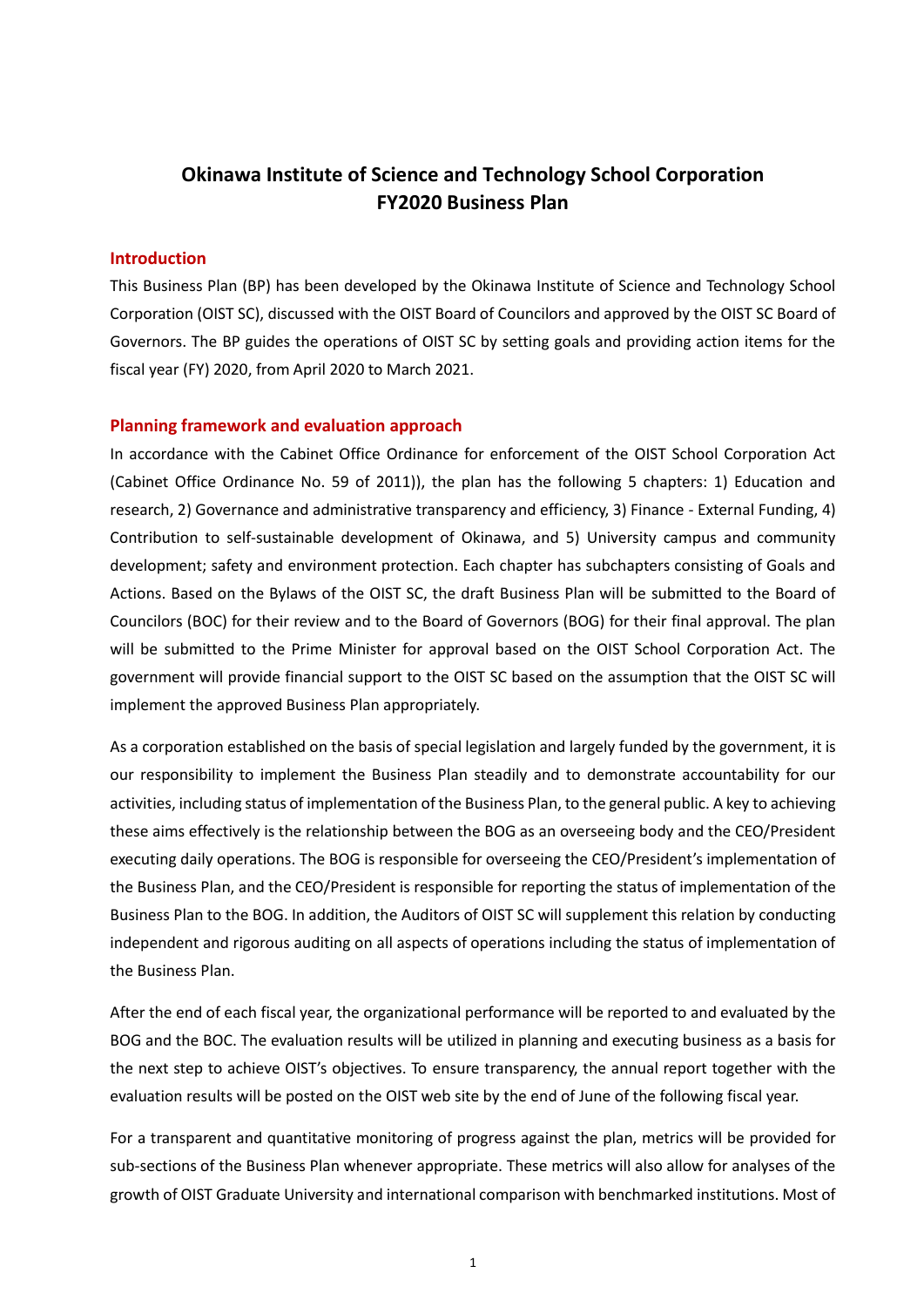the metrics should be evaluated in the spirit of achieving the goals described above. Therefore, these metrics themselves are not the objectives.

## <span id="page-3-0"></span>**1. Education & Research**

## **Education**

OIST will continue to develop its strong and innovative PhD program. The addition of new faculty members in FY2019-20 significantly increases the research opportunities for students and will allow a yet further strengthening of the curriculum.

## **Research**

OIST will continue publishing world-leading research in high-impact journals. OIST will continue hiring of outstanding faculty members and also support newly hired faculty members for their swift lab startup and commencement of research at OIST. OIST will continue international review of the research support facilities which constitute a key to the research strength of OIST. OIST will also review appropriate number of research support staff linked with increment of OIST faculty members and expansion of research area at OIST and make efforts to secure excellent resources. OIST will engage in enhancement of networks with Universities and Research institutions in Japan.

## **Expansion of the university**

The number of faculty units will be increased to 82 in FY2020, further strengthening the University's areas of research competence while maintaining the highest quality standards in the selection. In FY2019, the intake of new Graduate students reached 52. OIST will maintain the highest quality standards in the selection and elevate qualities of applicants to acquire the best students.

## <span id="page-3-1"></span>**1.1 Ph.D. Program**

## **Goal (1):**

Taking full advantage of world-class science faculty and facilities, OIST will provide exceptional academic program and research training for PhD Students, Research Interns, and other Special Students.

## **Actions (1):**

(Research Training)

- OIST will facilitate students to receive academic and research training in front-line sciences for their PhD by providing operational support for academic success including courses, mentoring, research supervision and examinations.
- OIST will make available to its students external, world-leading researchers and examiners to improve research opportunities and outcomes from our PhD program.
- OIST will ensure students are given adequate and appropriate research and IT facilities and equipment.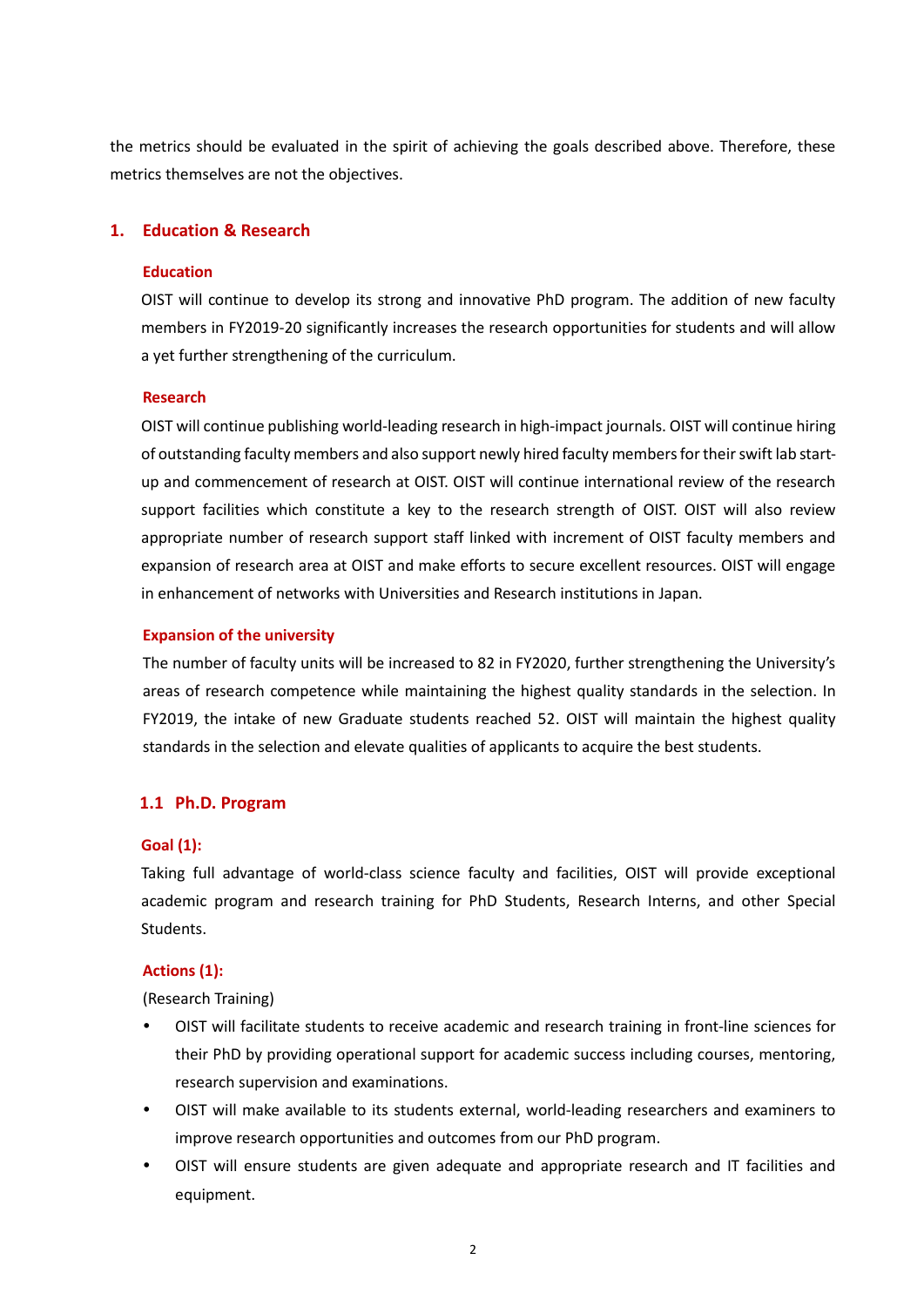(Curriculum)

- OIST aims to increase the selection of courses available to students, including on- and offcurriculum instruction, in order to broaden the depth and breadth of the OIST curriculum.
- OIST aims to develop and support diversity of course delivery, including online.
- OIST aims to continue the process of curriculum review to provide the most appropriate courses at the most appropriate time to students and improve efficiency of education.

(Research Internship)

 OIST will provide a Research Internship program available to talented students with excellent research potential.

## **Metrics:**

- Number of publications by students
- Number of external scholarships, etc. our students receive
- Number of examinations for proposal and thesis
- Number of graduates
- Average number of students per faculty member
- Number of on-curriculum courses offered
- Number of off-curriculum courses
- Number of credits given to external courses
- Number of Research Interns

## **Goal (2):**

Understanding the unique needs of each student, OIST will provide them comprehensive support toward academic success and professional and personal development to impact their life broadly.

## **Actions (2):**

(Student Support)

- OIST will provide a full range of student-centered and flexible support to students in the areas of relocation, travel, housing, language assistance, emergency care, and financial assistance so that they can concentrate on their study.
- OIST will provide comprehensive support to provide a safe and healthy environment for students, including proactively reaching out to students for early problem detection, increasing communication with students, and seamless coordination of support across campus.

## (Professional and Career Development)

- OIST will provide a Professional and Career Development Program to prepare students for a wide range of career opportunities.
- The Professional and Career Development Program of Graduate School will collaborate to be part of a broader network of professional development OIST-wide for the betterment of its staff, students, and ultimately Okinawa and Japan.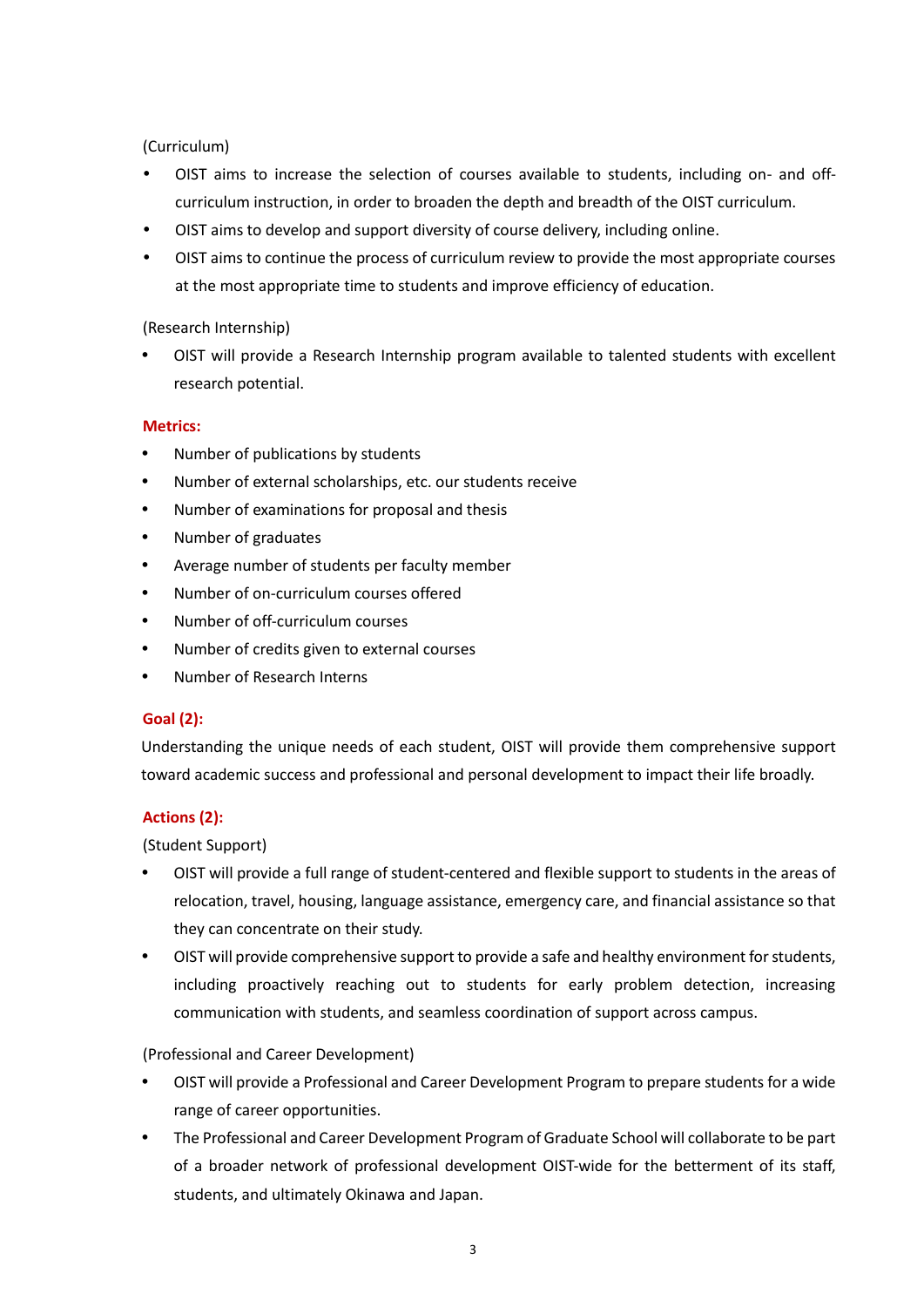- To empower students' effectiveness as early-career scientists, OIST will support diverse networking opportunities such as conferences, workshops, visits to other institutions, career events, and inviting external speakers to OIST.
- OIST will seek available funding opportunities for students and support the entire application process by holding information, grant writing and interview practice sessions, and providing clear guidance on the applications.
- OIST will provide opportunities for students to learn skills to translate discovery into impact on society.
- OIST will provide opportunities for students to interact with other universities in Okinawa and Japan including student exchange, social networking and teaching.
- OIST will develop human resources through the provision of relevant skills training to all students to contribute to Japan from inside and overseas.

## **Metrics:**

- Number and nature of professional and career development activities
- PhD student retention rate
- Number of grant applications supported and success ratio

## **Goal (3):**

To enrich the mutual benefits between OIST and Okinawa, Japan, and the World, OIST will further develop communication and collaborations with other educational institutions and communities.

## **Actions (3):**

(Student Collaborations)

- OIST will maintain and enhance collaborative relationships with other universities by developing agreements concerning Research Interns, Special Research Students, co-supervision, study-leave, and other exchange opportunities.
- OIST will hold events and workshops to provide students in Okinawa and those of Okinawa ancestry opportunities to get to know OIST and/or apply to the PhD and Research Internship Programs.
- OIST will improve integration of its student activities into the Okinawan environment and community to strengthen each student's ties with Okinawa and to enrich benefit sharing with Okinawa.

(Student Recruitment and Alumni Relations)

- OIST will continue to diversify student recruitment activities to attract a diverse group of worldclass students for PhD program and Research Intern program.
- OIST will keep track of graduates and participants of GS events and programs.
- OIST will sharpen its branding and adjust our external communications to better appeal to target populations for student recruitment.
- OIST will establish a networking platform for alumni to engage them as ambassadors of our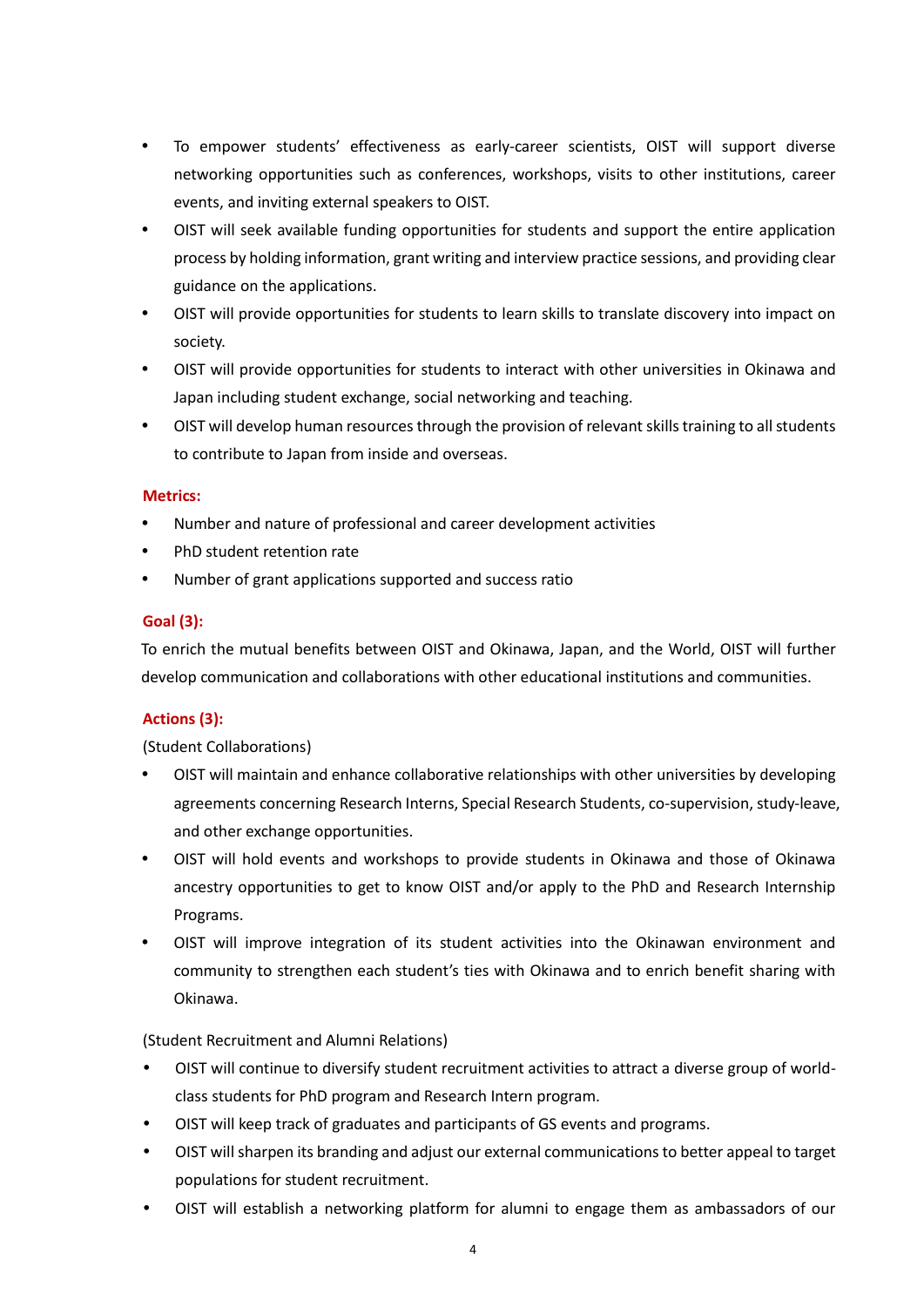programs.

## **Metrics:**

- Number of applications for the PhD program (Japanese and International)
- Number of admitted PhD students (Japanese and International)
- Number of applications for the RI program
- Number and nature of interactions between OIST students and other students
- Number and list of agreements with other universities (SRS, RI MOU, study-leave, co-supervision)

## **Goal (4):**

To address the challenges of supporting its rapid growth with existing resources, OIST will continue business re-engineering of the Graduate School toward robust curation of records and data, clear policies, and effective communication.

## **Actions (4):**

(Policy and Process Management)

- OIST will continue to revise, in collaboration with the Faculty Assembly and the student body, relevant policy, rules and procedures to improve the effectiveness and efficiency of the administration of the OIST academic program.
- OIST will improve the curation and dissemination of policy changes to other stakeholders internal and external.
- OIST will improve student record management system and curation and visualization of longitudinal data.

## (Business Efficiency Re-engineering)

- OIST will re-engineer workflow and processes of the Graduate School and employ relevant software to improve our business effectiveness and efficiency. OIST will continuously review and optimize our business operations and staffing arrangements to maintain quality to serve the growing university.
- OIST will support the Graduate School staff by creating individual development plans and providing training opportunities to staff to improve the talent and knowledge base available to GS, and to improve retention of staff.
- OIST will support the Graduate School staff to enhance individual professional skills to achieve their full potential through opportunities for personal and professional growth to accommodate expanding needs of the growing university.

## (Communications)

- To enhance mutual understanding and improve our quality of service, OIST will continuously adapt our communications with students, faculty, and relevant administrative divisions.
- OIST will improve the Graduate School website to enhance online communication to the public including prospective students.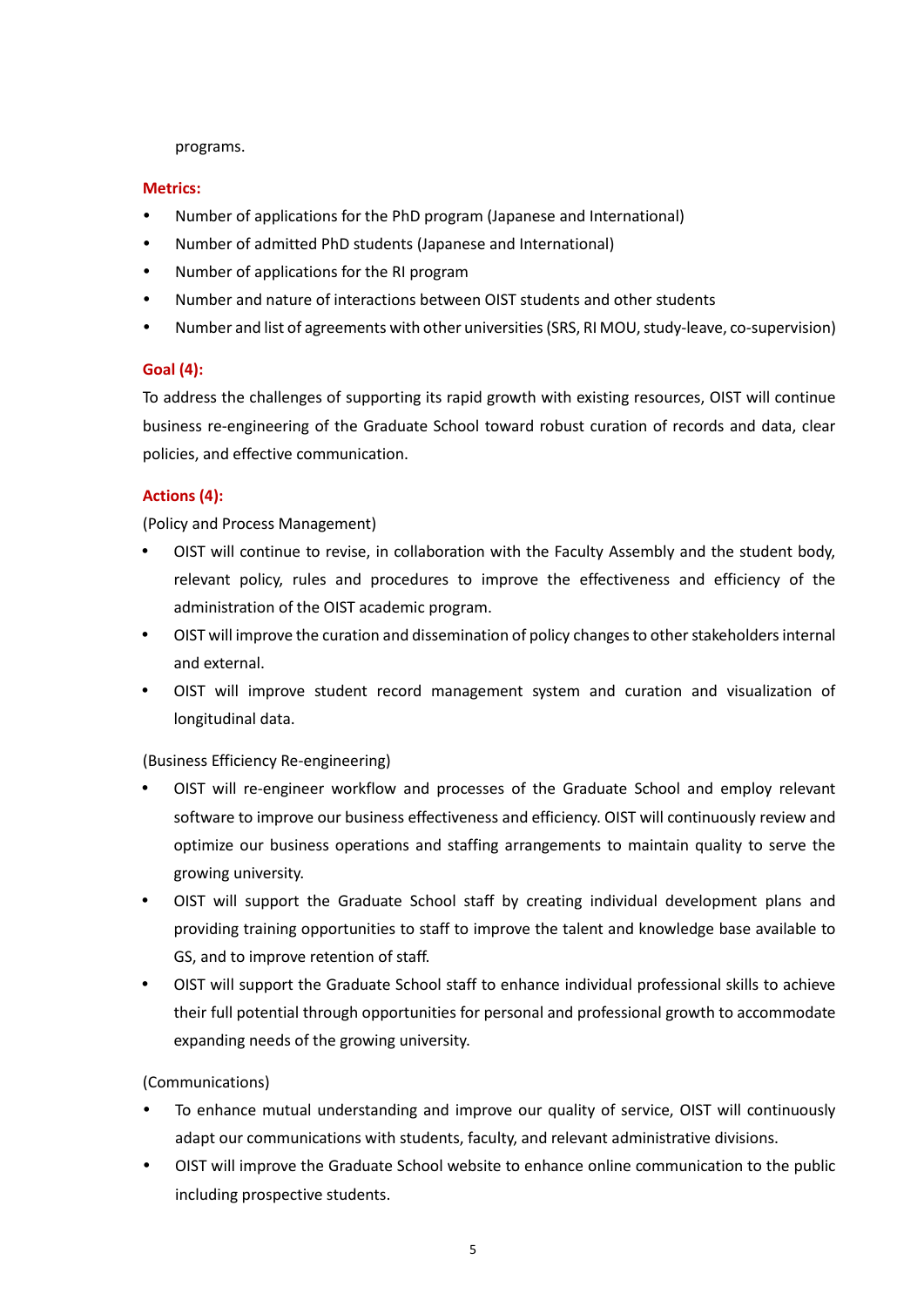(Program Extension)

 OIST will identify funding opportunities, such as Japan Student Services Organization (JASSO)'s funding programs, to support programs for students.

## **Metrics:**

<span id="page-7-0"></span>Number and nature of GS meetings with students and faculty

## **1.2 Scientific Research**

## **Goal:**

OIST Graduate University will continue to conduct world-class research in cross-disciplinary fields of science. OIST Graduate University is committed to the pursuit of new knowledge through basic science. We are committed to the training of an international community of students. OIST Graduate University will encourage, motivate and support its talented faculty, students and scientists by promoting a collaborative cross-disciplinary research environment, providing excellent facilities, equipment and research support, and by conducting regular and rigorous peer review. OIST Graduate University aspires to be responsive and relevant to the needs of society. We believe that the most significant contributions will result from the discoveries made through basic science. Following "Basic Policies for Economic and Fiscal Management and Reform" by the Cabinet, we will continue applying our science and technology to the needs of society and industry in Okinawa.

## **Actions:**

(Promotion of cross-disciplinary research)

- In FY2019, we hired a large number of new faculty in 9 research fields. During the candidate interview, faculty, researchers and students were invited to their seminar regardless of the research fields, promoting potential future collaborations. For faculty recruiting in FY2020, we continue to hire in a multitude of fields while encouraging incoming faculty to collaborate broadly. In FY2020, we plan to hire 3 female faculty to improve the gender balance in the faculty.
- Our Faculty Lunch Talks will be continued to promote inter-unit conversations and trust that this will result in interdisciplinary research. We utilize the existing shared facilities such as fish tanks, Marine Science Station, microscopes and DNA sequencers etc. and will continue to enhance sharing of the research facilities which are available to all units.
- The Library actively collects electronic resources so that necessary content can be accessed via remote access and provides infrastructure to retrieve academic information efficiently. It is important to maintain and develop exhaustive collections to promote interdisciplinary research and support excellent faculty and researchers.

## (Research Support)

 In order to provide necessary research support for all researchers and students in all lab buildings including Laboratory 4, Research Support Division will enhance support on common basic laboratory equipment and facilities like service alcove and the small equipment in those areas by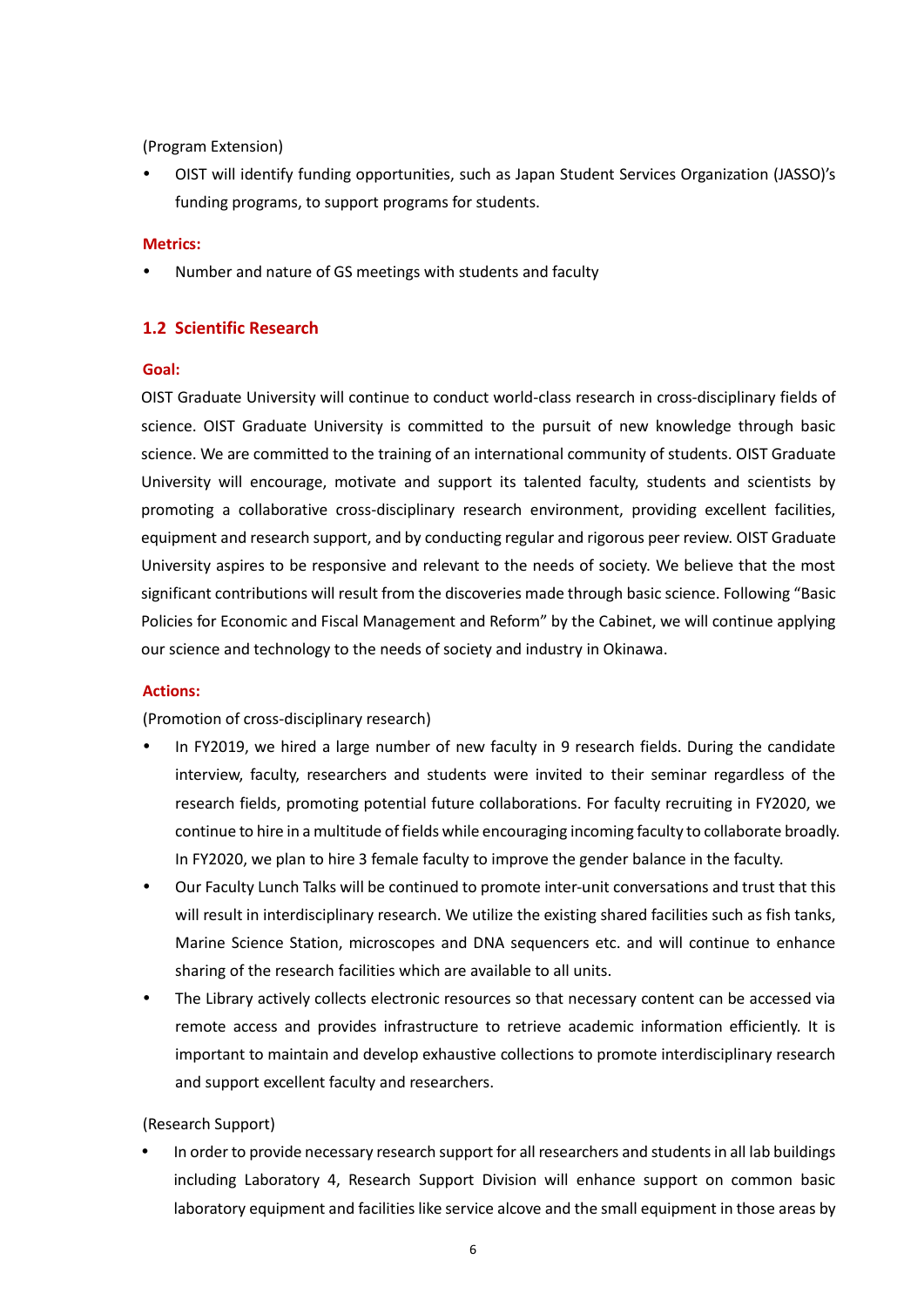revising those management.

- Animal Resources Section (ARS) will commence the OIST animal care and use program at animal facilities in Laboratory 4 in addition to animal facilities in Laboratory 1, 2 and 3. Furthermore, ARS will develop the OIST animal care and use program to marine fishes and cephalopods fed in Okinawa Marine Science Station in Seragaki. ARS will make detailed plan (final plan) of mouse facilities in Laboratory 5, which pays attention on animal welfare and human engineering based on cutting-edge technology. ARS will hold the 33rd of annual meeting for the Japanese Society for Alternatives to Animal Experiments on November 12, 13 and 14 at OIST.
- DNA Sequencing Section (SQC) will continue to support research activities using the latest multiparalleled DNA sequencers and high throughput single-molecule real-time sequencer. Additionally, SQC will proactively work on to expand our services such as streamline of library prep workflow of the applications which have high demand, nucleic acid extraction services from a wide variety of species, and development of protocols for new applications.
- Engineering Support Section (ESS) will continue to promote and provide mechanical/material/electronic engineering services to the growing number of OIST researchers. ESS will continuously improve its standard operating procedures to simplify requests from all OIST researchers. ESS will offer more comprehensive and ordered training courses for new users to the engineering facilities to facilitate higher quality fabrication of experiments and samples, and to achieve high quality sample data. Additionally, ESS will improve the skills of staff to support advanced research projects.
- Scientific computing and Data Analysis Section (SCDA) will deploy a new high-performance computing system to replace the existing Sango system. The new computing system will address the urgent need for more computing resulting of the twofold increase of number of users at OIST in less than a year. The new system will also address the computing needs from the new research units in Lab4. In addition, the expansion of the AI and big data analysis system is also scheduled.
- SCDA will work toward the consolidation and expansion of the archiving system and procedures to improve OIST research data management.
- We will continue to promote research support services by improving policy, rules and management system of common research resource for fair and effective use.
- We will continue to promote research ethics, by organizing research ethics training and seminars.
- Grants and Research Collaborations Section will encourage further collaborations with other sections, such as Faculty Affairs Office, to provide better support on application and management of external research funding for faculties, researchers and student and continue proactive actions to collect grants information and delivery of the information. They will run our KICKS and JUMPS funding programs to promote collaboration.
- Imaging Section (IMG) will continue special training courses which are now receiving a lot of recognition; advanced light microscopy, Tokuyasu cryo-sectioning and cryo-electron microscopy. Further, IMG will extend national and international collaboration projects. IMG will take a peer review by experts from international and domestic universities and/or institutes to promote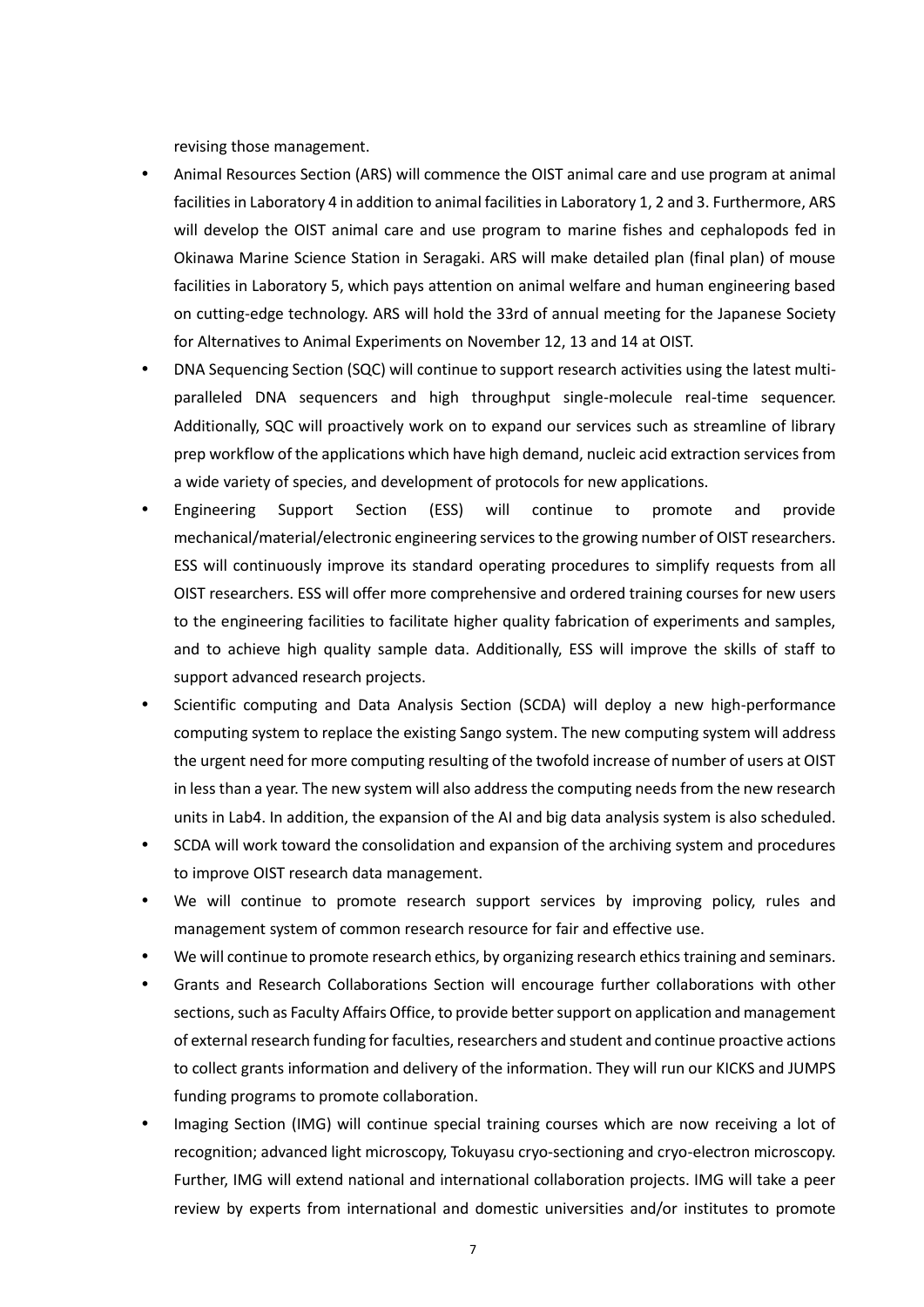quality of research support.

- Instrumental Analysis Section (IAS) will continue to organize the service contents, instrument and staff activities so that IAS support reaches across the university. In particular, IAS will expand the effective use of human resources and instrument to support for advanced research. IAS will also advance the technical skills of section staff with the help of top international research institutions such as Max Plank Institutes. In addition, IAS will develop new protocols that can be used by OIST researchers with external research institutes and enhance the training courses that OIST researchers can use. In addition, IAS will aim for further external collaboration and effective use of instrument.
- Okinawa Marine Science Support Section (OMSSS) will apply international standard in its management of marine life at the OIST Marine Science Station to enable accreditation by the Association for Assessment and Accreditation of Laboratory Animal Care International (AAALAC International) and promotes the ethical and humane treatment of marine life in science. OMSSS will promote the use of station facility by external visitors. OMSSS will also organize the 5th Okinawa Marine Science Workshop and further enhance our local marine science network.
- The Okinawa Environmental Research Support Section (OERSS) maintains and utilizes the field sampling networks and social networks of the community-collaborative environmental monitoring project "OKEON Churamori Project" developed in Okinawa. OERSS provides to OIST researchers the comprehensive support from obtaining survey permissions to providing research personnel and will contribute to the sustainable development of Okinawa through natural environmental science. In particular, OERSS coordinates and promotes collaborations with administrative agencies for countermeasures against alien species such as fire ants in Okinawa Prefecture, with Okinawan schools and social education facilities for environmental education, and with domestic and foreign researchers for joint researches in the field of conservation biology.

(Publication and communication)

- Whenever we hear of an important new result from a faculty member, we encourage them to communicate this to our Communications and Public Relations Division. Queries from government sources such as MEXT have led us to compile lists of our top publications. These are also used by Nature Communications Index and other such comparative studies. We publicize journal publication results in our website and make sure that these are available in the OIST Institutional Repository. We continue to encourage the Faculty to sign the Deposit License forms necessary for items in this repository.
- Continue to provide accessible information about OIST to the scientific community and general public in Japan and overseas, through OIST web articles, press releases, press conferences, publications and social media, leadership communication and high-profile speaking opportunities.
	- OIST will develop and implement effective media strategies to generate coverage by major media outlets in Japan and overseas. This will include press releases and articles about new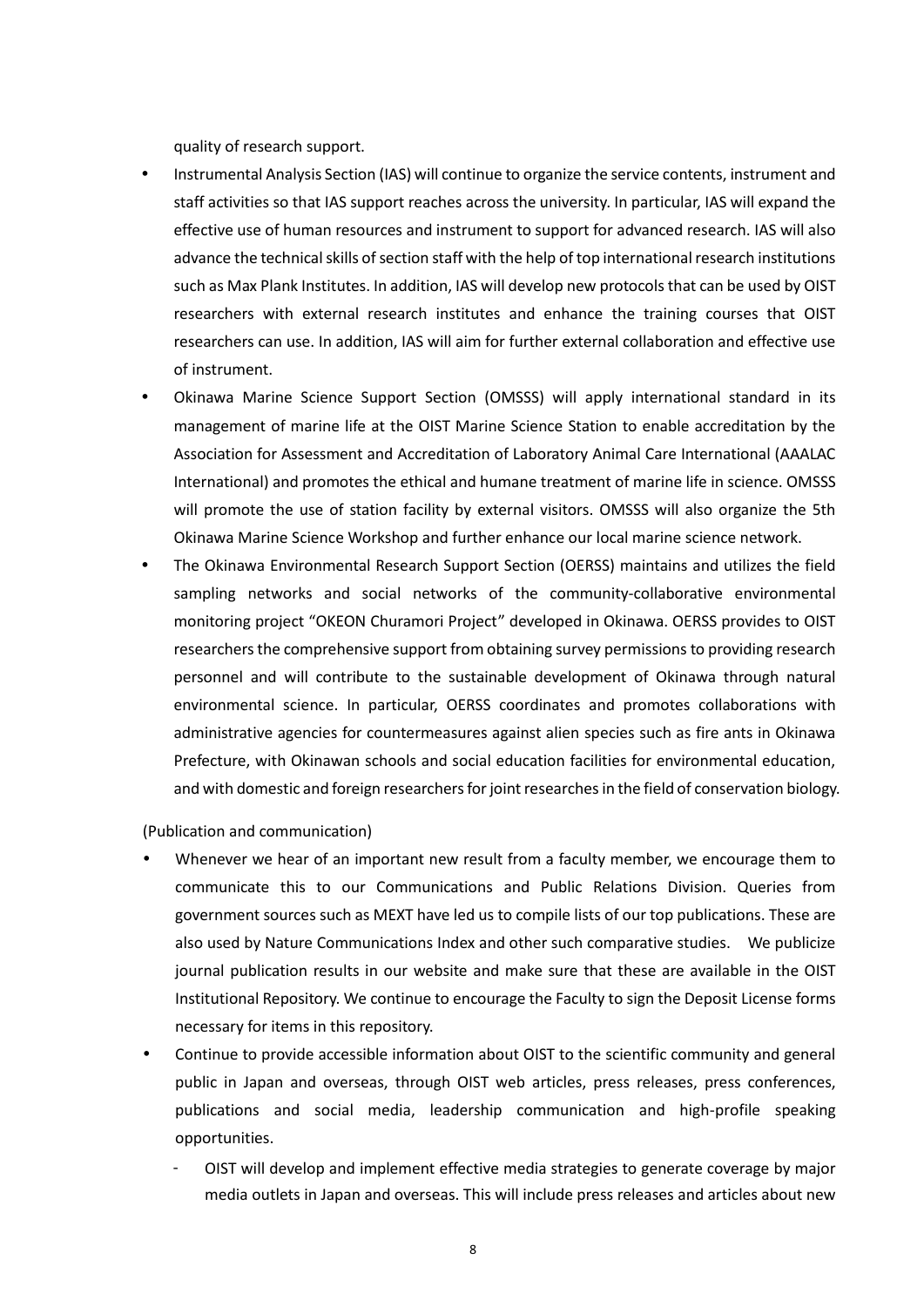scientific directions and outcomes, and other activities of interest to diverse audiences (spanning the breadth of institutional work in research, education, innovation, and the sustainable development of Okinawa). These will be disseminated to local, national, and international media through established networks, Japan's press clubs, and by subscriptions to leading electronic press distribution companies.

- OIST will continue working with other Japanese universities and research institutions and will maintain a global network of science communicators, to enhance the institution's contribution and contribute to innovation and capacity-building in Japanese and international science communication.
- OIST will further strengthen social media channels and develop additional expertise and resource in multimedia production.
- OIST will develop new internal communication channels and professional capacity to help ensure that all faculty, staff and students within the institution can contribute to OIST's successful promotion and engagement, and are well-briefed on progress, challenges and achievement. Branding materials and toolkits for all staff in support of this will also be developed and provided. Develop new branding and awareness-raising opportunities in Okinawa and Japan in collaboration with government, media and partners including the OIST Foundation.
- News releases and press announcements about the latest scientific outcomes of OIST's research and other activities. Press conferences, regular meetings with local reporters, press briefing sessions with Tokyo-based journalists throughout the year, web and social media analytics.
- To sustain academic quality and collaboration, OIST will provide technical support, relevant documentation and training to OIST staff, researchers and students to support smooth delivery of remote meetings and seminars.

## **Metrics:**

- Number of researchers (faculty, postdocs, technicians, and students)
- Evaluation of research results by internal quality control standards in accordance with DORA.
- Number of joint publications between different faculty members
- Number of research honors
- Number of awarded research grants (number and amount)
- Number of fee for use of core facilities by external users (number and amount)
- Number of scientific meetings hosted by Research Support Division, Office of the Provost and Office of the Dean of Research (number and number of participants)
- Number of joint researches hosted at Core Facilities of Research Support Division (number and number of visitors)
- Number of training courses hosted at Core Facilities of Research Support Division for external researchers and students (number and number of participants)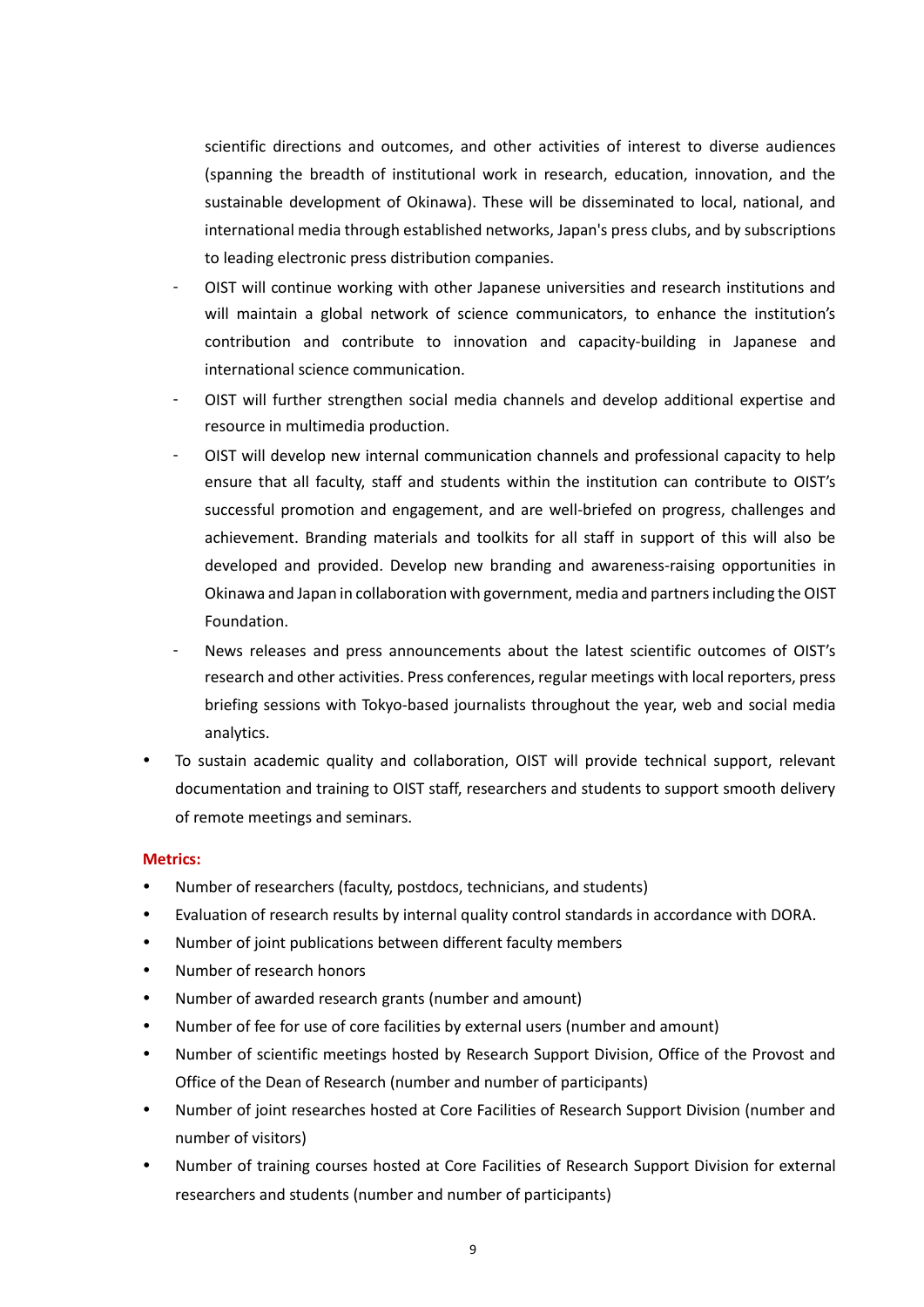## <span id="page-11-0"></span>**1.3 Faculty Affairs**

#### **Goal:**

We aim to recruit top talented professors at all levels who demonstrate excellent scholarship and creativity in research and an interest in interdisciplinary research. The office also facilitates faculty evaluations, faculty meetings, space allocation for units, researcher hiring and retention, faculty and postdoctoral career development, the university library, and other miscellaneous faculty and researcher matters.

#### **Actions:**

#### (Appointment)

 In FY2019, we focused on recruiting female faculty in addition to hiring some Adjunct Professors to fill the special needs that cannot be filled with a full-time appointment. In FY2020, we will recruit a mixture of international and Japanese scientists as well as senior and junior researchers.

## (Faculty/Research Evaluation)

- We will continue to conduct tenure reviews under our pre-2017 system as well as the new system applicable to faculty who negotiated their contracts or appointed after January, 2017. We will of course continue to adhere to the internationally highest standards. We will make modifications to the new tenure review system which includes on-site review by external reviewers who are world-class prominent scholars, in order to enhance further involvement of OIST faculty and a more time efficient process. In FY2020, we will conduct tenure reviews of two faculty.
- We continue the evaluation of research units by external committees consisting of world-class prominent scholars at the internationally highest standard – the committees will rigorously evaluate the achievements, uniqueness, future possibilities, and other elements of the research unit with fair and transparent standards. The evaluation results will be used in judgments of continuation of the research units. In FY2020 we plan to review around 5 faculty.
- FY2020 will be the first year in which the appraisals started last year will be official, as opposed to a trial run. The appraisal will continue to be conducted by the Dean of Faculty Affairs (and if necessary, the Provost) based on individual faculty research, teaching, university service, and external grants received. The appraisal will be reflected in the salary and other resources granted. Faculty will be assured that individual (as opposed to aggregated) information will not be made available outside of OIST. In addition, we will check whether faculty members have published on their websites their Annual Reports describing their research publications and other research and teaching activities, and if they have not, we will encourage them to do so. These meetings also provide a mentoring opportunity.

## (Research Productivity Report)

 In order to implement more efficient implementation of the OIST Institutional Repository which started in FY2017, we will continue to enrich contents (increase the number of research items registered) and enhance the support system for Open Access university wide.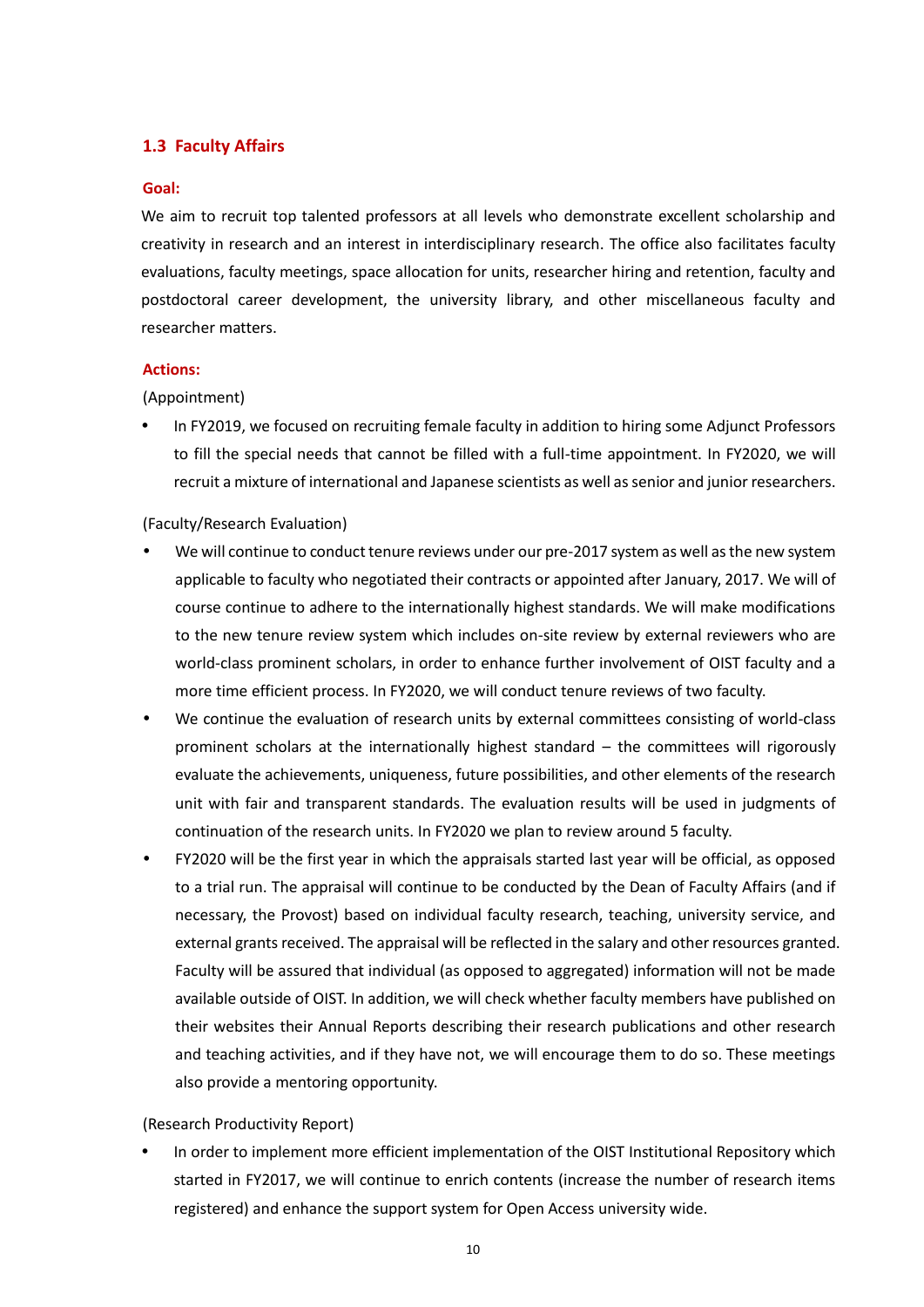(Senior Appointment & Post retirees)

 A faculty member who has reached the retirement age but his/her research is deemed to be suitable for extension, and is invited by the President will be considered for continuation of research after conducting a rigorous review.

(Faculty Development)

 We plan to have an annual Faculty Retreat in FY2020 just like the one planned for February 2017 and 2018. In these retreats, we will invite speakers with established credentials in delivering soft skills to faculty and other researchers. During this event, we will also present faculty with the Faculty Mentor Award that was established by FAO in 2019. In addition, we will schedule leadership & management training courses for faculty members and will aspire to create opportunities to form peer-support groups and mentoring pairs. Furthermore, we will continue to attract inspiring distinguished scientists to the Presidential Lectures at OIST. In FY2020, we will in collaboration with the Graduate School, provide an environment where faculty members share teaching methods and exchange teaching materials with their peer.

(Postdoctoral Career Development)

 We continue to focus most of our attention on postdoc professional development and career support. We have conducted surveys for exiting OIST postdocs and counsel both incoming postdocs as well as postdocs at any time during their stay here. We are also working on integrating Research Environment Guidelines based on OIST Values into New Faculty and Postdoc orientations which will help create a better atmosphere in our research units. In addition, we also provide postdocs with learning opportunities to enhance their leadership & management, communication, collaboration and grant writing skills.

## **Metrics:**

<span id="page-12-0"></span>Number of research units evaluated

## **1.4 Global Networking**

#### **Goal:**

OIST Graduate University will continue to create strong networks with the international science community. It will do this, for example, by joint symposium with universities and institutions, by hosting academic workshop and by receiving interns. OIST will increase its reputation as an International Graduate Research University committed to the betterment of society through conducting leading basic research and training the best scientists.

## **Actions:**

(Global Networking)

 OIST will provide opportunities for students to interact with other universities in Okinawa and Japan including student exchange, social networking and teaching. OIST will focus on activities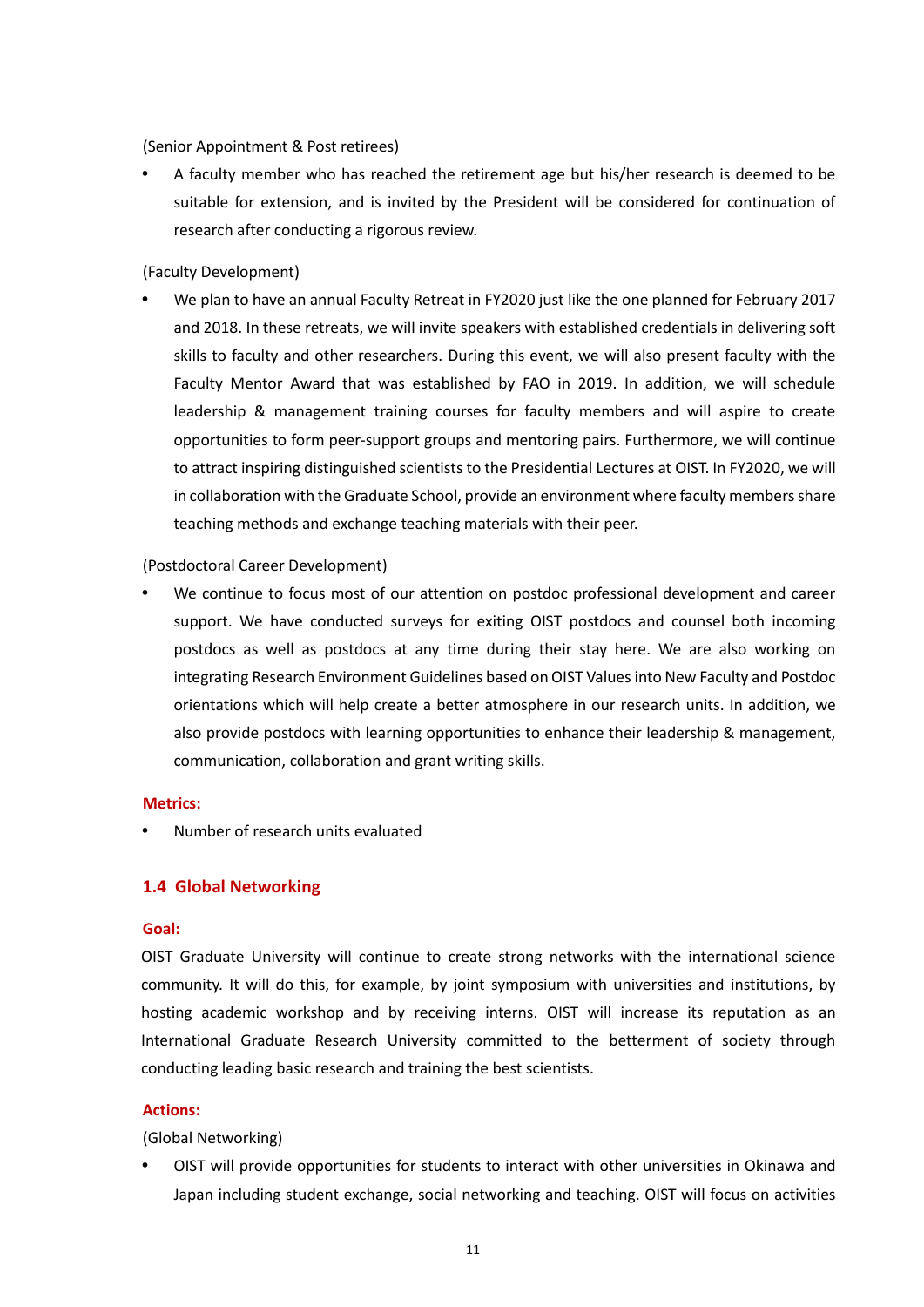towards enhancing networking.

- Continue to host international courses and workshops of world-leading quality, providing students and young researchers with the opportunity of learning forefront science and interacting with outstanding peers. In addition, invite world-class international conferences to OIST to increase opportunities for researchers and students to establish networks through faceto-face academic and social interaction. Sustain flexible and efficient operation of workshops by encouraging co-hosting and cost-sharing with partners to maximize efficiency. The travel and accommodation support model for participants and lecturers will be improved to deliver greater efficiency while ensuring stable and appropriate quality provision as the number of research units increases.
- OIST will provide a Research Internship program available to talented students with excellent research potential.
- OIST will provide a full range of student-centered and flexible support to students in the areas of relocation, travel, housing, language assistance, emergency care, and financial assistance so that they can concentrate on their study.

#### **Metrics:**

- Number of international courses and workshops organized by OIST (14)
- Impressions and feedbacks from the participants of international courses and workshops
- <span id="page-13-0"></span>Number of new partnership programs with leading universities and institutions

## **2. Governance & Administrative Transparency and Efficiency**

#### **Budget related issues**

The total subsidy budget for FY2020 is 20.3 billion yen. This subsidy budget contains 3.4 billion yen for facilities, including construction of Laboratory 5 and infrastructure work for PFI Housing Construction Project, and 16.9 billion yen for operations.

## **Governance and Administration**

Successful operations of an international graduate university in science and technology require flexible, efficient, and effective administrative management, which will enable it to adjust to the rapid changes in academic and business environment as well as global competitions. Administrative procedures should provide appropriate support for creativity and innovation. A high level of transparency is one of the requirements, as are compliance with the laws and regulations, and accountability to the Japanese taxpayer. In order to establish the system to promote effectiveness and efficiency of administration, Administration Review Committee (ARC) will be established. And concrete measures will be introduced to strengthen the engagement of the faculty and staff. OIST Graduate University aims to provide a new model for universities in Japan not only in science and education, but also in approaches to the administration and financing of an international university.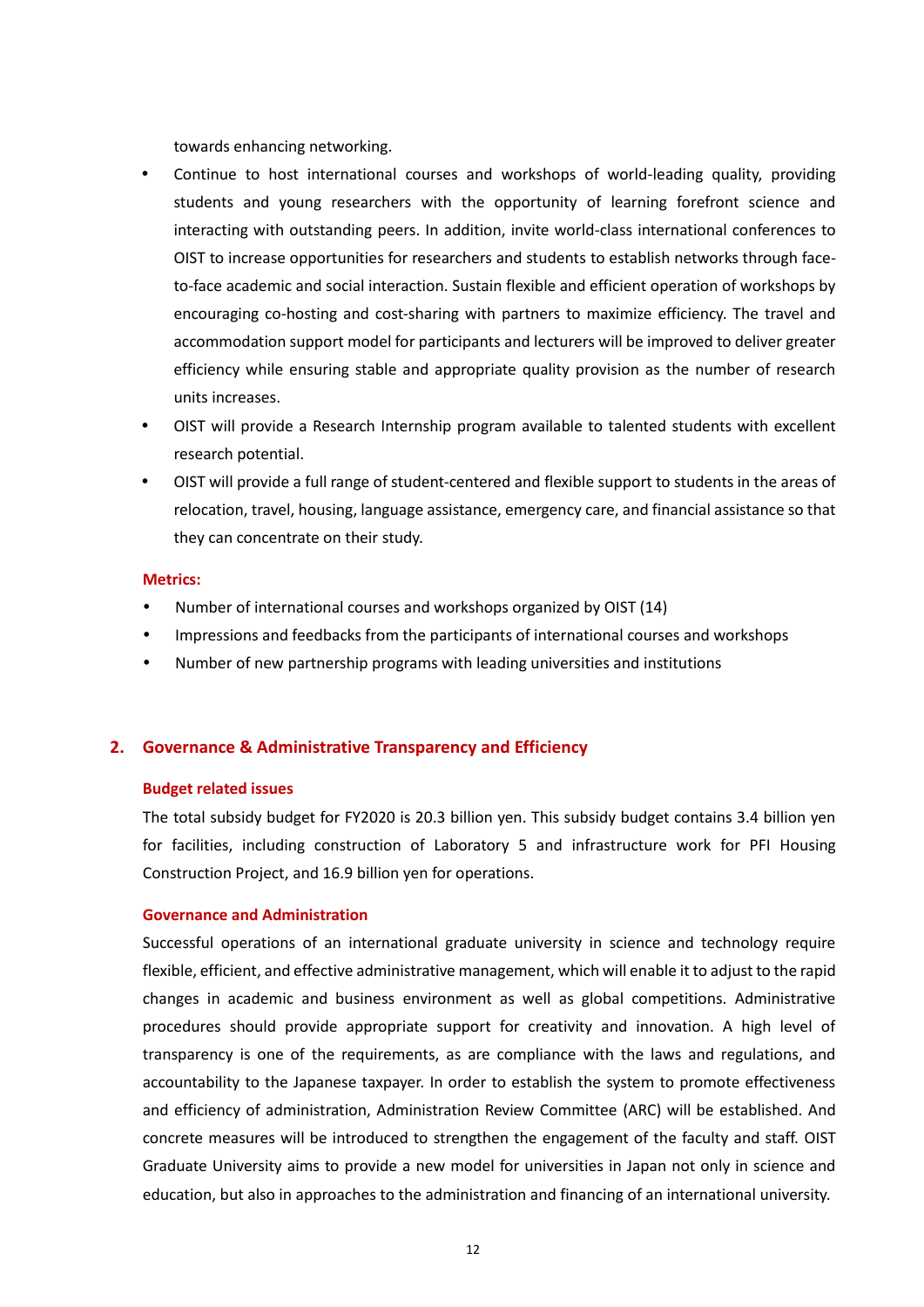#### <span id="page-14-0"></span>**2.1 Basic Structure for Governance and Business Operations**

#### **Goal (1):**

The Board of Governors (BOG), which consists mainly of non-executive members based on the OIST SC Act and the OIST Bylaws unlike the case of most Japanese traditional institutions, takes ultimate responsibility for operation of the OIST SC and OIST Graduate University. The Board of Councilors (BOC) reviews the operations of the corporation with broad views of the society, including those of the local community. These two boards play key roles together in ensuring effective and transparent governance of the OIST SC in accordance with pertinent Japanese laws and the OIST SC Bylaws. The CEO/President will continue to provide the leadership in the execution of the Business Plan and accountable to the BOG. The governance of OIST SC especially features the appropriate relationship between these boards and the CEO/President. OIST bylaws and PRP will be revised to reflect the recent amendments to the Private School Act and other related laws. Through this, OIST will ensure the enhanced accountability. Auditors of the corporation will conduct rigorous audits to ensure appropriateness and efficiency of the operations of the corporation.

#### **Actions (1):**

(Basic Management)

- Regular BOG meetings will be held in May, September/October and February, and regular BOC meetings will be held in May and February 2020. In the BOG meeting in May, the performance and achievements of FY2019 will be reported and evaluated. The results of this assessment are made available to the CAO for public sharing.
- BOG and BOC meetings in May and October will have about one extra day meeting each, in addition to the two-days main meetings, in order to accommodate more discussions focused on the relevant role of each BOG and BOC. BOG and BOC sub-committees will have the opportunity to pre-discuss important issues. The BOG Steering Committee will continue its practice of meeting with the Faculty Council during the pre-meetings.
- The CEO/President will continue to exercise leadership in all matters of daily operation of the OIST SC and the OIST Graduate University and ensure steady implementation of the Business Plan
- The CEO/President convenes the Risk Management Committee (twice per year) to identify serious risks and prepare mitigation/control measures and report to the BOG.
- Auditors will continue to conduct rigorous regular audits of all aspects of business operations, including budget execution, tendering and contracts, and the status of compliance, based on the Auditing Plan developed in advance while coordinating with internal audits and accounting audits, and conduct special audits in addition when deemed necessary. While keeping appropriate independence, Auditors will continue to maintain effective communications with the university management and will be provided sufficient information and staffing necessary for conducting their duties. Plan and result of Auditors' audit will be presented at BOG meetings, etc. for recommendations to reflect on business operations.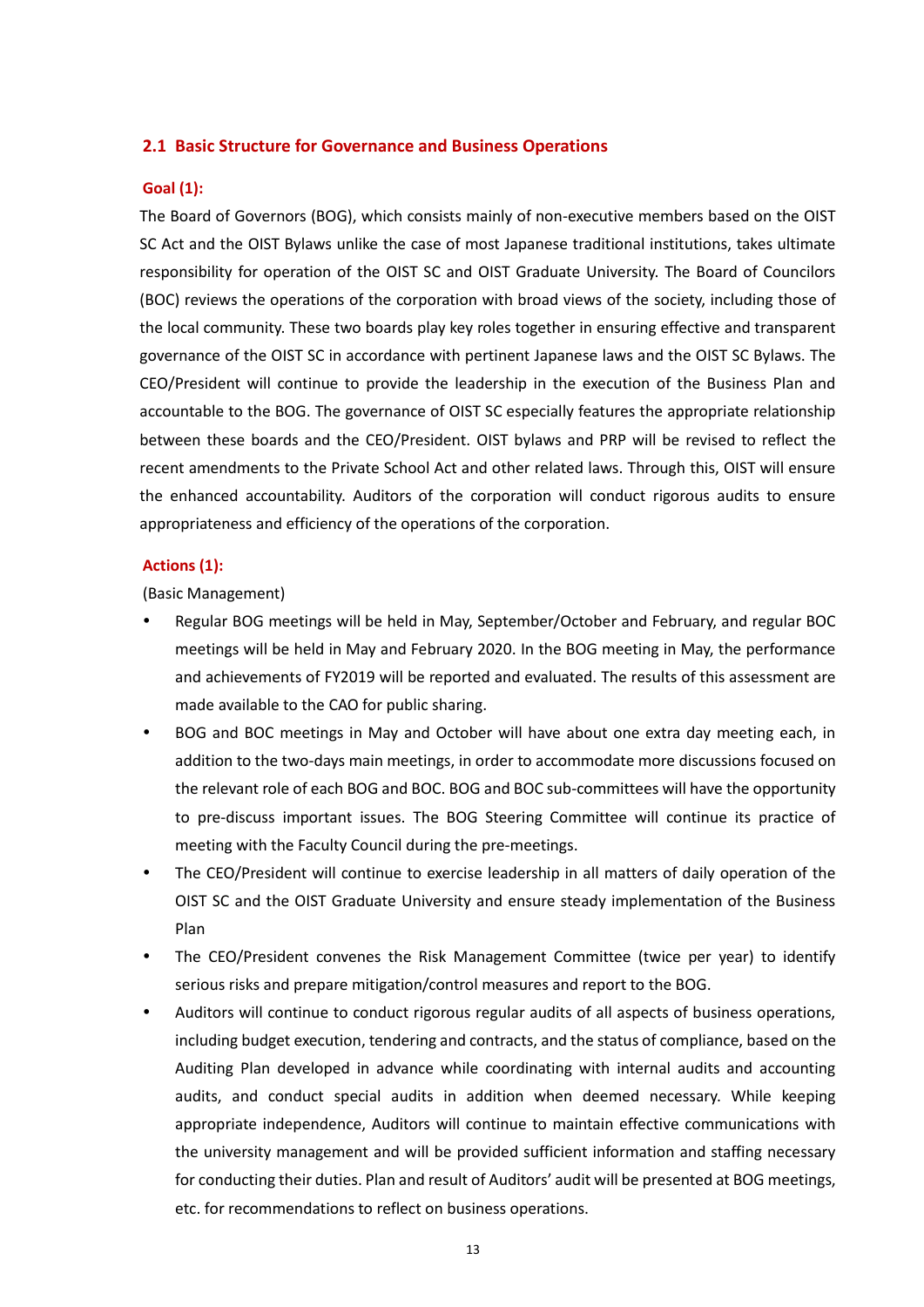(Expansion of the University)

 Recruitment of new faculty will continue, under the guidance of the Faculty Development Working Group enriched by the recommendations delivered from the Perspective Council. Lab 4 was completed in FY2019 and Lab 5 construction will continue. In regard to the Incubator Facility, based on the operational status of the Facility, future development, etc. will be considered. Regarding accommodation, construction of the new on-campus housing will continue, while discussion will be made for future development of off-campus housing. In order to strengthen the capability of information dissemination, outreach, collaborations with universities and research institutes as well as industry, a liaison office will be established in Tokyo.

## **Goal (2):**

OIST Graduate University will continue to build and maintain the administrative organizations by which a world-class international graduate university will be effectively administered. While being autonomous, OIST Graduate University will keep close contact with CAO to be accountable for its budget execution and business operations to the Japanese Government.

#### **Actions (2):**

(Development of Administrative Organizations)

- Continue to hold regular meetings with the President/CEO, Vice CEO, and other executives to prepare major decisions, to share information and review the status of business operations. Continue to hold the bi-monthly information sharing meeting between the Executive and the Faculty Assembly to improve the flow of information between senior management and the Faculty. Continue to hold meetings of the Salary Review Committee as needed. Weekly meetings of the President, Executive Vice President, COO and Provost should facilitate a smooth coordination between the individual executives.
- Maintain close communication with CAO and continue the periodical meeting to share information such as the implementation status of the Business Plan. In addition, prepare business sketch and budget requests for FY2021 well in advance through close discussion with CAO.
- Provision state-of-the-art IT tools, services and support, enabling the University in its mission to become a world leading university.
- Continue to ensure that clear, concise and up to date knowledge bases and user education programs exist to allow users to capitalize on IT tools, resources and services in an appropriately and timely manner.
- Identify, evaluate, design, deploy and maintain infrastructures to support the business of the University. Ensure that infrastructures deployed can scale toward the expansion of the university. Ensure that infrastructures for research and education are as automated and efficient as possible. Work to ensure the continuation of a flexible and secure network environment, meeting the requirements of the research.
- Ensure alignment of IT with the business through the development, endorsement and communication of an IT strategic plan. Ensure the alignment of the plan with the business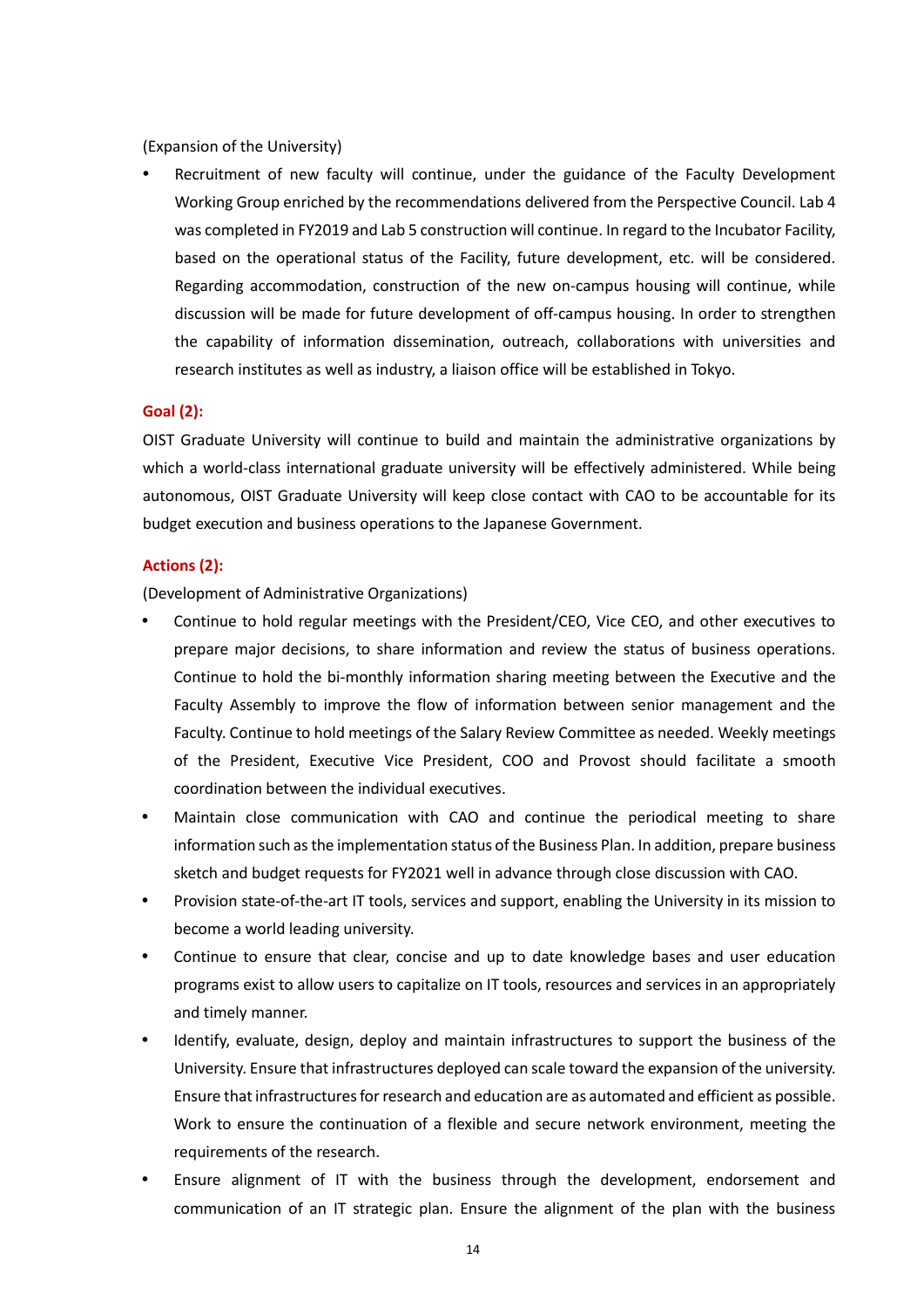through continuous interaction and feedback. Track alignment with best practice through external peer review.

- Drive digital transformation by engaging with business owners to identify, develop and support enterprise systems and services that will more efficiently support the business of the University.
- Best position the University within relevant local and global IT initiatives to enhance and support the research and administrative activities of the University, and best promote Okinawa.
- While reducing operational costs and increasing safety, digitally transform, simplify and automate office work and promote standardization and efficiency.
- Reinforce information security governance, and enhance information security control through information security education, multi-factor authentication, and device-based access control. Further enhance existing security threat monitoring, enabling real-time threats detection such as malicious software or hacking that may compromise the integrity of OIST networks or systems.
- Provide legal advice in connection with legal issues arising at the relevant divisions at OIST, and ensure legally appropriate operation of the OIST SC by providing overall legal support in drafting, negotiation and execution of the agreements handled by relevant divisions at OIST.
- Defend OIST SC from claims in and out of court and avoid financial damage and reputational risk.
- In order to prevent any misconduct in and out of OIST, all employees, faculties and students will be required to take a program on Japanese laws and rules annually (especially on drug restrictions, drinking and driving, carrying weapons, criminal procedure/deportation, OIST discipline).

## <span id="page-16-0"></span>**2.2 Budget Allocation and Execution**

## **Goal:**

On executing the budget including government subsidies, OIST Graduate University will make appropriate and effective allocation and execution of budget, by reviewing the cost performance, to fulfill its accountability to the government, sponsors, and general public. In particular, under the prevailing severe fiscal circumstances, the university will make efforts to improve cost efficiency to maintain and develop research and education.

## **Actions:**

## (Budget Allocation and Execution)

The newly established Strategic Resource Allocation Committee, formulates high-level budget allocation and reallocations proposals of the university resources, such as Personnel budget, Operational budget, Equipment budget, and Space. The proposals will be then approved by the President/CEO.

- Continue to have budgetary units, which are the allocation/execution unit, consistent with the organizational structure of the university and allocate the necessary budget to implement the Business Plan to each budgetary unit.
- Continue to reinforce the budget allocation and reporting process by collaboration with the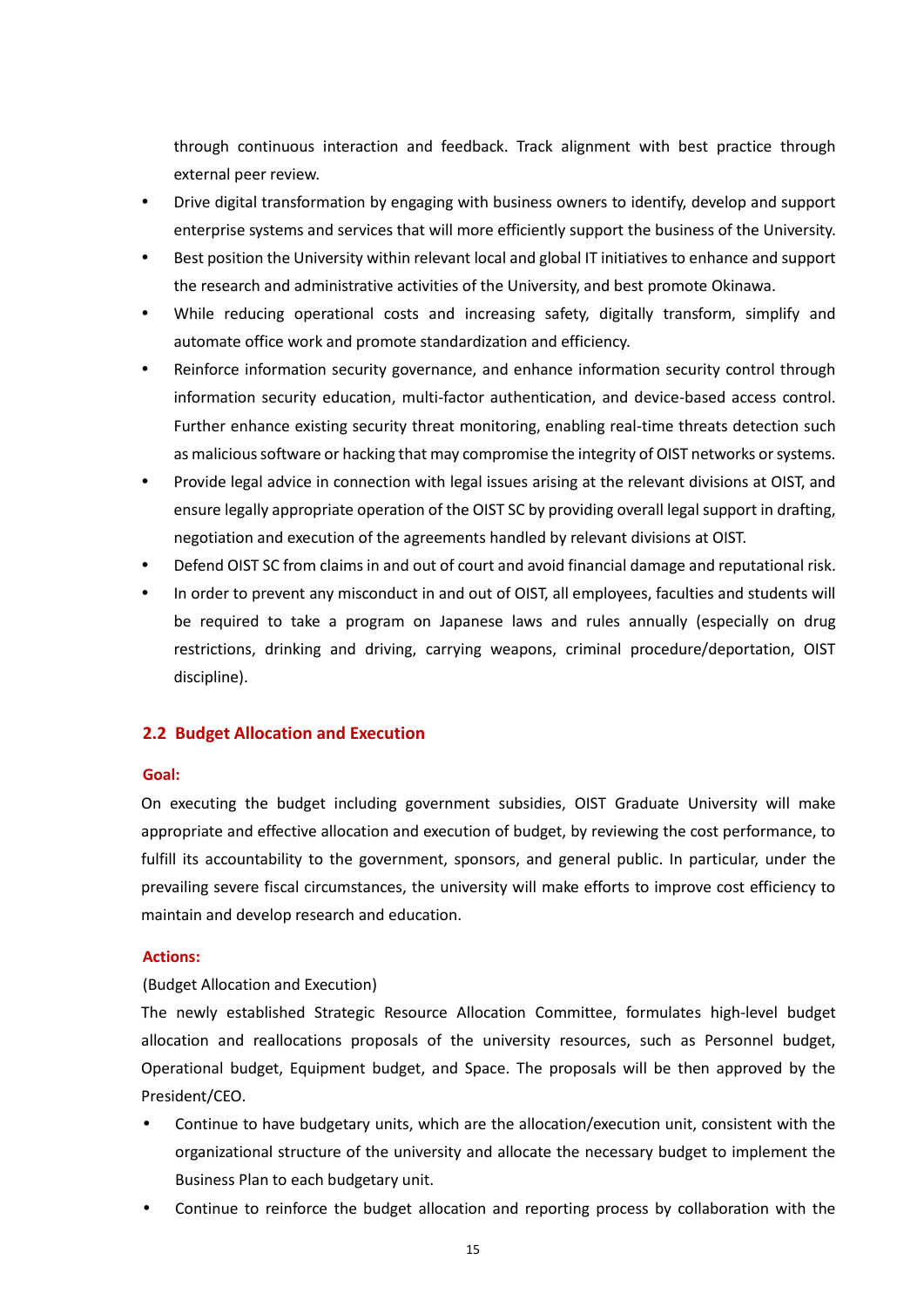budget analyst assigned in each division. The status of budget execution will be reported monthly to the President/CEO at the monthly Budget Review Meeting in order to ensure appropriate and integrated budget management of all funds including the Subsidy for Facilities. In addition, report the budget execution status to CAO on monthly basis.

- Mid-year review in September and another review in January, at the beginning of the fourth quarter will be conducted. These are the time when all the research-related budgets are reviewed and adjusted when needed. This fine-tunes the expenditures to optimize spending. This monitoring process shall be strengthened.
- Continue to implement the procedures to comply with laws and University policy and rules the procedure in budget execution includes reviews by the person in charge of compliance when individual budget expenditures exceed a predetermined threshold.
- Conduct internal audit, as well as develop human resources through sending our staff to training courses provided by government agencies, etc. on regular basis, to ensure proper contract, procurement and accounting procedures.
- In order to ensure proper implementation, a committee consisting of external experts will review contracts concluded by the University, taking into consideration whether appropriate procedures have been applied to and whether competitiveness and transparency have been ensured. At the same time, the University will seek comments from the committee concerning measures for improvement of procurement procedures. In addition, exert efforts in ensuring fair and transparent procurement through measures such as establishing a committee including external experts and having their review on specifications of large research tools/equipment for each purchase based on the University's policy and rules.

## <span id="page-17-0"></span>**2.3 Efficiency of Business Operations**

## **Goal (1):**

OIST Graduate University will continue its efforts to improve efficiency in its business operations.

## **Actions (1):**

- Administration Review Committee will be established as a mechanism to ensure more effective and efficient business operation.
- Support research activities, such as utilizing the methods of unit price contracts, bulk purchase for research materials and reagents, and multi-year contracts.
- Reduce costs of system and research equipment maintenance by reviewing the methods of maintenance etc.
- Contracts of the University shall be based on the principle of ensuring sufficient transparency and competitiveness, and in case of making a negotiated contract, thorough information disclosure will be ensured, such as by disclosing the reason for the negotiated contract. Monitor procedure for negotiated contract continuously. The criteria and procedure of negotiated contract shall be reviewed by a Working Group. At the same time, review procurement policy,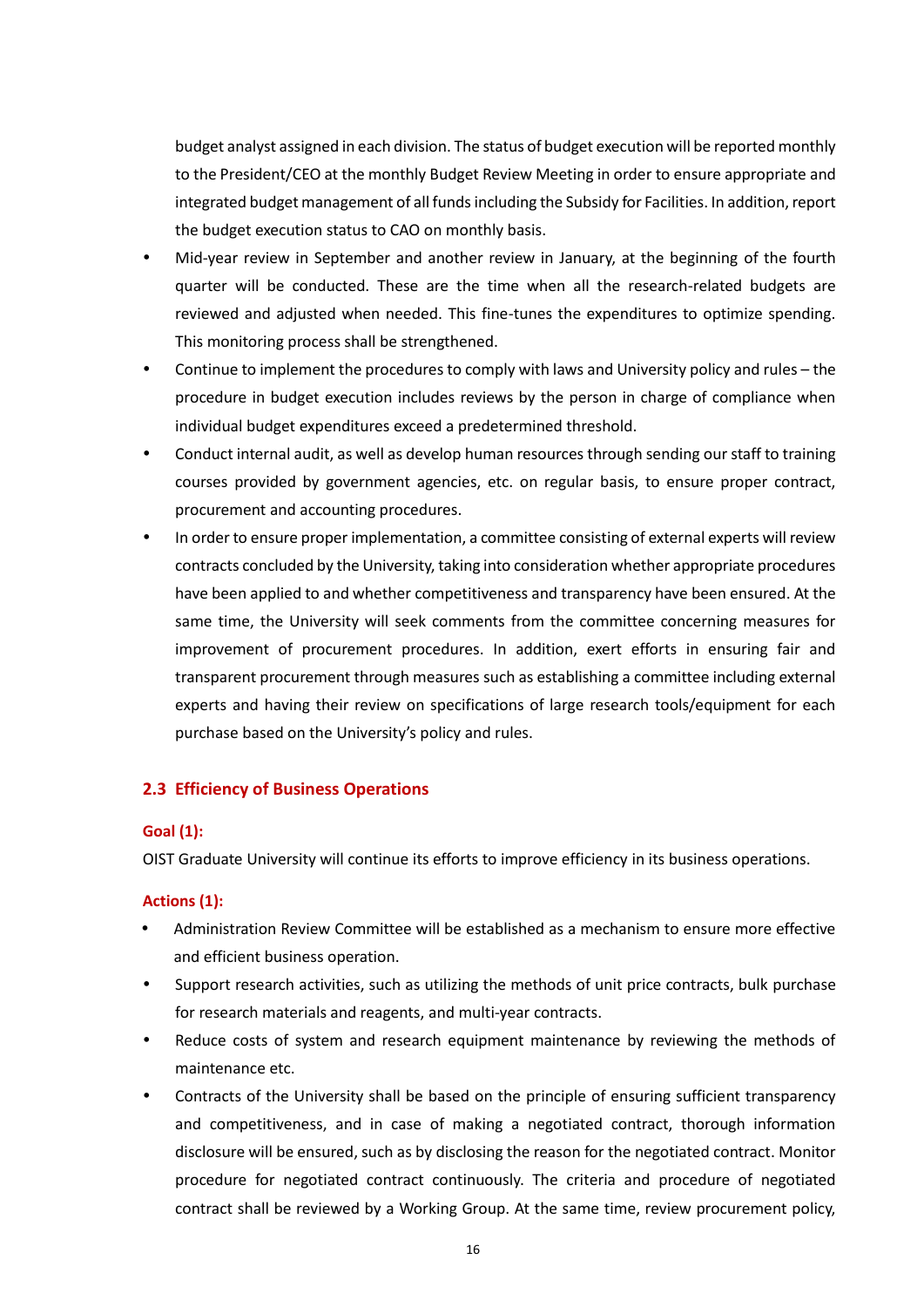rules and procedures continuously from the perspectives of efficiency and simplicity. Continue improving the segregation and procedures related to procurement for the future expansion of the University.

- Based on the fruit of the previous investigations on price differences between Japanese and international markets, continue to take actions to decrease the said differences and to promote cost-saving.
- Based on the collected reference data comparing prices of supplies and equipment etc. in Japan and abroad, provide information for internal users on how to negotiate prices effectively with manufactures/agents/vendors to improve cost efficiency of purchasing.
- Support those efforts for administrative internationalization made by national universities and other institutions through conducting a training program at OIST to their staff members and enhance administrative efficiency by absorbing their knowledge and experience on university operation and management.

## **Metrics:**

- Reduction of costs by unit-price contracts, bulk purchase
- Ratio of purchase contracts concluded through tendering or other competitive processes (number of contracts and amount). Successful bit rate for those excluding research related purchases

## **Goal (2):**

OIST Graduate University will continue to make the best use of its facilities and equipment.

## **Actions (2):**

## (Effective Use of Facilities)

- Continue efforts for optimization of use of academic and administration spaces, and research equipment through regular survey of current spaces in the existing buildings, close coordination among Facility Management Division, Space Allocation Committee and Research Support Division, and meeting and interviews with the research units to understand their needs.
- Continue studies for optimization of use of Seaside Campus and Seaside House Building in relation with future expansion of OIST based on OIST strategic plans.

## <span id="page-18-0"></span>**2.4 Personnel Management**

## **Goal:**

To attract, retain and develop talent, analyze OIST engagement survey and take actions to improve engagement and enablement of employees. At the same time, as a corporation with large financial support from the Japanese government, OIST will continue to make efforts to contain overall personnel costs and to set the proper range of compensation as well as making effort to realize even more diverse and inclusive workplace by reinventing and reimagining its HR policies and programs to support OIST's growth in a sustainable and effective manner.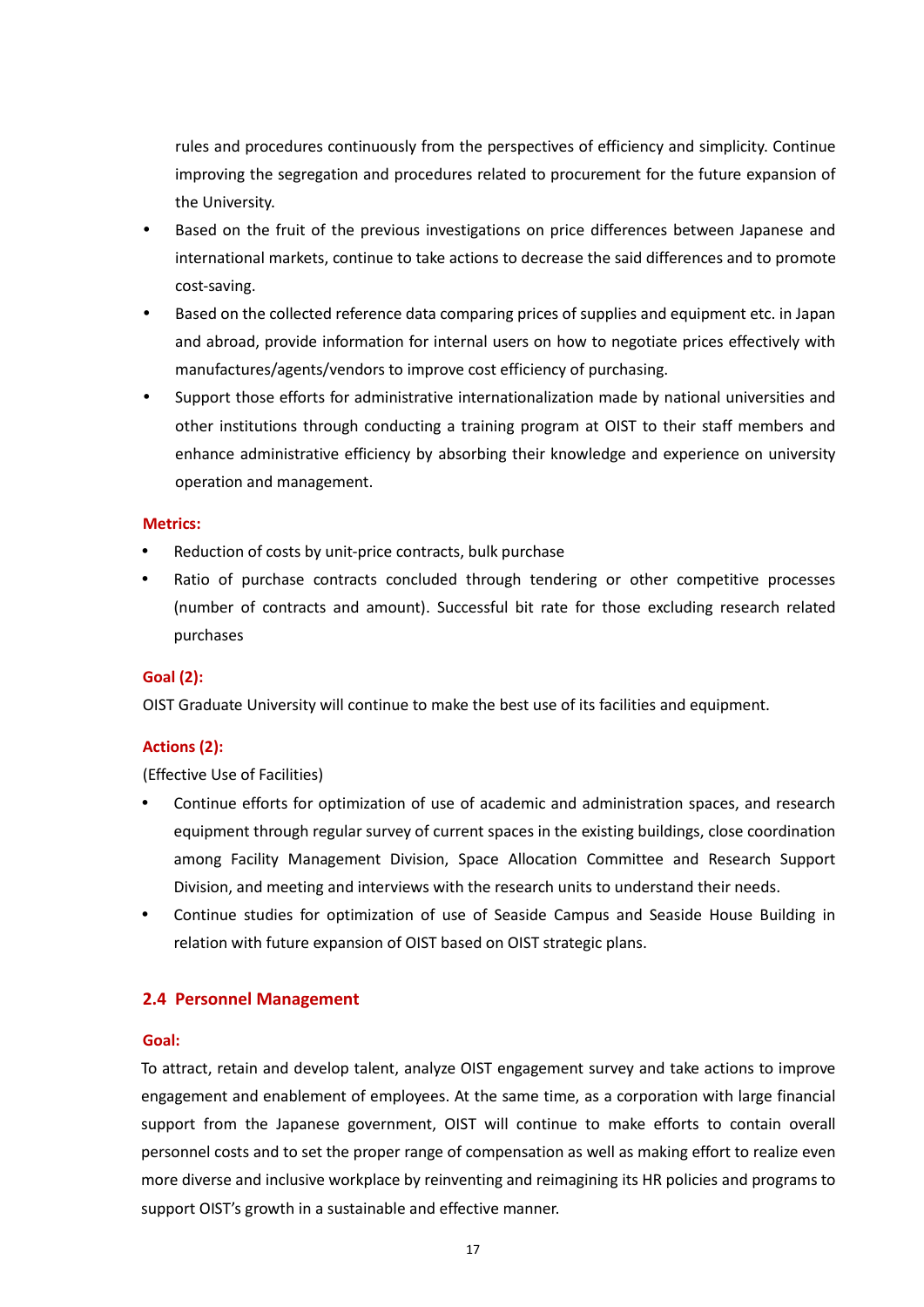#### **Actions:**

(Recruitment)

- We will stablish a strategic resource plan in order to compete in the global talent acquisition market while ensuring a sustainable talent cost model for OIST. Base on the approved resource allocation plan and position requisitions, we will implement a fair and timely talent acquisition process, proactively searching qualified, competitive pool of candidates. HR and CPR will collaborate to leverage social media for proactive communication to the external market, reaching out to potential candidates who are not yet actively looking for jobs. We will improve interview processes to hire strong talent much faster and more effectively, thereby increasing new hire experience and ultimately OIST's employer branding. We will strive to recruit excellent Okinawans.
- We will plan a talent acquisition mechanism, both external and internal, that is fair, open and the one that will help bring the best out of the individual through standardized job description and a career framework with clarified competencies, skills/expertise and experiences in a transparent/visible manner.
- We will inform and train OIST staff on various mediums for harassment incident reporting and resolutions such as external hotlines and others. We will provide trainings on harassment prevention and handling sensitive cases to managers and professionals who need to deal with the cases on a regular basis.
- Continue to consolidate available data and perform gap analysis on necessary data required for developing and implementing evidence-based strategies to accomplish the Taskforce Goals.
	- Create unconscious bias training modules for delivery to all members of the university.
	- University Community Services and Buildings and Facilities Management Division will collaborate to plan, design and outfit appropriate facilities for pregnant women and working parents at OIST.
	- Continue to offer networking opportunities for female OIST employees.
	- Promote diversity, equity and inclusiveness through presentations and networking opportunities for OIST and the Okinawan community.
- Collaborate with appropriate stakeholders (e.g., Occupational Health Section) to develop and implement policies to promote the health and safety of persons with disabilities at OIST by the revision of Act on Employment Promotion etc. of Persons with Disabilities scheduled for 2018. Provide counsel and input on removing barriers for providing equal working opportunities, as appropriate.
- The health center will continue to provide reliable medical checkups for staff/ students. The OIST clinic will continue to provide first aid, internal medicine and other services such as second opinion, and hospital referral to OIST community.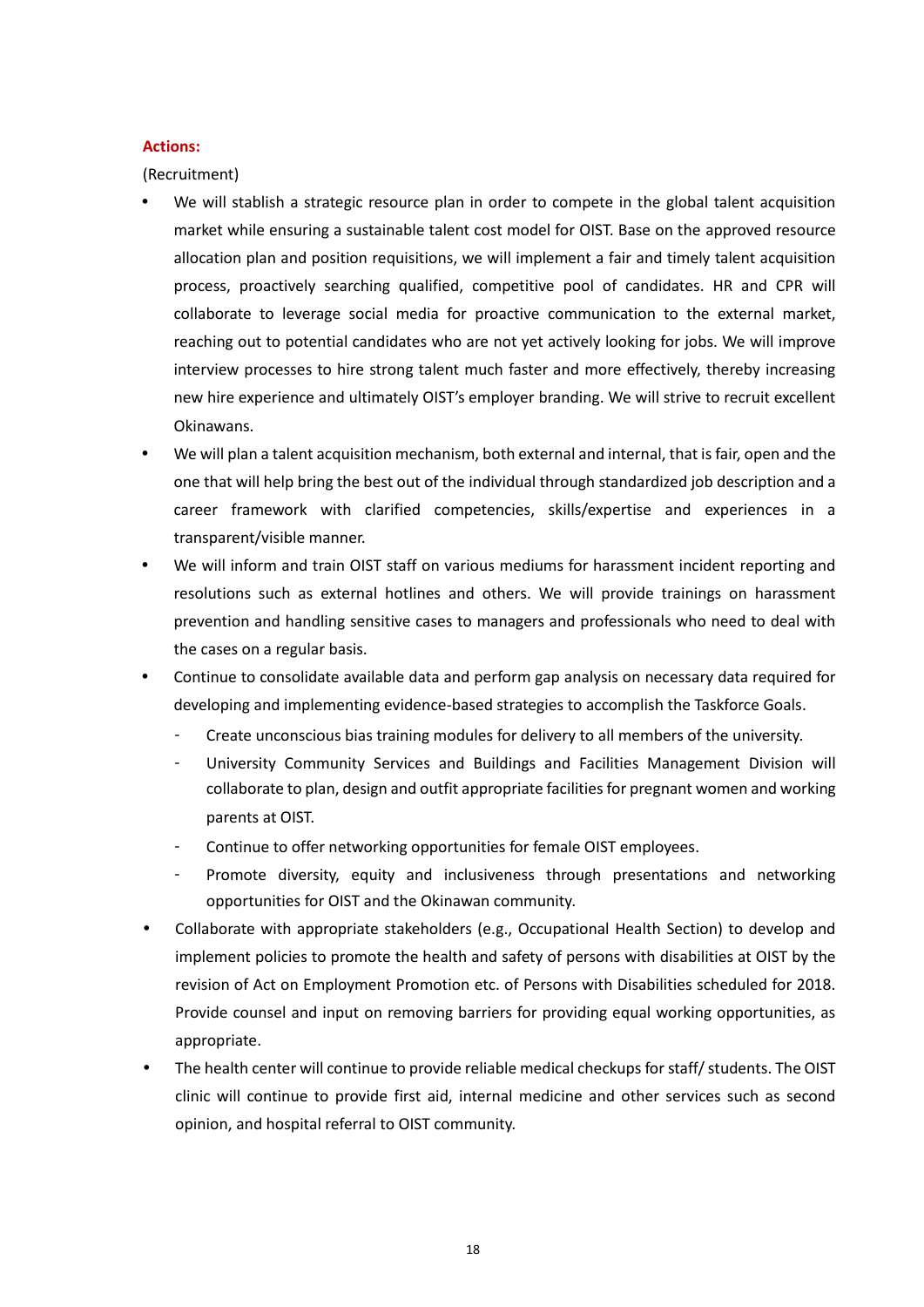## **Action:**

(Compensation)

- Referring to salary levels of national government employees and those of academic institutions in and outside of Japan, embody and implement actions following "On the Salary of Officers and Employees of Special Public Corporations, etc. (by Administrative Management Bureau, Ministry of Internal Affairs and Communications on November 17, 2017).
- We will revise the Rules of Employment to align with the new labor law requirement of "Same Work, Same Pay".

(Career development, training and evaluation)

- Deliver a talent review program focusing on the succession planning for managers and longerterm talent development needs for top talent.
- Introduce an integrated/comprehensive learning platform or portal to register and track the training programs, lectures, workshops, etc. to serve as the one stop repository for analysis and insight for all OIST staff.
- In addition to the standard new-hire orientation on the university organization structure, administrative procedures, Japanese laws, etc., we will deliver useful trainings to help them with the tools and OIST rules. Furthermore, we will conduct follow up with interviews to understand their level of assimilation and any support required.
- Continue to manage the Annual Performance Evaluation system based on the set objectives/metrics of each fiscal year. In addition, implement the Competency-based goal setting and performance evaluation defined to match its desired behaviors for each job grade and enhance Annual Performance Evaluation for its future improvement activities. Furthermore, through quarterly review, self-assessment and review by the reviewer, ensure to reflect the evaluation results in employee salaries, through fair and transparent evaluation and a reliable process with the advice from the Salary Review Committee. In addition, implement training on a regular basis to provide newly promoted managers as well as newly hired employees, with necessary updates to the process.

## **Metrics:**

- Number of employees (by job categories, nationalities and gender)
- Ratio of staff in administrative divisions to the total headcounts
- Ratio of labor costs to the total operational budget
- Salary level of employees (average salary by job category)
- Number of employees taking training programs

## **2.5 Compliance**

## **Goal:**

OIST Graduate University will ensure compliance in all aspects of the university operations.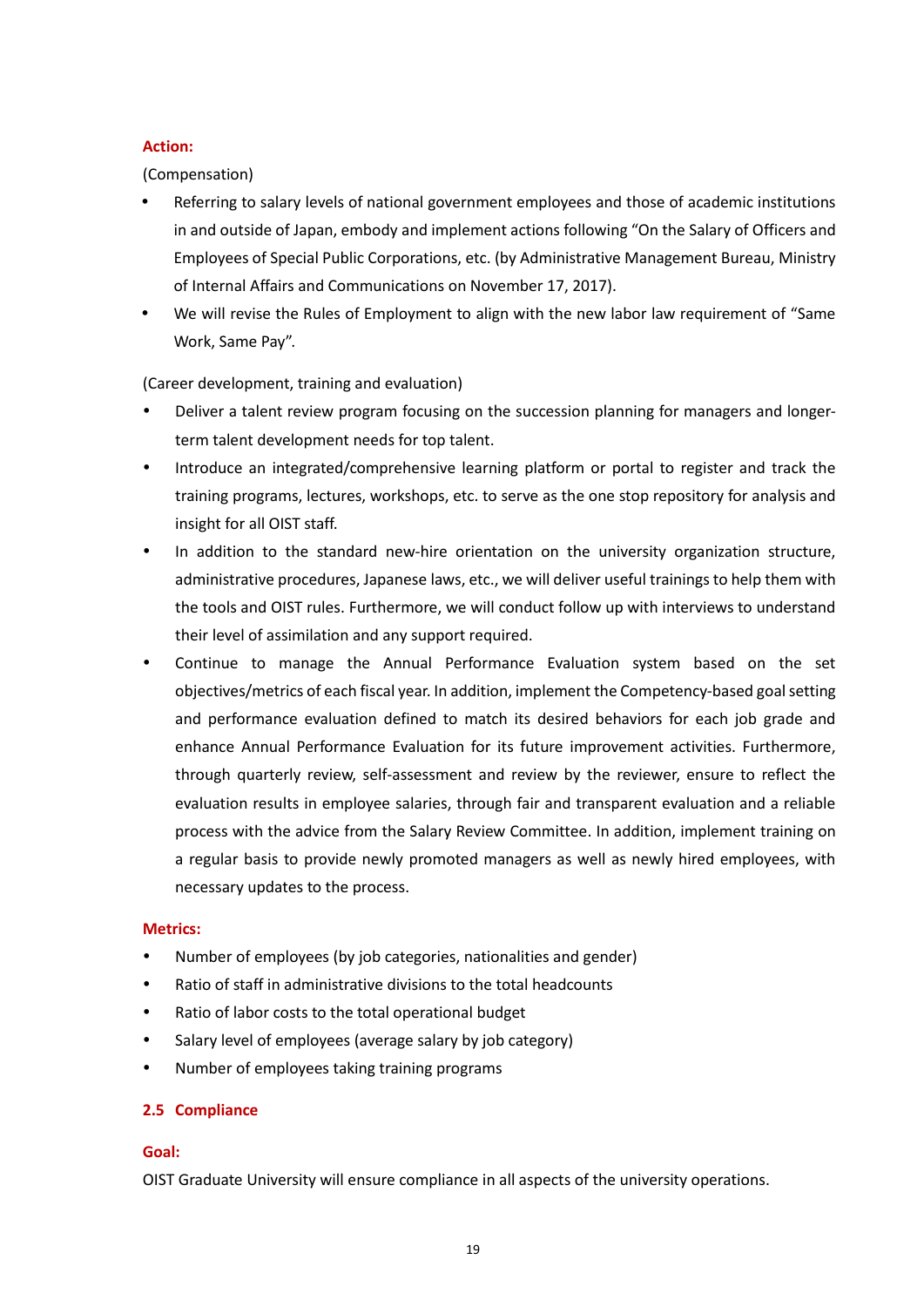#### **Actions:**

(Compliance)

- Continue to review the budget execution status and contracts exceeding a predetermined threshold as well as new and revised policies, rules and procedures from a viewpoint of compliance.
- Continue to establish and revise policies, rules and procedures appropriately in cooperation with the General Counsel Office at the right time in response to revision of relevant laws and regulations or changing situation, and hold the PRP review committee periodically to maintain consistency in policies, rules and procedures as a whole. Provide legal advice to each policy owner division in drafting and revising the policies, rules and procedures.
- Continue to ensure appropriate creation, management and retention of documents concerning decision making and its processes in the operation, based on the Act concerning the Management of Public Documents (Act No. 66 of 2009) and University Policy and rules that are developed accordingly.
- Handle personal information properly based on the Act on the Protection of Personal Information held by Incorporated Administrative Agencies etc. (Act No. 59 of 2003), the Act on the Use of Numbers to Identify a Specific Individual in the Administrative Procedure (Act No. 27 of 2013) and the University policy and rules that are developed accordingly. In addition, awareness on personal information is to be improved through obligation for faculty and employees to observe the University policy and rules including maintenance of a ledger or etc. that manages retained personal information.
- Through Auditors' audit and internal audit, provide rigorous review of the status of compliance including the implementation of the policies and rules, and reflect the result as necessary.
- To facilitate evaluation of situations that may give rise to conflicts of interest, formal written disclosure of external activities and commitments is required of all University officers and employees each year, based on the PRP Section 22.3.1 in "Avoiding Conflicts of Interest & Commitment".
- Review of research protocols by review boards and professional staff will continue to ensure that our research activities are compliant with pertinent regulations and laws.
- For proper management of competitive research funds including KAKENHI (Grants-in-Aid for Scientific Research), we will continuously and thoroughly implement proper management to the researchers through posting Misconduct prevention plan. In addition, to prevent misconduct of research funds, various measures will be taken, including initiatives for ensuring through familiarization of all faculty members and researchers with rules of use of research funds, and increasing the awareness of thereof from the time they decided to join OIST. We will explain about our rules of use of research funds to new faculty members at the preliminary meeting before their start. Also, after their arrival, we will explain the rules in more details.
- All OIST researchers and students will be required to take research ethics education in order to promote responsible conduct of research. We conducted a very successful leadership and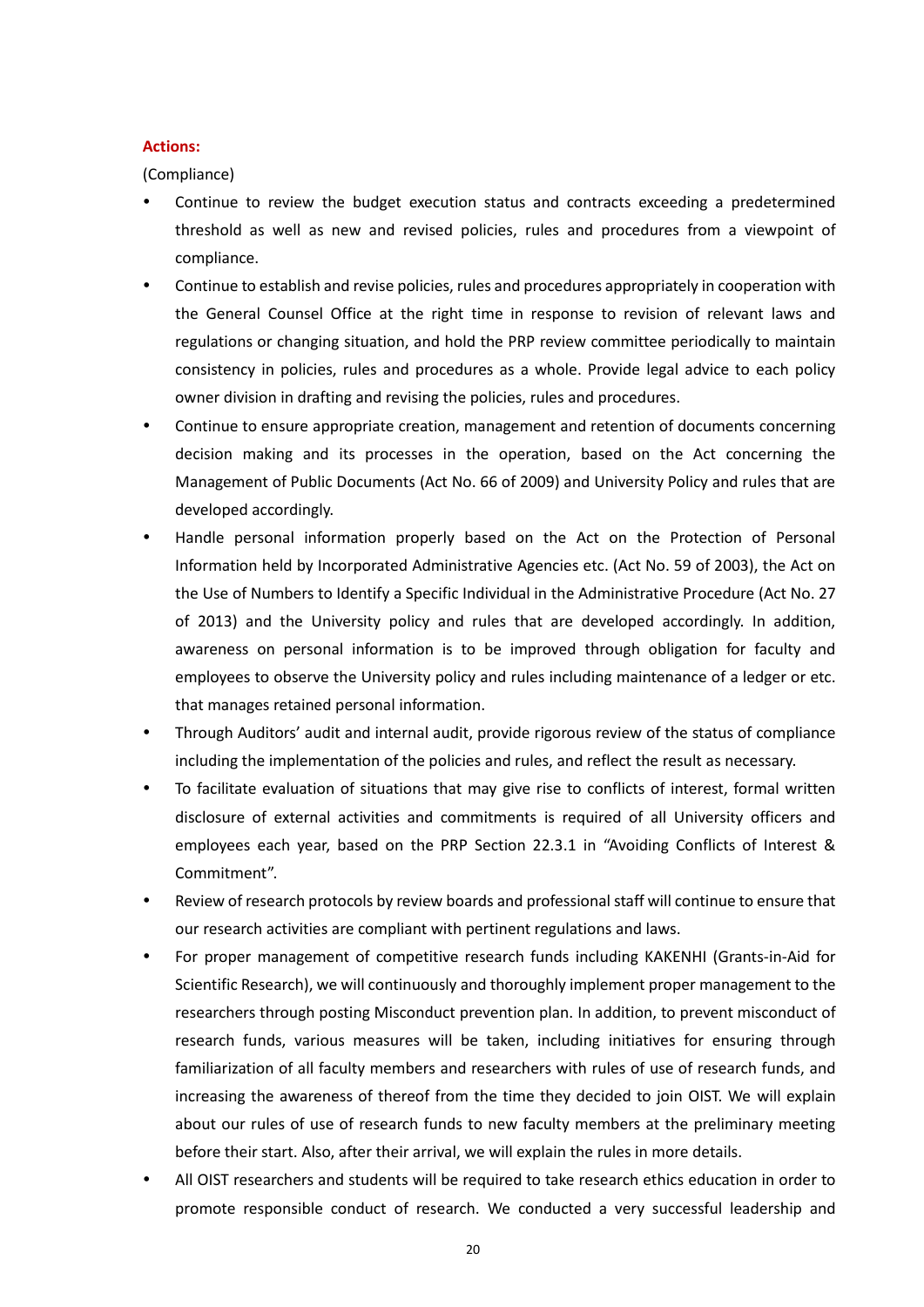management course in November, 2019 for 14 faculty. Our plan is to extend this to all faculty, especially targeting junior incoming faculty in the Fall of 2020.

 The Field Work Safety Committee will continue to conduct strict review of field work plans and the Safety and Health Committee will ensure safety and health at labs through workplace inspections. In addition, the Safety Management System on research and educational activities at sea and the labs will be established.

## <span id="page-22-0"></span>**2.6 Information Disclosure and Public Relations**

## **Goal:**

The fast growth of the Graduate University requires OIST to guarantee transparency of academic and administrative operations, and accountability to the general public. In order to obtain broad support for OIST both from Japan and overseas, and to enhance worldwide recognition of the Graduate University, we will communicate actively with various stakeholders and promote OIST.

## **Actions:**

(Information Disclosure and Public Relations)

- Continue to disclose the information appropriately on the OIST website etc. to comply with the School Education Act (Act No. 26 of 1947) and the Act on Access to Information held by IAIs (Act No. 140 of 2001).
- OIST will deliver continuous improvement of its websites, to ensure that design, layout and user experience are consistent with the sites of peer institutions in Japan and around the world. Further enhancements will be made to online search and other functions.
- Continue organizing press briefing sessions and press events in Okinawa and on the mainland and generate press visits to OIST in order to maintain consistently positive press coverage. Continue working with other Japanese universities and research institutions through initiatives of the Japanese Association for Communication in Science and Technology (JACST) and organizers of Japan SciCom Forum.
- Continue improving the OIST Graduate School Website, publication database and News Center to facilitate retrieval of information about the OIST Ph.D. program and publications by OIST researchers, and strengthen content provision on Flickr, Vimeo, and similar multimedia channels.
- Continue to seek increases in the effective use of social media (including Facebook, Twitter, Instagram and LinkedIn), generating increased numbers of followers and supporters of OIST (including potential Ph.D. students, scientists, faculty, industry collaborators and donors.)
- Continue to maintain and improve the library of OIST Policies, Rules and Procedures on the website.
- In case of any incident, Communication and Public Relations will consult the General Counsel Office and the Chief Operating Officer to release duly and timely information in consideration of reputation risk.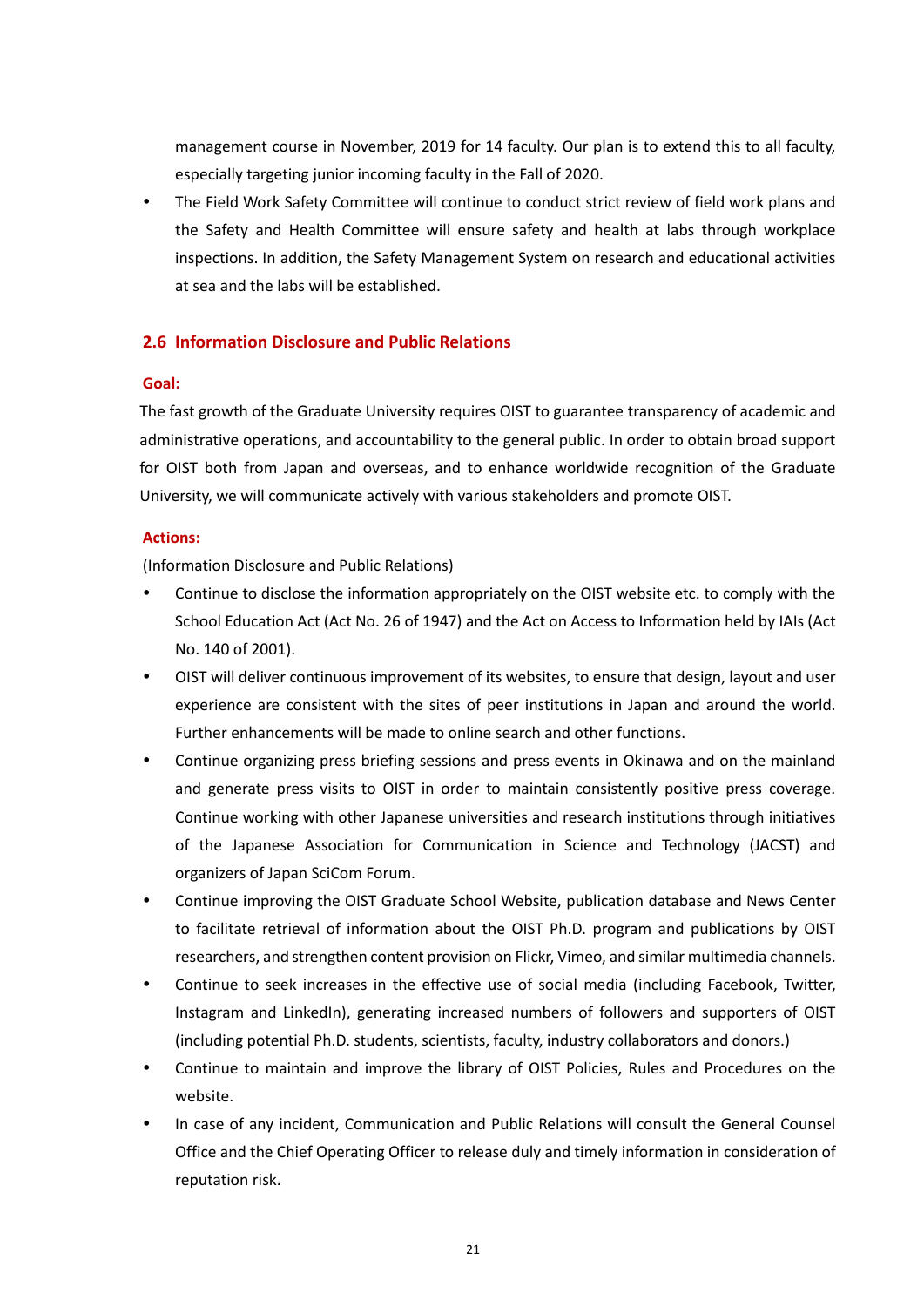## <span id="page-23-0"></span>**3. Finance - External Funding**

#### **Budget related issues**

It was expected that OIST would maintain efforts to increase external funds, including incentive measures to apply for and acquire grants. OIST has already taken a number of concrete steps, including grant facilitators program to support young researchers. It will continue to put a major emphasis on this. An additional source of external income is through collaborative research with industry. Here OIST has been very successful and will increase its efforts further. Consistent with becoming a new model for universities in Japan, activities of acquiring donations are to be promoted under the Fund Raising Office following the model of North American universities where private and corporate donations are sought to support the mission of the university.

#### **Goal:**

Based on the OIST Mid-Term Strategy for External Funding revised in FY2018, OIST Graduate University will continue to broaden its financial basis strategically by proactively increasing the amount of research grants, donations, and other income sources for more independent operation in the future.

## **Actions:**

#### (Grants)

(a) Increase opportunities to deliver grant information, available application support, importance of networking etc. to OIST researchers through Grants and Research Collaborations Section's website and visit to their offices.

(b) Make effort to recruit more external grant facilitators according to the research field where more OIST scientists wish to receive advice from the facilitators.

(c) Under the leadership of Dean of Research, we strive to strategically prepare applications for the large-scale program with inter-institutional collaboration aided by a domestic and international network.

- The Grants and Research Collaborations Section continue to collect information about grant opportunities in Japan and abroad and communicate these on a regular basis to members of our research community. In addition, the section will actively visit major funding agencies to collect information about any precursory activities leading to announcements of new grants.
- Encourage and incentivize researchers to collaborate with industry and apply for public and private-sector innovation grants and contracts.
- We anticipate healthy proportional increase of third-party income hoping for added income encouraged through incentive systems.

(Donations)

 OIST continues to manage gift and donation solicitation including representation in the USA. This activity will be strengthened also in Japan by adding a capable personnel.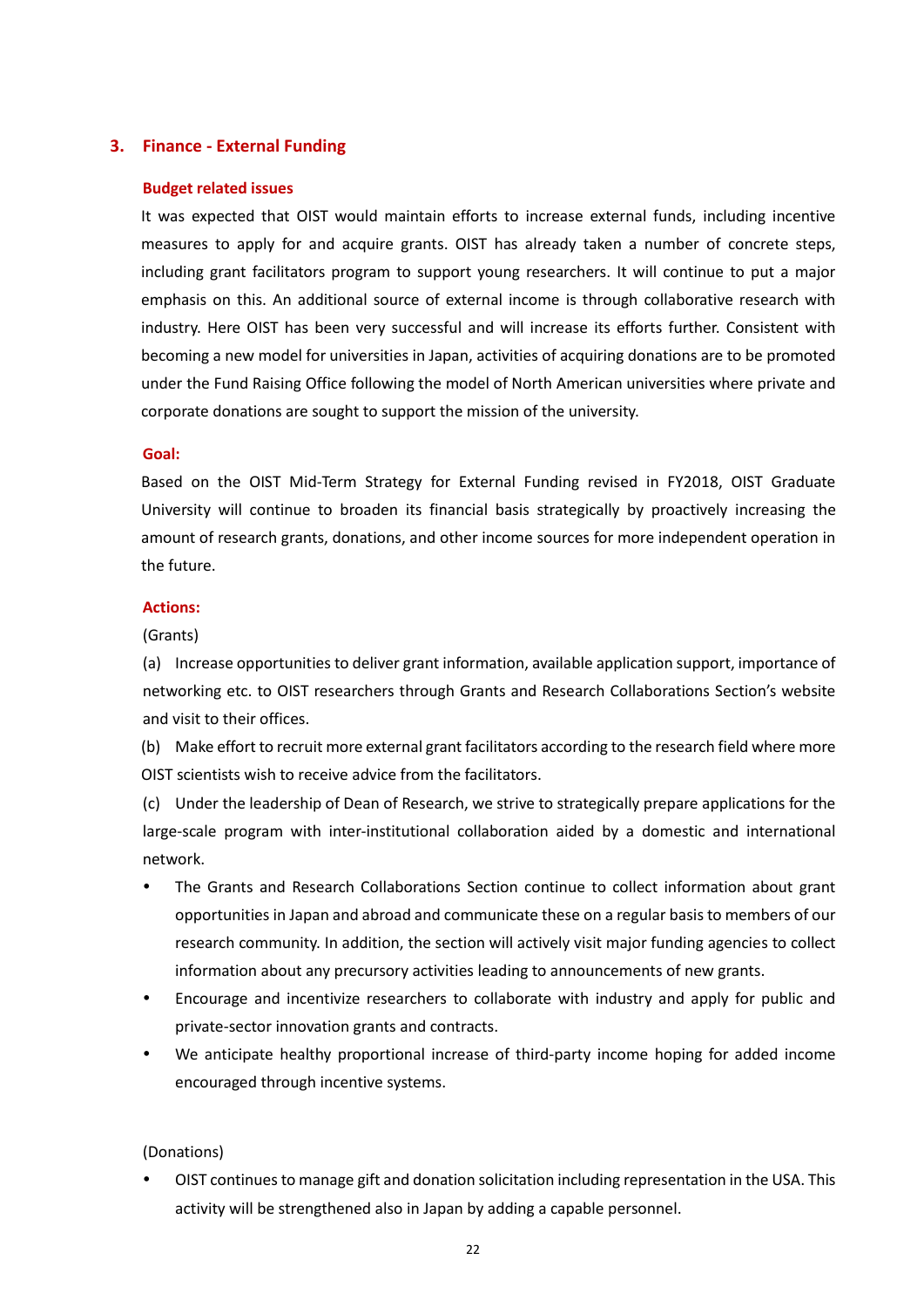#### **Metrics:**

- Increase of the number of applications for external research grants
- Increase of the number of awarded research grants (number and amount)
- Increase in third party income (total amount): based on the OIST Medium-Term Strategy for External Funding, the ratio of third party income to the baseline budget of the total subsidy budget is 6.38% or more (982m yen)

## <span id="page-24-0"></span>**4. Contribution to Self-Sustainable Development of Okinawa**

#### **Okinawa Development**

In establishing OIST, the Japanese government emphasized the sustainable development of Okinawa and the benefits to the local and national economies. To meet this vision, OIST promotes innovation by commercializing breakthrough technologies developed in the research labs through patenting, conducting proof-of-concept research, and working collaboratively with industry. OIST also encourages entrepreneurship, not only by supporting current faculty, researchers and students, but by welcoming external entrepreneurs to campus to access and use OIST technology.

Okinawa development also depends on the dynamic, inclusive, and diverse engagement and participation of local citizens. To this end, OIST cares deeply about its social impact on Okinawa and engages with the local community through campus tours, science festivals, and educational outreach. The University also strives to develop its campus as a center for cultural and community activities. From our beautiful location overlooking Tancha Bay in Onna Village, we will continue to work with local communities to protect and promote the heritage of Okinawa, enhance the health and wellbeing of the local community, and use our own diversity to contribute to the rich local culture.

In FY 2019, OPG (Okinawa Prefecture Government)/OIST Working Group was established as a regular forum for information/opinion exchanges and coordination. Through this forum, stronger collaborative relationship e.g. in OIST's contribution to the new Okinawa Development Plan and many other specific joint activities will be further strengthened.

Activities to promote Okinawa development are centered in the Technology Development & Innovation Center (TDIC) and the Communications and Public Relations Division (CPR).

#### **Goal:**

The mission of the Technology Development & Innovation Center is to foster innovation at OIST and in Okinawa by promoting the transfer of discoveries made in the research laboratories to industry for societal and economic benefit.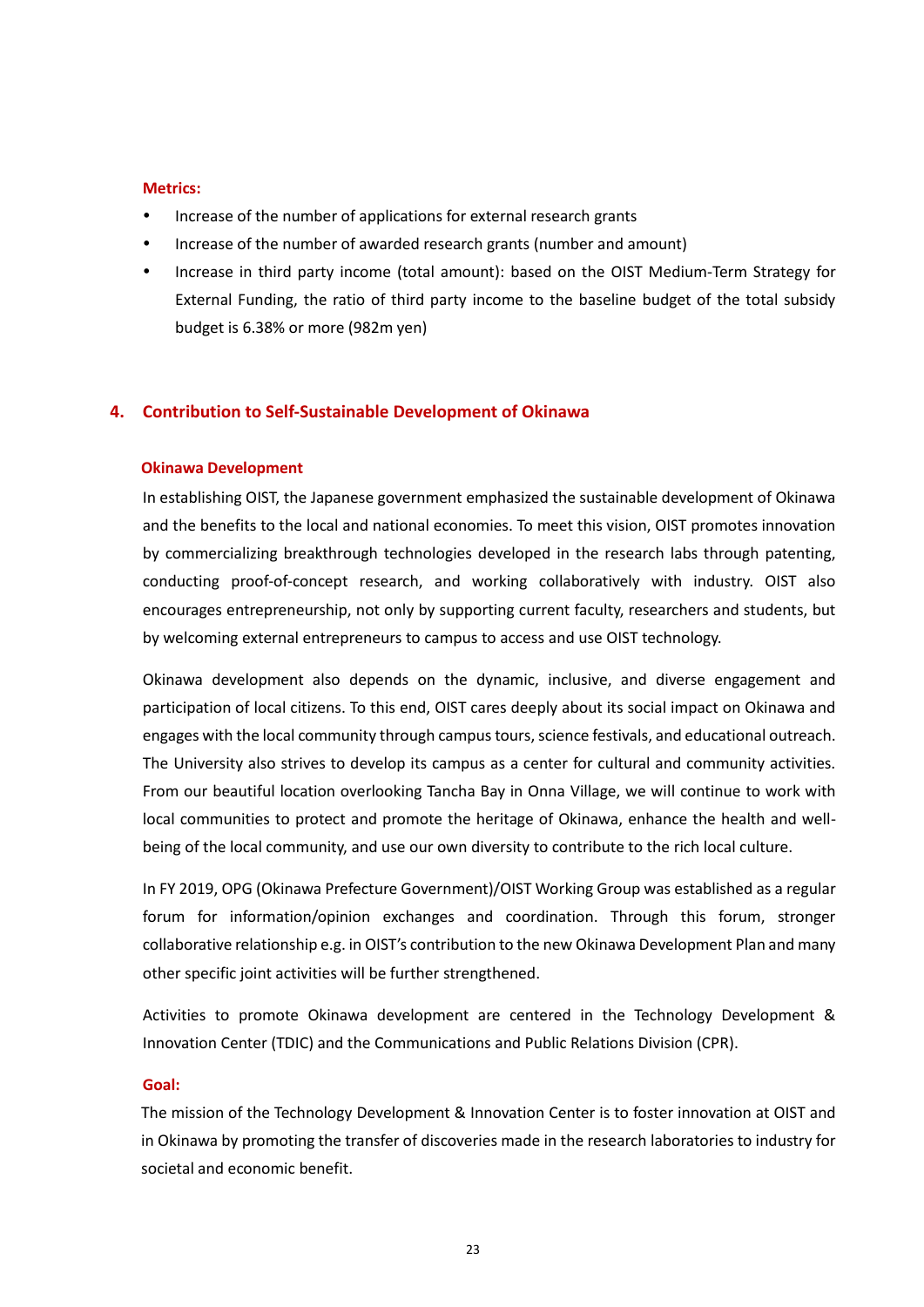In FY2020, TDIC will continue to implement the following broad measures:

(a) Identify, protect, and market research discoveries with the aim of promoting innovation and technology transfer

(b) Manage the proof-of-concept program to support innovative technology research and drive inventions towards commercialization

(c) Foster entrepreneurship and the creation and incubation of startup companies with the aim of developing an innovation ecosystem (R&D cluster) in Okinawa

(d) Expand collaborations with industry as a mechanism to develop new technologies and promote technology transfer

(e) Strengthen regional, national, and international partnerships with innovative public and private organizations with the aim of developing an innovation ecosystem (R&D cluster) in Okinawa

(f) Understand the components and indicators of successful innovation in science and technology and their socio-economic impact on Okinawa

#### **Actions:**

(Technology Transfer and Innovation)

(a) Identify, protect, and market research discoveries with the aim of promoting innovation and technology transfer

- Ensure that invention disclosure procedures that aim to identify inventions before research outcomes become public through publication capture and protect the intellectual assets of OIST by proactively engaging with faculty and researchers through lab visits and one-on-one guidance.
- Expand marketing activities in the early stages of invention evaluation, including the period before the Invention Evaluation Committee, by using multiple channels to connect to industry to capture market needs. Enhance the Invention Evaluation Committee process and quality of patent filing with industry and market feedback.
- Utilize an intellectual property assets evaluation platform on which industrial partners, competing technologies and infringement risks are reviewed to effectively protect intellectual property assets and accelerate technology transfer activities.
- Expand awareness of inventions and protection of intellectual property throughout the university by organizing training courses, seminars, and workshops for students and researchers.

(b) Manage the Proof-of-Concept Program to support innovative technology research and to drive inventions towards commercialization.

 Support ongoing POC projects by continuing to provide funding, market analysis, hands-on project management, educational courses and events, and access to industry mentors. Maintain connections to completed POC projects to ensure continued commercialization efforts. Enhance the POC Program by implementing a new fellowship program, the Technology Pioneers Fellowship, aimed at supporting postdoctoral fellows and graduate students to commercialize their technologies.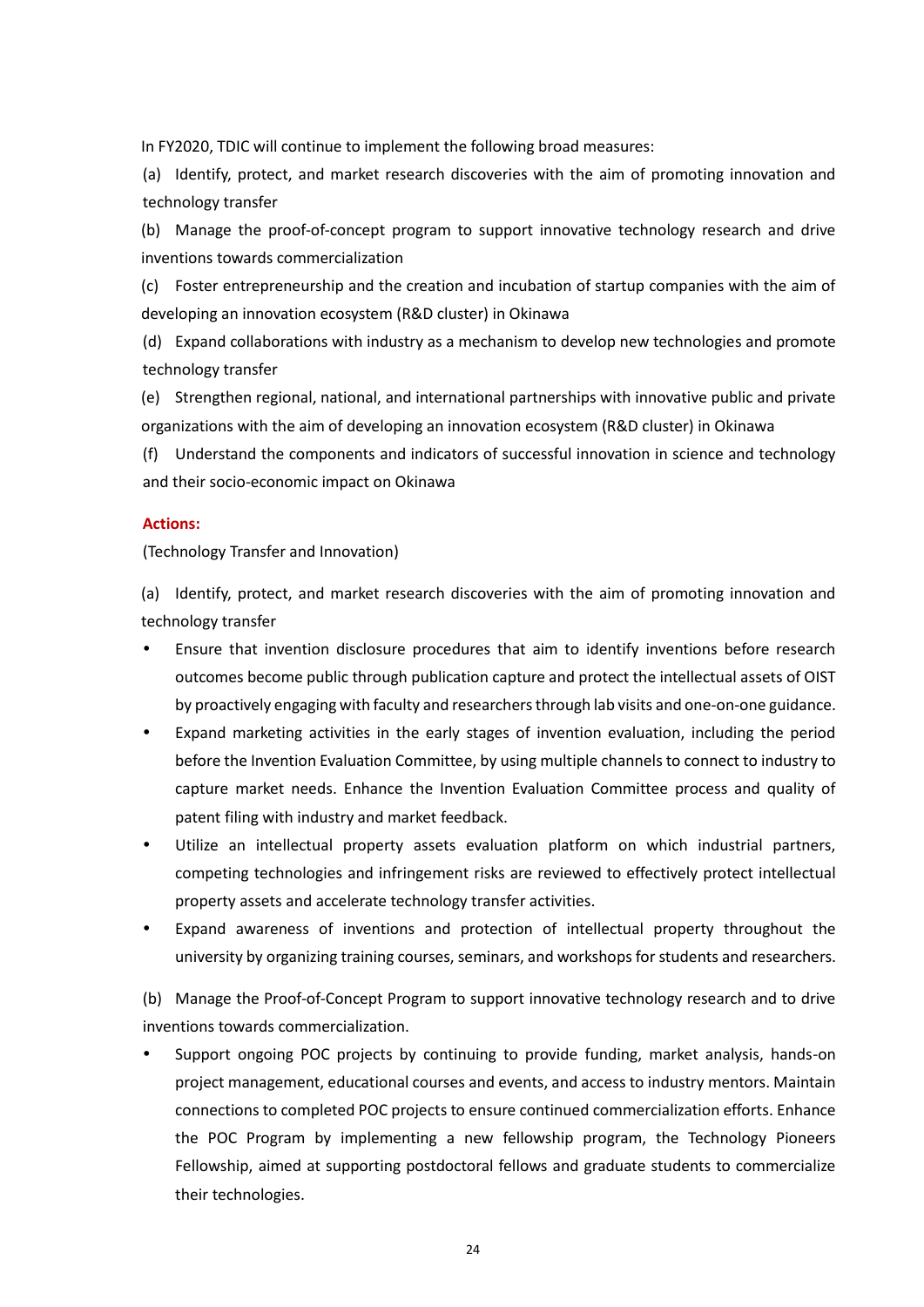Expand and strengthen the panel of industry reviewers, experts, and mentors for the POC Program by attending industry conferences to identify experts, coordinating meetings with POC project teams, and organizing networking events.

(c) Foster entrepreneurship and the creation and incubation of startup companies with the aim of developing an innovation ecosystem (R&D cluster) in Okinawa.

- Support entrepreneurs and startups in the Startup Accelerator Program, including providing access to facilities and equipment, assisting fundraising, and making connections to commercialization experts. Form partnerships with business, legal (through coordination with the General Counsel Office), and financial organizations in support of startups.
- Expand educational opportunities in entrepreneurship to meet the diverse interest levels of students and researchers, from those merely curious about entrepreneurship to active entrepreneurs with an idea, a technology and a team. Deliver a range of educational offerings, including extracurricular seminars (such as the Innovation Seminar Series), workshops (such as the Lean Startup Workshop), entrepreneurship clubs, boot-camps, and curricular courses on innovation and entrepreneurship offered for credit.
- Continue to operate and utilize the Innovation Square incubator facility (opened in May 2019) to serve as a launchpad for startups and a collaboration space for OIST researchers and industry partners to foster collaboration and seed an innovation ecosystem centered around OIST. Develop plans for new spaces for innovation by working with designers on the concept and master plans.

(d) Expand collaborations with industry to facilitate development of new technologies and promotion of technology transfer

- Promote collaborative research with industry by proactively identifying potential corporate partners, building long-term relationships, and hosting company visits and exchanges.
- Pursue grant funding from the Okinawa Prefectural Government (OPG) for research and innovation projects that align with the Okinawa Science and Technology Roadmap and the 10 year Okinawa promotion plan. Monitor and support existing OPG-funded projects by contributing to meetings and symposia to enhance knowledge exchange.
- Promote OIST technologies and strengthen relationships with industry by participating in industrial exhibitions, workshops, and conferences nationally and internationally.
- Expand external funding by encouraging and incentivizing researchers to collaborate with industry and by identifying relevant sources of public and private-sector grants and contracts for innovation and supporting the application process.
- Strengthen internal expertise in business and marketing to enhance technology transfer activities by encouraging staff participation in professional development courses.
- Work closely with the Office of the General Counsel to build university expertise in negotiating and administering complex agreements with industry, including non-disclosure agreements, materials transfer agreements, collaborative/sponsored research agreements, licenses,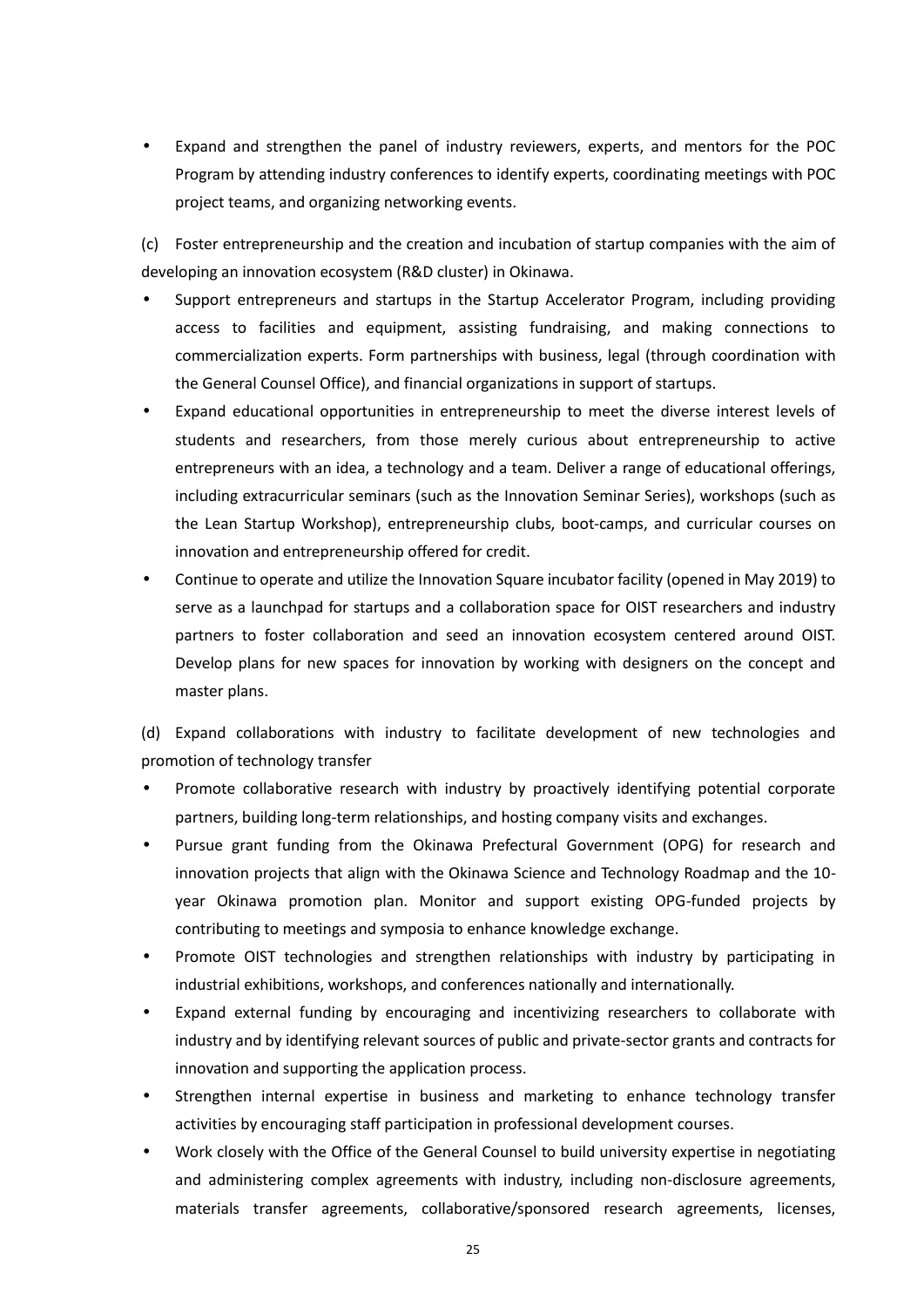consulting agreements, and MOUs. Clarify rules for licensing and royalty distribution.

(e) Strengthen regional, national, and international partnerships with innovative public and private organizations with the aim of developing an innovation ecosystem (R&D cluster) in Okinawa

- Proactively coordinate interactions with external organizations that encourage innovation and technology transfer such as the Keidanren, Keizai Doyukai, and other local, national, and international promotion organizations.
- Develop a plan strategically for how the incubator facility, Startup Accelerator Program, and other entrepreneurship activities will contribute to the development of an innovation ecosystem centered around OIST. Host global experts in entrepreneurship to advise on strategy to accelerate startup activity in Okinawa.
- Work closely with CAO, OPG, and other key entities on actions to establish an innovation ecosystem in Okinawa.
- Organize international seminars, workshops, and symposia on the theme of innovation, entrepreneurship, and R&D Cluster development to increase global awareness of OIST and Okinawa and to strengthen connections to global expertise.

(f) Understand the components and indicators of successful innovation in science and technology and their socio-economic impact on Okinawa.

- Establish partnerships necessary to advance analysis of innovation indicators at OIST and in Okinawa. Establish methods that produce and aggregate statistical data to develop indicators of technological innovation in Okinawa and analyze their impact.
- Hold OPG/OIST Working Group for information/opinion exchanges and coordination quarterly to enhance collaborative relationship.

## **Actions:**

(Networking with local institutions and communities)

- Organize joint science and technology research seminars and meetings for information exchange with other organizations and universities in Okinawa. Provide an extensive annual program of campus visits, school and community engagement, community-focused science promotion, events and public lectures, open talks, and education-led outreach. Support Okinawan talent development – both scientific and professional. Provide events which highlight Okinawan and other cultures and which help promote community cohesion through cultural events and other social activities. Ensure an appropriate breadth of community engagement across the Okinawan Prefecture, including remote islands.
- OIST will continue to:
	- Assist local schools to enhance their English language initiatives and cross-cultural understanding by participating in meetings on English education hosted by local Education Boards.
	- Work with the Onna elementary school to provide an international classroom environment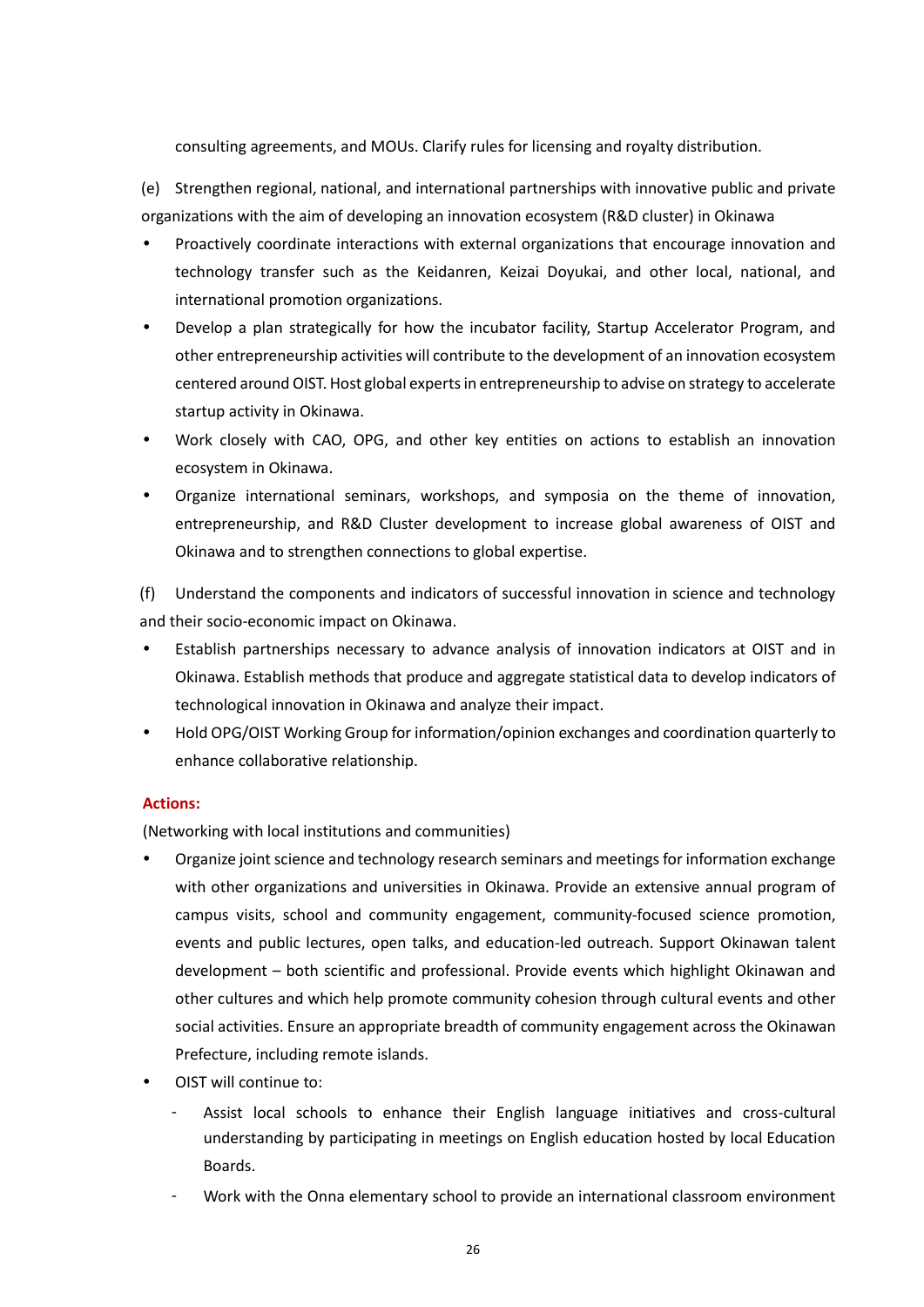for non-native Japanese speakers.

- Collaborate with Unna Junior High School leadership to identify opportunities to for OIST supported STEM programming.
- Continue to collaborate with the local educational institutions on the design and deliver of science programming for girls.

## **Actions:**

(Other matters concerning Okinawa development)

 Increase the number of externally organized international conferences and workshops at the OIST venue, in collaboration with OPG and the Okinawa Convention and Visitors Bureau, in addition to the support programs for MICE Ambassador program sponsored by JNTO. This will help strengthen the academic reputation and networking of OIST researchers and students, thus contributing to the recruiting of new faculty and scientific talent. These MICE events will bring in direct impact to Okinawan economy as well as increased opportunity of STEM outreach activities by visiting researchers.

## **Metrics:**

- Number of official contacts with companies, with the view of future collaborations and licensing (65)
- Number of collaborative projects with companies (collaboration/sponsored research agreements, MOUs, etc.) (20)
- Intellectual property indicators (number of invention disclosures (10), patents filed (55) and awarded (30), commercialization of intellectual property (2), etc.)
- Number of symposia, meetings, workshops, and seminars organized or hosted by OIST on topics related to innovation, entrepreneurship, and R&D Cluster development
- Number of participants in events, courses, symposia, meetings, workshops, and seminars organized or hosted by OIST on topics related to innovation, entrepreneurship, and R&D Cluster development
- Number of POC projects and Technology Pioneer fellowships
- Number of OIST and external startups and entrepreneurial projects in the Startup Accelerator Program, incubator facility, and other entrepreneurship programs (10)
- Number of visits and visitors (including visitors on the day of the Science Festival)
- Number of local students who visited the campus
- Number of lectures and talks for local students
- Number of employees from Okinawa (researchers and staff)
- Number of externally organized international conferences and workshops and number of participants at the OIST venue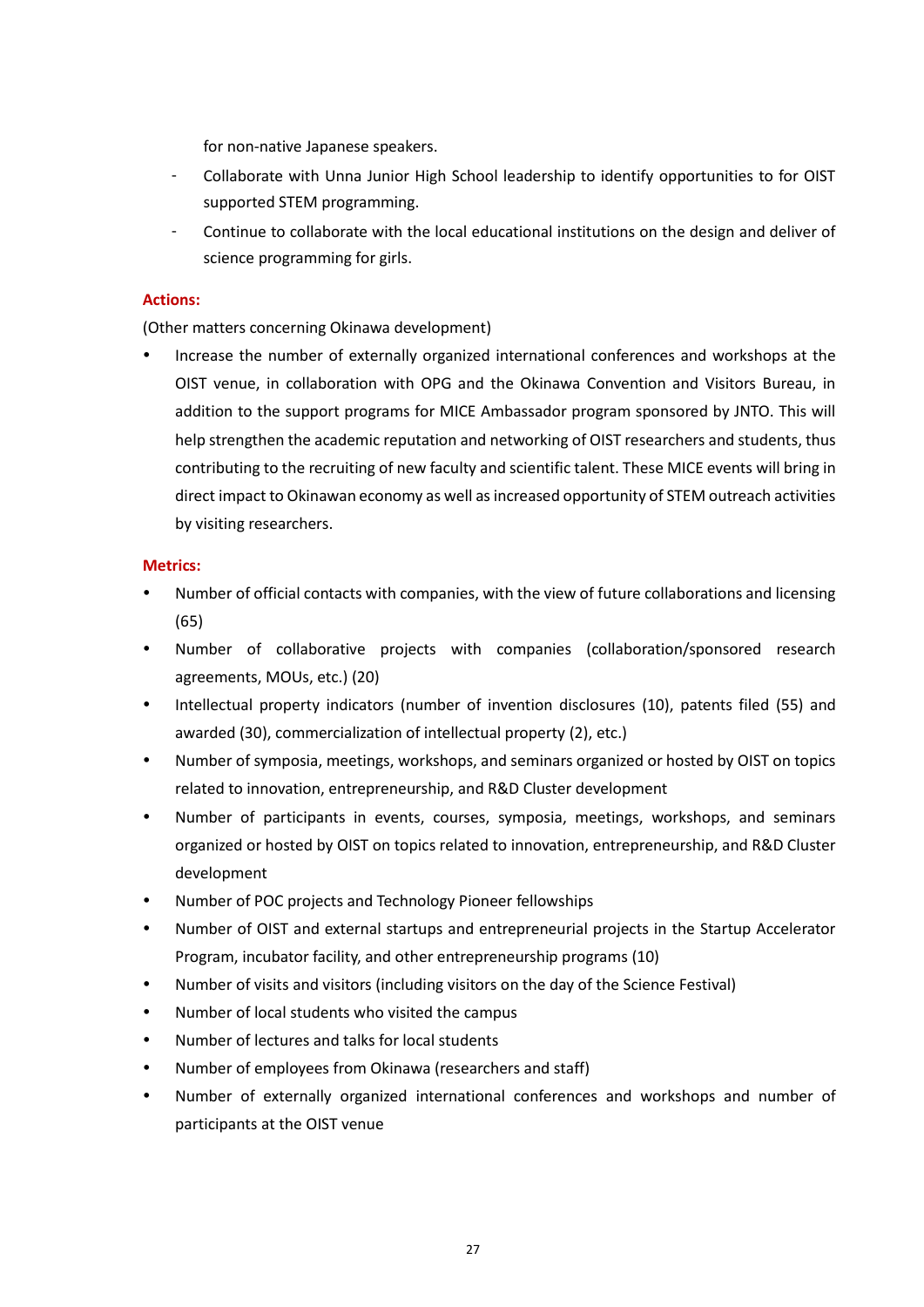## <span id="page-29-1"></span><span id="page-29-0"></span>**5. University Campus and Community Development; Safety and Environment Protection**

## **5.1 Campus Development**

## **Goal:**

OIST Graduate University will continue to develop the campus as planned.

## **Actions:**

(Campus Development)

- Plan future facilities at Main Campus and re-study master plan for other sites, including North Campus for future expansion.
- Closely monitor construction schedule of infrastructure and building works for Lab 5 with tight management and continuous effort to reduce construction costs.
- Study master plan for R & D Zone in relation with the master plan for overall campus.
- Study concept design for building and infrastructure of the main incubator building at R & D Zone.
- Operate and maintain the completed campus buildings, facilities.
- Based on the Act for Promoting Proper Tendering and Contracting for Public Works (Act No. 127 of 2000), continue to promote disclose of pre- and post- tendering and contract information such as tendering schedule and result, etc., to ensure transparency.

## <span id="page-29-2"></span>**5.2 University Community and Education/Childcare Services**

## **Goal:**

Continue to facilitate the development of the University community including staff, students and their families, which is important to the overall success of the University operation. The OIST Graduate University will continue to develop and extend services to address the emotional, physical, educational, social and recreational needs of its diverse community. This includes enhancing the educational and childcare environments available to OIST employees, the availability of recreation and sporting facilities, and the availability of appropriate housing.

- To achieve successful recruitment and retention of faculty, OIST needs to pay attention to the provision of international recognized schooling.
- The University will investigate the development of recreation and sporting facilities on and off campus.
- The University will discuss and plan new housing on/off campus for increasing number of staff, students and their families.

## **Actions:**

(Developing the University Community)

 Enhance the quality of programs conducted onsite by the Resource Center to support the daily living needs of stakeholders (OIST employees, students and their families).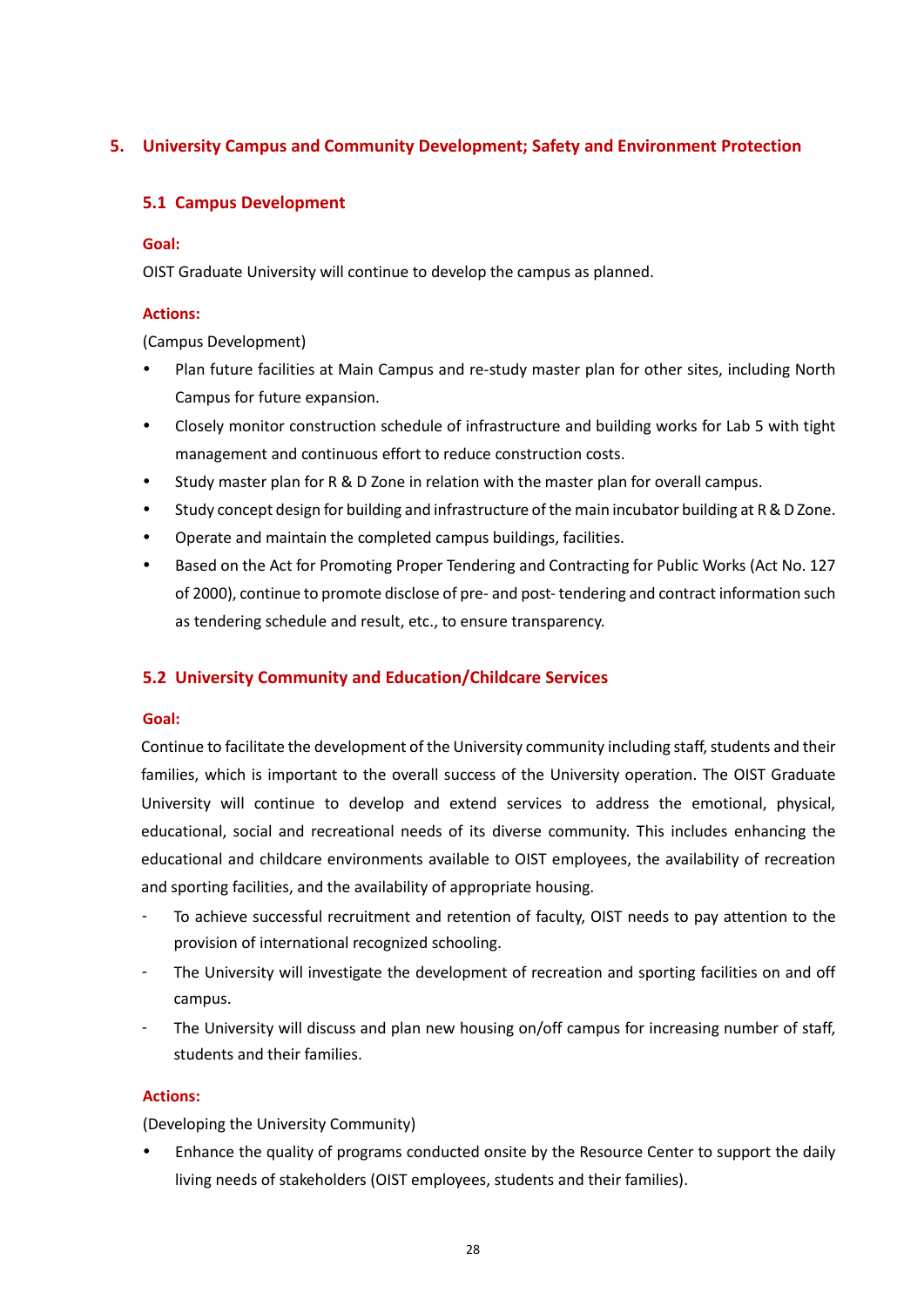- Develop processes to assess satisfaction with Resource Center services.
- Conduct a survey of family support needs through the Resource Center.
- Develop an onboarding process for family members.
- Collaborate with HR to introduce an early-inclusion program for individuals accepting positions at OIST and their families prior to relocation (through the Resource Center).
- Establish a network of family ambassadors to support new families with the support of the Resource Center.
- Review Child Development Center (CDC) staffing models to ensure continuous high-quality childcare services.
- Review CDC revenue and expenses to establish a sustainable funding model through appropriate budgeting and fees.
- Continue to provide high-quality school age (Afterschool/Holiday) programming for the children of OIST employees.
- Review medical clinic and Ganjuu services and service demand to identify needs ahead of service expansion.
- Continue collaboration between the Resource Center and HR to ensure the smooth and effective on-boarding of OIST employees and their families through the provision of accurate information regarding accommodation, child-care services, family support, medical services and daily living needs
- Continue efforts to provide appropriate food services to meet the need of diverse OIST community.
- Oversees OIST community engagement activities including support and oversight of club activities.
- The Resource Center will continue to provide support for staff who provide services to visiting researchers and invited guests. They will ensure that visiting researchers and invited guests are registered, and they will continue to maintain this registration data in the database.
- Complete construction of site work and infrastructure for the additional on-campus housing at the existing PPP residential area and oversee construction of the new PFI housing on campus. Continue discussions with Onna-son on planning of off-campus housing at the old military site at Onna-son.

(Education and Childcare Services for OIST Family)

- Continue efforts to improve the educational environment of children of OIST employees and students by increasing opportunities for children taking classes in English, in collaboration with local schools and local governments.
- Continue to provide a high quality, fully bilingual (English and Japanese) Pre-school and Schoolaged (Afterschool/Holiday) programs through the CDC and the development of the School-aged program/classrooms. Enrollment in these programs is expected to continue grow.
- Review space and staffing needs for the CDC preschool program and the school aged program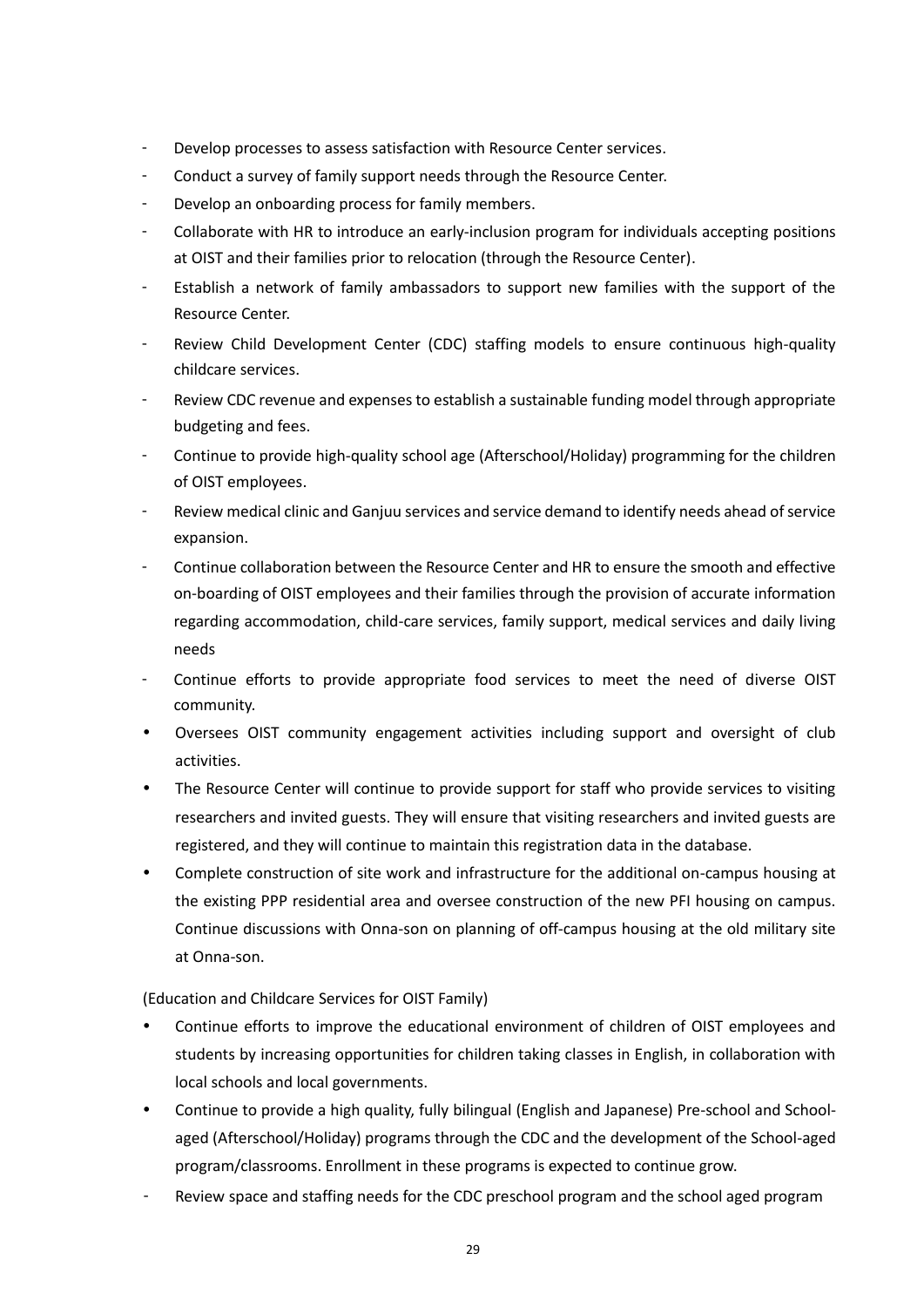- The CDC Governing Board will continue to meet regularly.
- University Community Services (UCS) management will collaborate with the CDC Finance Sub-Committee.
- Orient new staff and continue to improve the administrative processes in the School Age Programs.
- Continue to provide appropriate educational opportunities for the children of OIST staff and students including the International classroom at Onna Elementary school.
- In collaboration with the Resource Center provide OIST parents of school age children with accurate information regarding school options/choices in Okinawa.
- Review the existing educational opportunities for international and Japanese families in Okinawa
- Continue to evaluate the feasibility of an international IB K-12 school.
- OIST will:
- Continue to improve the quality of language education services provided to staff and family members.
- Conduct a survey of existing and future Japanese and English language training needs.
- Explore more flexible teaching schedules and enhanced program offerings.

## (Student Support)

- OIST will provide comprehensive support to provide a safe and healthy environment for students, including proactively reaching out to students for early problem detection, increasing communication with students, and seamless coordination of support across campus.
- Continue to schedule and support recreational activities, events, classes and seminars for the whole OIST community that encourage physical, social and emotional wellbeing.
- Oversee the use of shared community space in the OIST Village zone.
- <span id="page-31-0"></span>Identify opportunities to partner with the local community to host events and shared facilities.

## **5.3 Safety**

## **Goal:**

The Emergency Response and Business Continuity Plans will be rehearsed with training exercises, and safety and emergency response at each department will be ensured through workplace inspections.

## **Actions:**

## (Safety)

- The Emergency Response and Business Continuity Plans will be further rehearsed with training exercises.
- Ensure safety and emergency response at each department through workplace inspections.
- Enhance the sustainability of the campus under natural disasters in collaboration with Onna-son and offer the campus to local residents for evacuation under disasters.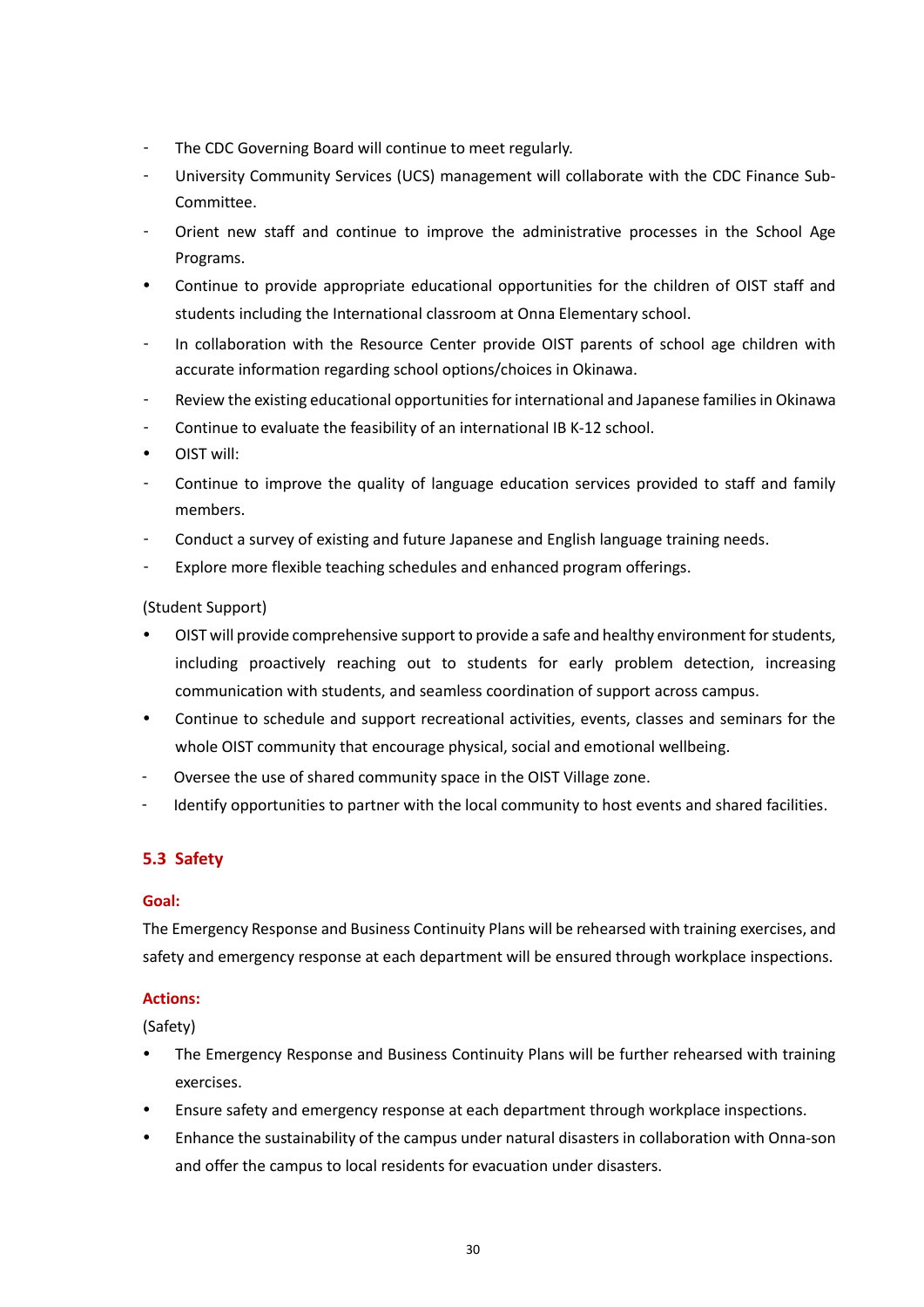## <span id="page-32-0"></span>**5.4 Environment Protection**

## **Goal:**

OIST Graduate University will conduct its business in an environmentally friendly manner.

## **Actions:**

(Environment Protection)

- Continue promoting use of recycled products.
- Continue to monitor and optimize operations to minimize volume of greenhouse gas emission and energy consumption.
- Minimize environmental impact on surrounding waters through providing measures such as enhancing the proper use and management of the water recycling system. In addition, prevent impact to local aquifers.
- For various construction works associated with facility development, provide sufficient measures such as installation of turbid water treatment plants to prevent red soil run off.
- Manage campus facilities and landscaping to preserve natural balance and protect indigenous species.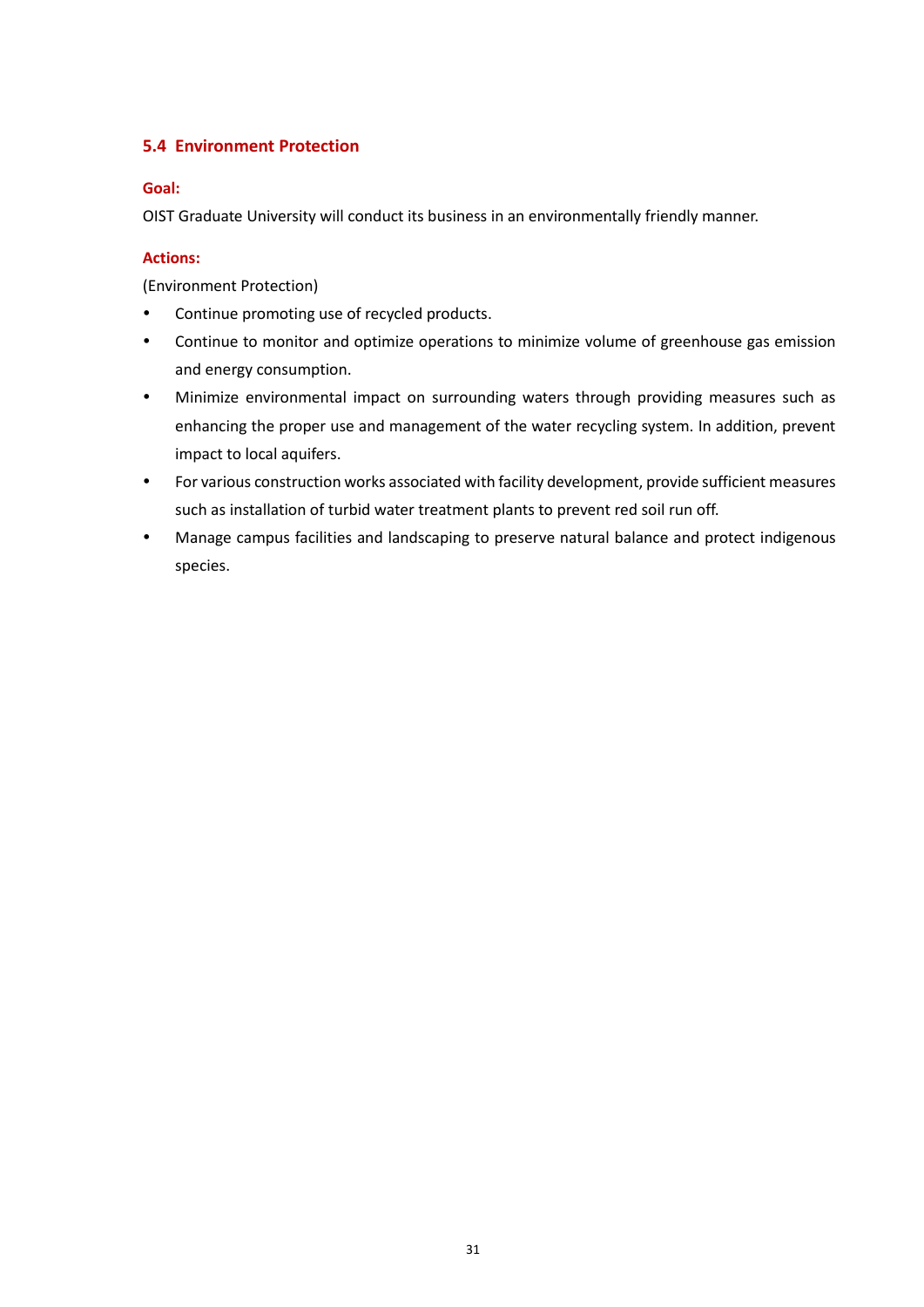#### **Research Units (as of February 1, 2020)**

|                | <b>Unit Name</b>                                       | <b>Faculty</b>                        |    | <b>Unit Name</b>                                       | <b>Faculty</b>            |
|----------------|--------------------------------------------------------|---------------------------------------|----|--------------------------------------------------------|---------------------------|
| 1              | Analysis on metric spaces Unit                         | Dr. Xiaodan Zhou                      | 41 | Marine Climate Change Unit                             | Dr. Timothy Ravasi        |
| $\overline{2}$ | Applied Topology Unit                                  | Dr. Dmitry Feichtner-Kozlov           | 42 | Marine Eco-Evo-Devo Unit                               | Dr. Vincent Laudet        |
| 3              | Atomic Scale Correlations and Dynamics Unit            | Dr. Freek Massee                      | 43 | <b>Marine Genomics Unit</b>                            | Dr. Noriyuki Satoh        |
| 4              | Biodiversity and Biocomplexity Unit                    | Dr. Evan P. Economo                   | 44 | Mathematical and Theoretical Physics Unit              | Dr. Shinobu Hikami        |
| 5              | <b>Bioinspired Soft Matter Unit</b>                    | Dr. Ye Zhang                          | 45 | Mathematics, Mechanics, and Materials Unit             | Dr. Eliot Fried           |
| 6              | <b>Biological Complexity Unit</b>                      | Dr. Simone Pigolotti                  | 46 | Membrane Cooperativity Unit                            | Dr. Akihiro Kusumi        |
| 7              | <b>Biological Physics Theory Unit</b>                  | Dr. Greg Stephens                     | 47 | Membranology Unit                                      | Dr. Keiko Kono            |
| 8              | <b>Biological Systems Unit</b>                         | Dr. Igor Goryanin                     | 48 | Memory Research Unit                                   | Dr. Kazumasa Tanaka       |
| 9              | Brain Mechanism for Behavior Unit                      | Dr. Gordon W. Arbuthnott              | 49 | Micro/Bio/Nanofluidics Unit                            | Dr. Amy Shen              |
| 10             | Cell Division Dynamics Unit                            | Dr. Kiyomitsu Tomomi                  | 50 | Molecular Cryo-Electron Microscopy Unit                | Dr. Matthias Wolf         |
| 11             | Cell Signal Unit                                       | Dr. Tadashi Yamamoto                  | 51 | Molecular Genetics Unit                                | Dr. Daniel Rokhsar        |
| 12             | Cellular and Molecular Synaptic Function Unit          | Dr. Tomoyuki Takahashi                | 52 | Molecular Neuroscience Unit                            | Dr. Marco Terenzio        |
| 13             | Chemistry and Chemical Bioengineering Unit             | Dr. Fujie Tanaka                      | 53 | Neural Circuit Unit                                    | Dr. Yutaka Yoshida        |
| 14             | Cognitive Neurorobotics Research Unit                  | Dr. Jun Tani                          | 54 | Neural Coding and Brain Computing Unit                 | Dr. Tomoki Fukai          |
| 15             | Complex fluids and flows Unit                          | Dr. Marco Rosti                       | 55 | <b>Neural Computation Unit</b>                         | Dr. Kenji Doya            |
| 16             | Computational Neuroethology Unit                       | Dr. Sam Reiter                        | 56 | Neurobiology Research Unit                             | Dr. Jeff Wickens          |
| 17             | Computational Neuroscience Unit                        | Dr. Erik De Schutter                  | 57 | Neuronal Mechanism for Critical Period Unit            | Dr. Yoko Yazaki-Sugiyama  |
| 18             | Continuum Physics Unit                                 | Dr. Gustavo Gioia                     | 58 | Neuronal Rhythms in Movement Unit                      | Dr. Marylka Yoe Uusisaar  |
| 19             | Coordination Chemistry and Catalysis Unit              | Dr. Julia Khusnutdinova               | 59 | Nonlinear Analysis Unit                                | Dr. Daniel Spector        |
| 20             | Developmental Neurobiology Unit                        | Dr. Ichiro Masai                      | 60 | Nonlinear and Non-equilibrium Physics Unit             | Dr. Mahesh Bandi          |
| 21             | <b>Ecology and Evolution Unit</b>                      | Dr. Alexander Sergeyevich<br>Mikheyev | 61 | Nucleic Acid Chemistry and Engineering Unit            | Dr. Yohei Yokobayashi     |
| 22             | Electronic and Quantum Magnetism Unit                  | Dr. Yejun Feng                        | 62 | <b>Optical Neuroimaging Unit</b>                       | Dr. Bernd Kuhn            |
| 23             | <b>Embodied Cognitive Science Unit</b>                 | Dr. Tom Froese                        | 63 | Organic and Carbon Nanomaterials Unit                  | Dr. Akimitsu Narita       |
| 24             | Energy Materials and Surface Sciences Unit             | Dr. Yabing Qi                         | 64 | Organic Optoelectronics Unit                           | Dr. Ryota Kabe            |
| 25             | Evolution, Cell Biology, and Symbiosis Unit            | Dr. Filip Husnik                      | 65 | Physics and Biology Unit                               | Dr. Jonathan Miller       |
| 26             | <b>Evolutionary Genomics Unit</b>                      | Dr. Thomas Bourguignon                | 66 | Plant Epigenetics Unit                                 | Dr. Hidetoshi Saze        |
| 27             | <b>Evolutionary Neurobiology Unit</b>                  | Dr. Hiroshi Watanabe                  | 67 | Protein Engineering and Evolution Unit                 | Dr. Paola Laurino         |
| 28             | Experimental Quantum Information Physics Unit          | Dr. Hiroki Takahashi                  | 68 | Quantum Dynamics Unit                                  | Dr. Denis Konstantinov    |
| 29             | Femtosecond Spectroscopy Unit                          | Dr. Keshav Dani                       | 69 | Quantum Gravity Unit                                   | Dr. Yasha Neiman          |
| 30             | Fluid Mechanics Unit                                   | Dr. Pinaki Chakraborty                | 70 | Quantum Materials Science Unit                         | Dr. Yoshinori Okada       |
| 31             | Formation and Regulation of Neuronal Connectivity Unit | Dr. David Van Vactor                  | 71 | Quantum Systems Unit                                   | Dr. Thomas Busch          |
| 32             | GO Cell Unit                                           | Dr. Mitsuhiro Yanagida                | 72 | Quantum Transport and Electronic Structure Theory Unit | Dr. Fabian Pauly          |
| 33             | Genomics and Regulatory Systems Unit                   | Dr. Nicholas M. Luscombe              | 73 | Quantum Wave Microscopy Unit                           | Dr. Tsumoru Shintake      |
| 34             | Gravity, Quantum Geometry and Field Theory Unit        | Dr. Reiko Toriumi                     | 74 | Qubits and Spacetime Unit                              | Dr. Philipp Hoehn         |
| 35             | Human Developmental Neurobiology Unit                  | Dr. Gail Tripp                        | 75 | Representation Theory and Algebraic Combinatorics Unit | Dr. Liron Speyer          |
| 36             | Immune Signal Unit                                     | Dr. Hiroki Ishikawa                   | 76 | Sensory and Behavioural Neuroscience Unit              | Dr. Izumi Fukunaga        |
| 37             | Information Processing Biology Unit                    | Dr. Ichiro Maruyama                   | 77 | Shocks, Solitons and Turbulence Unit                   | Dr. Emile Touber          |
| 38             | Integrated Open Systems Unit                           | Dr. Hiroaki Kitano                    | 78 | Structural Cellular Biology Unit                       | Dr. Ulf Skoglund          |
| 39             | Light-Matter Interactions Unit                         | Dr. Sile Nic Chormaic                 | 79 | Theory of Quantum Matter Unit                          | Dr. Nic Shannon           |
| 40             | Marine Biophysics Unit                                 | Dr. Satoshi Mitarai                   | 80 | Topology and Geometry of Manifolds Unit                | Dr. Anastasiia Tsvietkova |

| <b>Faculty</b>               |    | <b>Unit Name</b>                                       | Faculty                   |
|------------------------------|----|--------------------------------------------------------|---------------------------|
| Zhou                         | 41 | Marine Climate Change Unit                             | Dr. Timothy Ravasi        |
| eichtner-Kozlov <sup>.</sup> | 42 | Marine Eco-Evo-Devo Unit                               | Dr. Vincent Laudet        |
| assee                        | 43 | Marine Genomics Unit                                   | Dr. Noriyuki Satoh        |
| Economo                      | 44 | Mathematical and Theoretical Physics Unit              | Dr. Shinobu Hikami        |
| g                            | 45 | Mathematics, Mechanics, and Materials Unit             | Dr. Eliot Fried           |
| Pigolotti                    | 46 | Membrane Cooperativity Unit                            | Dr. Akihiro Kusumi        |
| phens!                       | 47 | Membranology Unit                                      | Dr. Keiko Kono            |
| yanin                        | 48 | Memory Research Unit                                   | Dr. Kazumasa Tanaka       |
| W. Arbuthnott                | 49 | Micro/Bio/Nanofluidics Unit                            | Dr. Amy Shen              |
| u Tomomi                     | 50 | Molecular Cryo-Electron Microscopy Unit                | Dr. Matthias Wolf         |
| Yamamoto                     | 51 | Molecular Genetics Unit                                | Dr. Daniel Rokhsar        |
| ki Takahashi                 | 52 | Molecular Neuroscience Unit                            | Dr. Marco Terenzio        |
| าaka                         | 53 | <b>Neural Circuit Unit</b>                             | Dr. Yutaka Yoshida        |
|                              | 54 | Neural Coding and Brain Computing Unit                 | Dr. Tomoki Fukai          |
| osti                         | 55 | Neural Computation Unit                                | Dr. Kenji Doya            |
| ter                          | 56 | Neurobiology Research Unit                             | Dr. Jeff Wickens          |
| Schutter                     | 57 | Neuronal Mechanism for Critical Period Unit            | Dr. Yoko Yazaki-Sugiyama  |
| Gioia                        | 58 | Neuronal Rhythms in Movement Unit                      | Dr. Marylka Yoe Uusisaari |
| ısnutdinova                  | 59 | Nonlinear Analysis Unit                                | Dr. Daniel Spector        |
| asai                         | 60 | Nonlinear and Non-equilibrium Physics Unit             | Dr. Mahesh Bandi          |
| er Sergeyevich               | 61 | Nucleic Acid Chemistry and Engineering Unit            | Dr. Yohei Yokobayashi     |
| ng.                          | 62 | <b>Optical Neuroimaging Unit</b>                       | Dr. Bernd Kuhn            |
| ese                          | 63 | Organic and Carbon Nanomaterials Unit                  | Dr. Akimitsu Narita       |
| λi                           | 64 | Organic Optoelectronics Unit                           | Dr. Ryota Kabe            |
| nik                          | 65 | Physics and Biology Unit                               | Dr. Jonathan Miller       |
| Bourguignon                  | 66 | Plant Epigenetics Unit                                 | Dr. Hidetoshi Saze        |
| Natanabe                     | 67 | Protein Engineering and Evolution Unit                 | Dr. Paola Laurino         |
| akahashi                     | 68 | Quantum Dynamics Unit                                  | Dr. Denis Konstantinov    |
| Dani                         | 69 | Quantum Gravity Unit                                   | Dr. Yasha Neiman          |
| hakraborty                   | 70 | Quantum Materials Science Unit                         | Dr. Yoshinori Okada       |
| an Vactor                    | 71 | Quantum Systems Unit                                   | Dr. Thomas Busch          |
| o Yanagida                   | 72 | Quantum Transport and Electronic Structure Theory Unit | Dr. Fabian Pauly          |
| M. Luscombe                  | 73 | Quantum Wave Microscopy Unit                           | Dr. Tsumoru Shintake      |
| ıriumi                       | 74 | Qubits and Spacetime Unit                              | Dr. Philipp Hoehn         |
| р                            | 75 | Representation Theory and Algebraic Combinatorics Unit | Dr. Liron Speyer          |
| hikawa                       | 76 | Sensory and Behavioural Neuroscience Unit              | Dr. Izumi Fukunaga        |
| aruyama                      | 77 | Shocks, Solitons and Turbulence Unit                   | Dr. Emile Touber          |
| Kitano                       | 78 | Structural Cellular Biology Unit                       | Dr. Ulf Skoglund          |
| Chormaic                     | 79 | Theory of Quantum Matter Unit                          | Dr. Nic Shannon           |
| Mitarai                      | 80 | Topology and Geometry of Manifolds Unit                | Dr. Anastasiia Tsvietkova |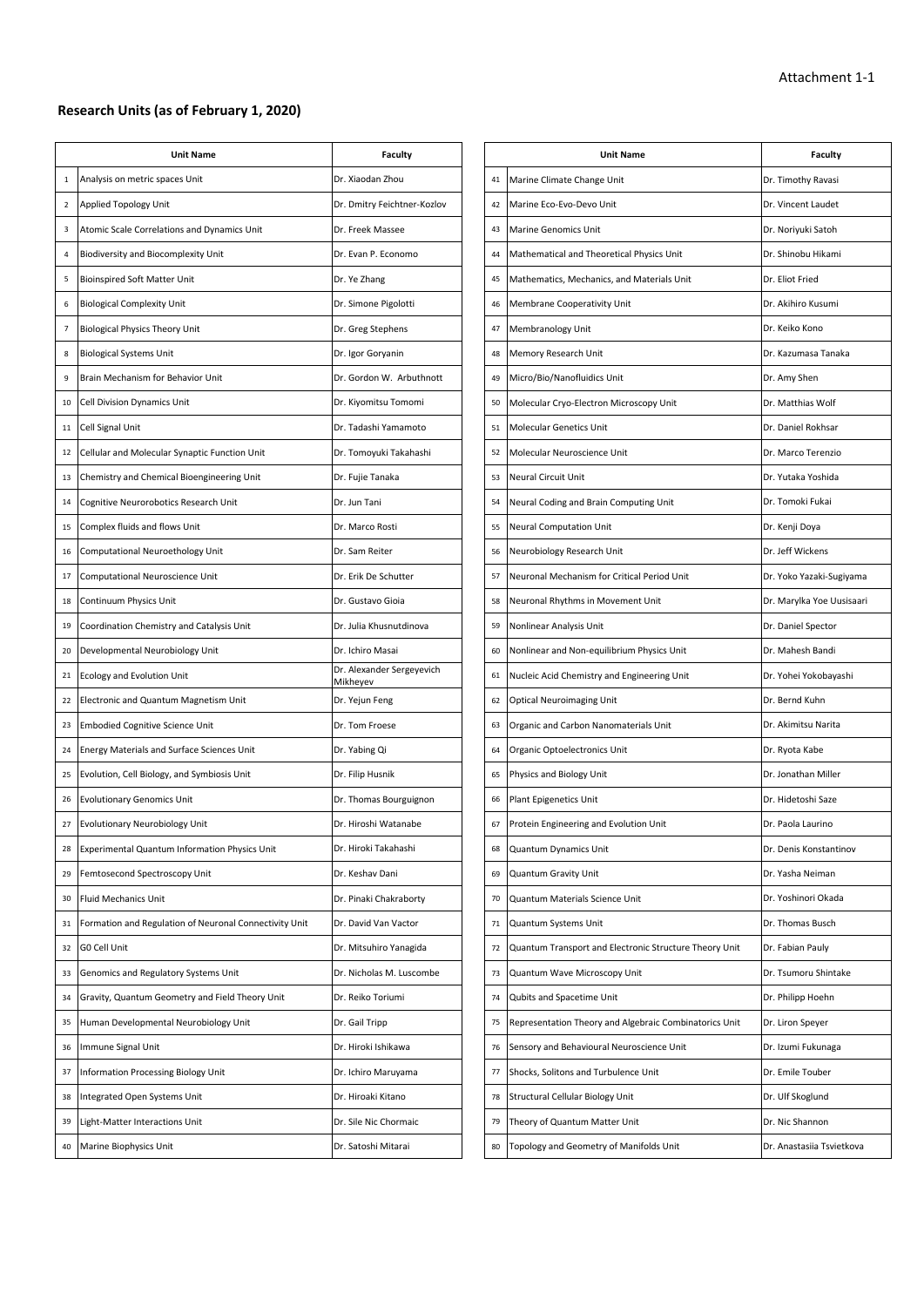## **Overview of Scientific Research at the OIST Graduate University**

The OIST graduate education and research program is cross-disciplinary and aims to be at the leading edge of research in science and technology, including the Life Sciences, the Physical Sciences, and Mathematics. 80 Research Units (as of February 2020) have been launched so far, with research in the following 9 major areas:

| <b>Computer Science</b>                       |  |  |
|-----------------------------------------------|--|--|
| Ecology, Evolution and Environmental Sciences |  |  |
| <b>Marine Science</b>                         |  |  |
| <b>Physics and Materials Science</b>          |  |  |
| Neuroscience                                  |  |  |
| Chemistry                                     |  |  |
| Life Sciences                                 |  |  |
| <b>Engineering and Applied Science</b>        |  |  |
| <b>Mathematics</b>                            |  |  |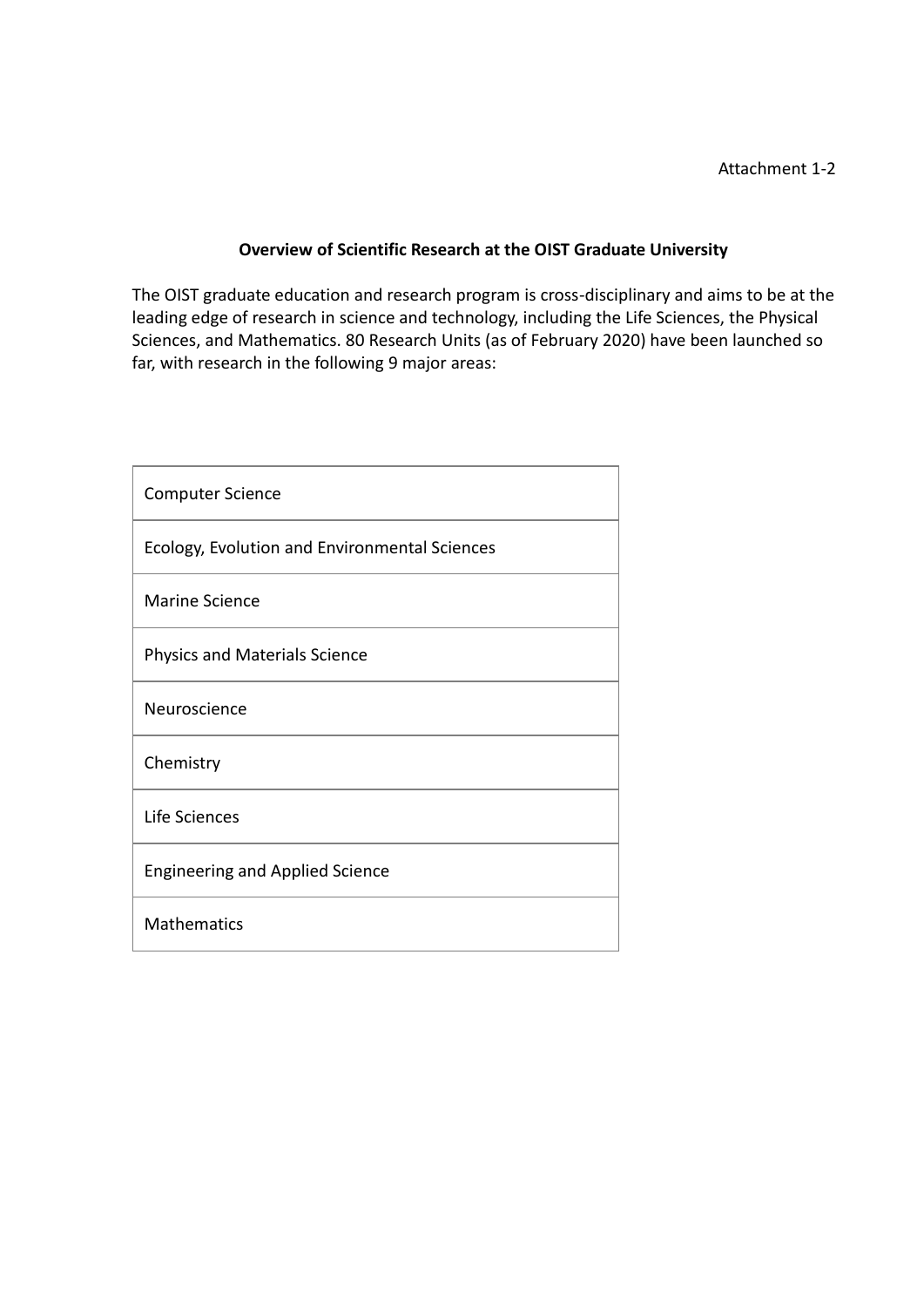## FY2020 Income and expenditure budget statement

| $(Unit : K$ yen)       |                |                                                  |                |  |
|------------------------|----------------|--------------------------------------------------|----------------|--|
| Revenues               |                | <b>Expenses</b>                                  |                |  |
| Items                  | Budget Amounts | Items                                            | Budget Amounts |  |
| Subsidy for Operations |                | 16, 916, 798 Personnel Expense                   | 7, 502, 407    |  |
| Subsidy for Facilities |                | 3, 432, 202 Academic related Expense             | 1, 358, 686    |  |
| Other Revenues         |                | 1, 193, 475 Education & Research related Expense | 4, 651, 484    |  |
|                        |                | Common Resource Expense                          | 3, 746, 642    |  |
|                        |                | Administrative Expense                           | 851,054        |  |
|                        |                | Construction Expense                             | 3, 432, 202    |  |
| Total                  | 21, 542, 475   | Total                                            | 21, 542, 475   |  |

Note: Subsidy amounts in Revenues might have to be modified later when a request for budget carry-over from FY19 to FY20 is made.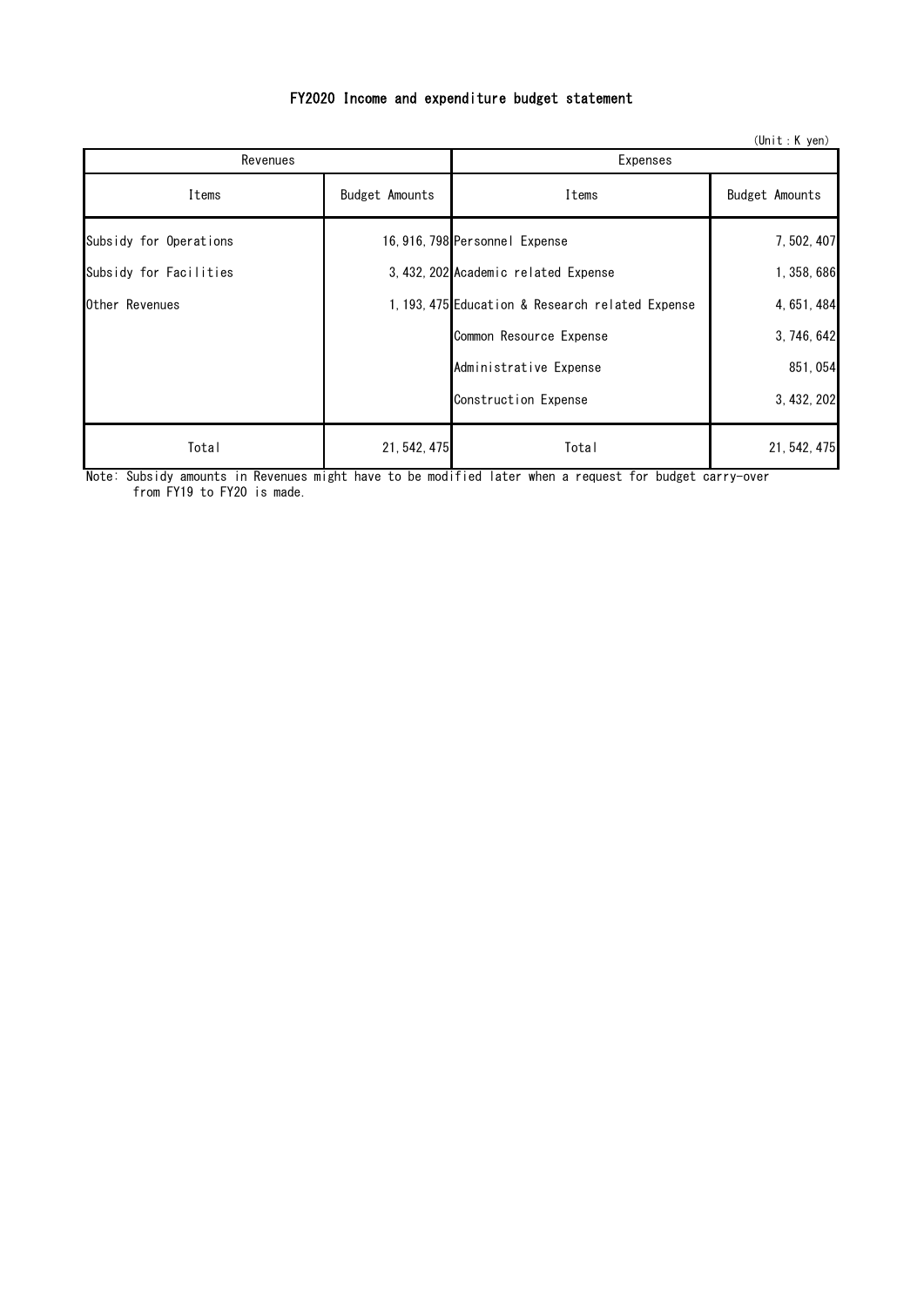#### **Balance Sheets**

As of March 31, 2020

(Unit:K Yen)

| (1)          |          | Assets                                                                                           |                      |            |                          |
|--------------|----------|--------------------------------------------------------------------------------------------------|----------------------|------------|--------------------------|
| (2)          | $\bf{I}$ | Noncurrent assets                                                                                |                      |            |                          |
| (3)<br>(4)   |          | 1 Properties, plants, and equipment<br>Land                                                      | 1,659,667            |            |                          |
| (5)          |          | 40,584,056<br><b>Buildings</b>                                                                   |                      |            |                          |
| (6)          |          | Accumulated depreciation<br>-13,438,892                                                          | 27,145,164           |            |                          |
| (7)          |          | Structures<br>7,306,465                                                                          |                      |            |                          |
| (8)          |          | $-2,157,668$<br>Accumulated depreciation                                                         | 5,148,797            |            |                          |
| (9)<br>(10)  |          | 236,395<br>Machineries<br>$-198,612$                                                             |                      |            |                          |
| (11)         |          | Accumulated depreciation<br>27,660,188<br>Equipment                                              | 37,783               |            |                          |
| (12)         |          | Accumulated depreciation<br>$-19,882,842$                                                        | 7,777,346            |            |                          |
| (13)         |          | Books                                                                                            | 8,234                |            |                          |
| (14)         |          | 2,004<br>Ships and vessels                                                                       |                      |            |                          |
| (15)         |          | Accumulated depreciation<br>$-1,995$                                                             | 9                    |            |                          |
| (16)         |          | 27,426<br>Vehicles and transportation equipment                                                  |                      |            |                          |
| (17)         |          | $-25,580$<br>Accumulated depreciation                                                            | 1,846                |            |                          |
| (18)<br>(19) |          | 1,718,419<br>Lease assets<br>$-1,716,950$<br>Accumulated depreciation                            | 1,469                |            |                          |
| (20)         |          | Construction in progress                                                                         | 15,540,019           |            |                          |
| (21)         |          | Total properties, plants, and equipment                                                          | 57,320,334           |            |                          |
| (22)         |          |                                                                                                  |                      |            |                          |
| (23)         |          | 2 Intangible assets net of amortization                                                          |                      |            |                          |
| (24)         |          | Patents                                                                                          | 57,008               |            |                          |
| (25)         |          | Trademark rights                                                                                 | 372                  |            |                          |
| (26)         |          | Softwares                                                                                        | 317,033              |            |                          |
| (27)<br>(28) |          | Patents (in the process of filing)<br><b>Others</b>                                              | 191,737<br>19,238    |            |                          |
| (29)         |          | Total intangible assets, net                                                                     | 585,388              |            |                          |
| (30)         |          |                                                                                                  |                      |            |                          |
| (31)         |          | 3 Investments and other assets                                                                   |                      |            |                          |
| (32)         |          | Investments in securities                                                                        | 5                    |            |                          |
| (33)         |          | Security deposits                                                                                | 1,758                |            |                          |
| (34)         |          | Long-term prepaid expenses                                                                       | 716                  |            |                          |
| (35)         |          | Lease investment assets (Long-term)                                                              | 4,073,288            |            |                          |
| (36)         |          | Total investments and other assets                                                               | 4,075,766            |            |                          |
| (37)         |          | Total noncurrent assets                                                                          |                      | 61,981,488 |                          |
| (38)<br>(39) |          | II Current assets                                                                                |                      |            |                          |
| (40)         |          | Cash and cash equivalents                                                                        | 3,808,082            |            |                          |
| (41)         |          | Accounts receivable                                                                              | 251,221              |            |                          |
| (42)         |          | Supplies                                                                                         | 48,465               |            |                          |
| (43)         |          | Prepaid expenses                                                                                 | 23,144               |            |                          |
|              |          |                                                                                                  |                      |            |                          |
| (44)         |          | Lease investment assets (Short-term)                                                             | 122,846              |            |                          |
| (45)         |          | Total current assets                                                                             |                      | 4,253,758  |                          |
| (46)         |          | <b>Total assets</b>                                                                              |                      |            | 66,235,246               |
| (47)         |          |                                                                                                  |                      |            |                          |
|              |          | (48) Liabilities                                                                                 |                      |            |                          |
| (49)         | $\bf{I}$ | Noncurrent liabilities                                                                           |                      |            |                          |
| (50)         |          | Encumbrance for assets - subsidy for operation                                                   | 13,683,218           |            |                          |
| (51)         |          | Encumbrance for assets - donation                                                                | 97,124               |            |                          |
| (52)         |          | Encumbrance for assets - donated by Japan government<br>Allowance-retirement benefits            | 678                  |            |                          |
| (53)<br>(54) |          | Long-term accrued amounts payable                                                                | 143,896<br>4,095,352 |            |                          |
| (55)         |          | Long-term lease obligations                                                                      | 791                  |            |                          |
| (56)         |          | <b>Total noncurrent liabilities</b>                                                              |                      | 18,021,058 |                          |
| (57)         |          |                                                                                                  |                      |            |                          |
| (58)         |          | II Current liabilities                                                                           |                      |            |                          |
| (59)         |          | Advance received                                                                                 | 945                  |            |                          |
| (60)         |          | Deposits received - subsidy for operation                                                        |                      |            |                          |
| (61)         |          | 1,016,144<br>Deposits received - subsidy for operation<br>Deposits received-subsidy for facility |                      |            |                          |
| (62)<br>(63) |          | 14,703,123<br>Deposits received - donation                                                       | 15,719,267<br>58,172 |            |                          |
| (64)         |          | Deposits received - Kakenhi                                                                      | 53,571               |            |                          |
| (65)         |          | Deposits received - others                                                                       | 116,938              |            |                          |
| (66)         |          | Accounts payable                                                                                 | 2,539,484            |            |                          |
| (67)         |          | Short-term lease obligations                                                                     | 678                  |            |                          |
| (68)         |          | Accrued expenses                                                                                 | 76,087               |            |                          |
| (69)         |          | Total current liabilities                                                                        |                      | 18,565,141 |                          |
| (70)         |          | <b>Total liabilities</b>                                                                         |                      |            | 36,586,199               |
| (71)         |          |                                                                                                  |                      |            |                          |
| (73)         |          | (72) Equities<br>I Contributions                                                                 |                      |            |                          |
| (74)         |          | Contributions from government                                                                    | 24,317,681           |            |                          |
| (75)         |          | <b>Total contributions</b>                                                                       |                      | 24,317,681 |                          |
| (76)         |          |                                                                                                  |                      |            |                          |
| (77)         |          | II Additional paid-in contributions                                                              |                      |            |                          |
| (78)         |          | Additional paid-in contributions                                                                 | 18,363,213           |            |                          |
| (79)         |          | Accumulated depreciation - directly deducted from equity                                         | $-13,747,704$        |            |                          |
| (80)         |          | Total additional paid-in contributions                                                           |                      | 4,615,509  |                          |
| (81)         |          |                                                                                                  |                      |            |                          |
| (82)         |          | III Retained earnings                                                                            |                      |            |                          |
| (83)         |          | Voluntary reserve funds                                                                          |                      |            |                          |
| (84)<br>(85) |          | Special reserve funds<br>Accumulated net income                                                  | 80,533<br>635,323    |            |                          |
| (86)         |          | (Net income/ $\triangle$ loss for FY19)                                                          | $-16,272)$           |            |                          |
| (87)         |          | Total retained earnings                                                                          |                      | 715,856    |                          |
| (88)<br>(89) |          | Total equities<br>Total liabilities and equities                                                 |                      |            | 29,649,046<br>66,235,246 |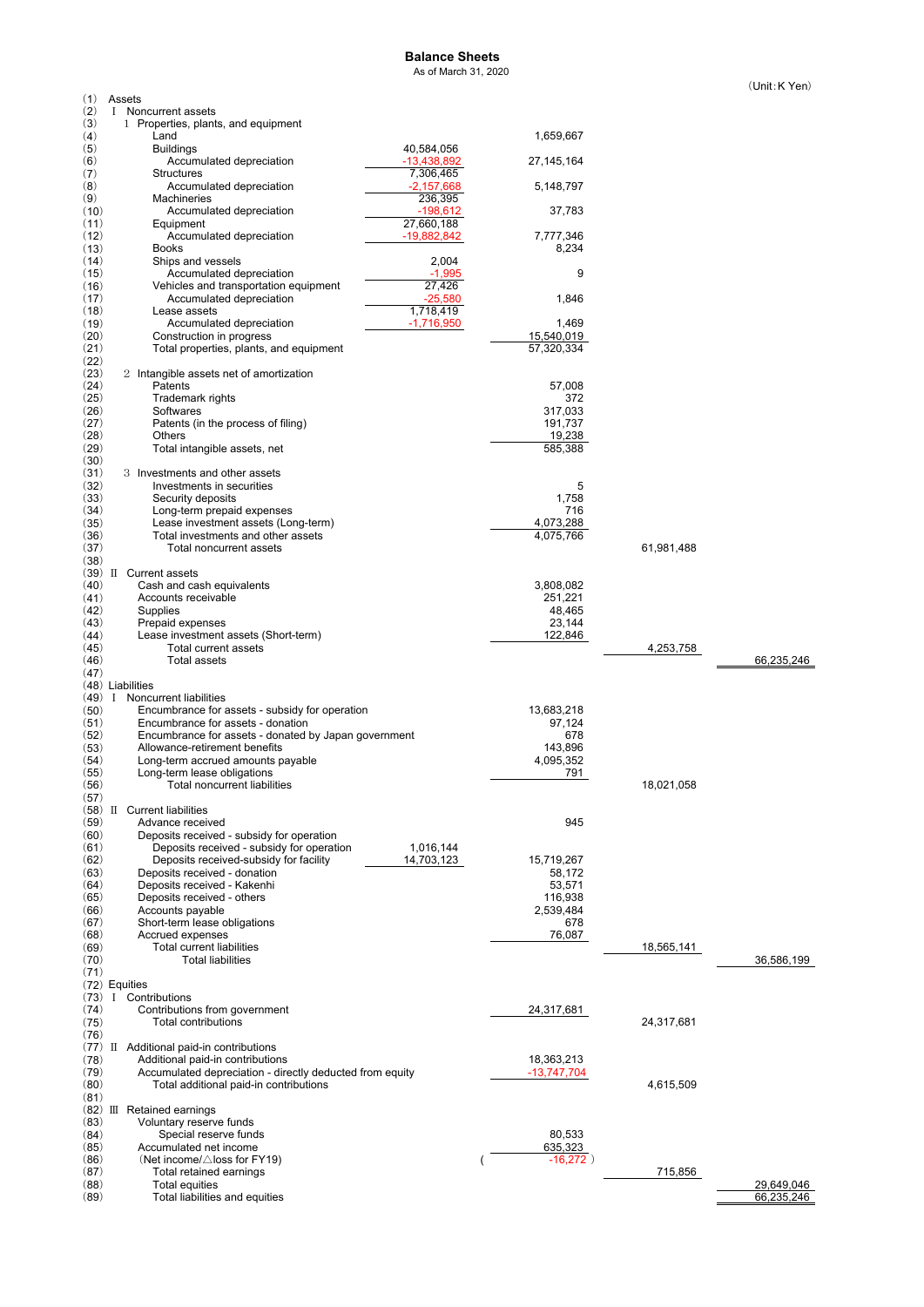## Projected income statement FY2019

(Unit: K Yen)

| (A)                                                       | (B)          |
|-----------------------------------------------------------|--------------|
| Items                                                     | Amount       |
| <b>Ordinary Revenues</b>                                  | 19,378,808   |
| Revenue from Tuition etc.                                 | 90,675       |
| Revenue from Subsidy for Operations etc.                  | 14,877,978   |
| Revenue from Subsidy for facility                         | 1,494        |
| Revenue from Sponsored Research                           | 374,854      |
| Revenue from Joint Research                               | 84,147       |
| Revenue from Donation etc.                                | 5,597        |
| Revenue from Subsidy for other                            | 35,320       |
| Revenue from Property Rent for Dormitory etc.             | 10,318       |
| Land and Building Rent Revenue                            | 14,095       |
| Reversal of Assets Offsetting Subsidy for Operations etc. | 3,498,186    |
| Reversals of Assets Offsetting Donated Assets             | 50,851       |
| <b>Financial Income</b>                                   | 101,452      |
| Miscellaneous gains                                       | 233,841      |
| <b>Ordinary Expenses</b>                                  | 19,395,054   |
| <b>Personnel Expenses</b>                                 | 7,723,999    |
| <b>Operating Expenses</b>                                 | 7,092,135    |
| <b>General Administrative Expenses</b>                    | 889,980      |
| Depreciation                                              | 3,582,238    |
| <b>Financial Charges</b>                                  | 106,703      |
| Miscellaneous loss                                        | $\mathbf{0}$ |
| <b>Ordinary Loss</b>                                      | $-16,246$    |
| <b>Extraordinary Loss</b>                                 | 26           |
| Net Loss for the year                                     | $-16,272$    |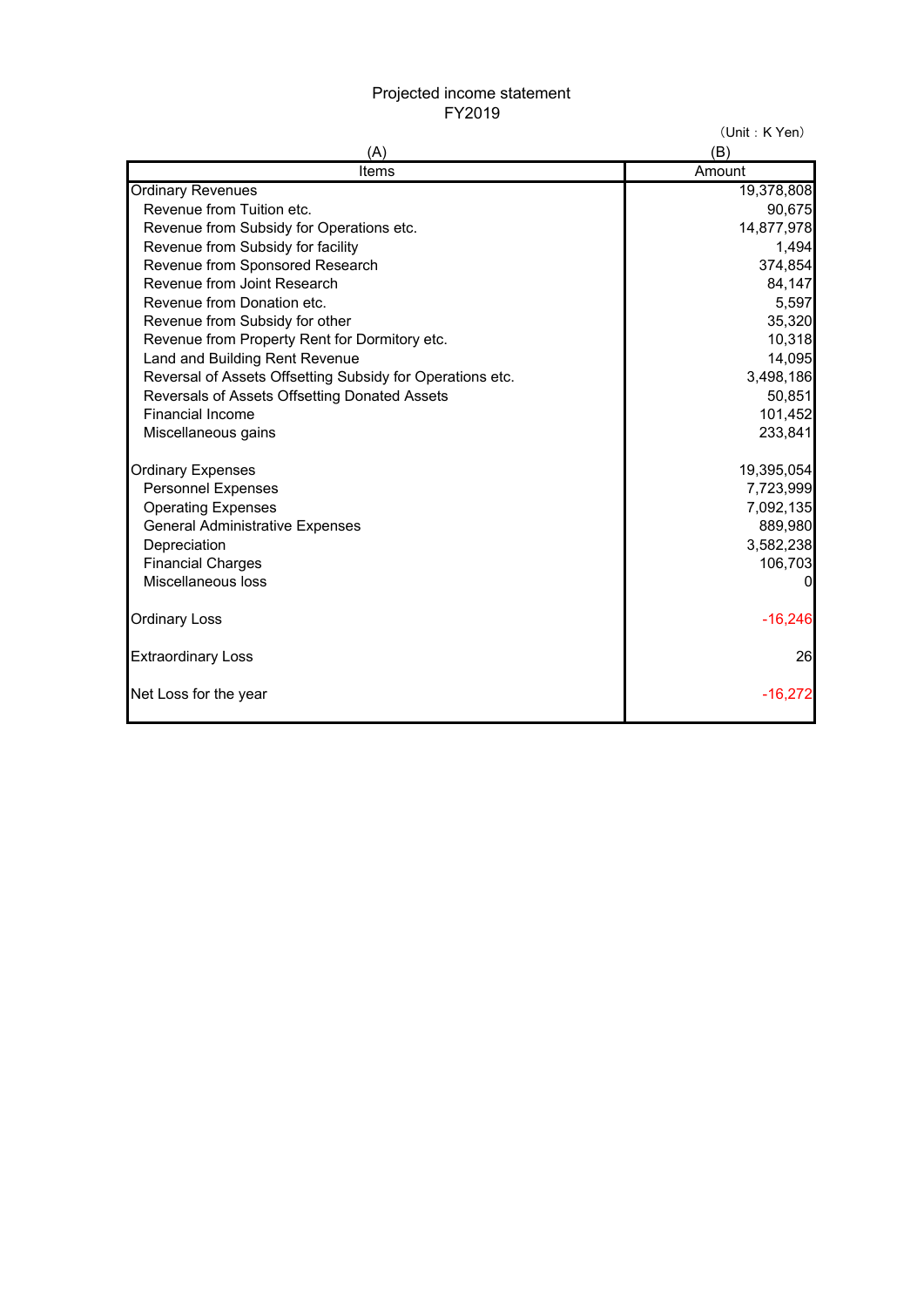## **Balance Sheets**

As of March 31, 2021

| (1)          | Assets                                                                                            |                        |            |                          |
|--------------|---------------------------------------------------------------------------------------------------|------------------------|------------|--------------------------|
| (2)          | I Noncurrent assets                                                                               |                        |            |                          |
| (3)<br>(4)   | 1 Properties, plants, and equipment<br>Land                                                       | 1,659,667              |            |                          |
| (5)          | 53,979,334<br><b>Buildings</b>                                                                    |                        |            |                          |
| (6)<br>(7)   | $-15,501,001$<br>Accumulated depreciation<br>Structures<br>7,585,627                              | 38,478,333             |            |                          |
| (8)          | $-2,453,521$<br>Accumulated depreciation                                                          | 5,132,106              |            |                          |
| (9)<br>(10)  | 236,395<br><b>Machineries</b><br>$-208,913$<br>Accumulated depreciation                           | 27,483                 |            |                          |
| (11)<br>(12) | 28,635,967<br>Equipment<br>$-23,314,408$<br>Accumulated depreciation                              | 5,321,559              |            |                          |
| (13)         | <b>Books</b>                                                                                      | 9,774                  |            |                          |
| (14)<br>(15) | Ships and vessels<br>2,004<br>Accumulated depreciation<br>$-2,004$                                | 0                      |            |                          |
| (16)         | 27,426<br>Vehicles and transportation equipment<br>$-27,205$                                      | 222                    |            |                          |
| (17)<br>(18) | Accumulated depreciation<br>1,718,419<br>Lease assets                                             |                        |            |                          |
| (19)<br>(20) | Accumulated depreciation<br>$-1,717,628$<br>Construction in progress                              | 791<br>5,297,781       |            |                          |
| (21)<br>(22) | Total properties, plants, and equipment                                                           | 55,927,715             |            |                          |
| (23)         | 2 Intangible assets net of amortization                                                           |                        |            |                          |
| (24)<br>(25) | Patents<br>Trademark rights                                                                       | 46,739<br>250          |            |                          |
| (26)         | Softwares                                                                                         | 122,288                |            |                          |
| (27)         | Patents (in the process of filing)                                                                | 199,686                |            |                          |
| (28)         | Others                                                                                            | 15,241                 |            |                          |
| (29)<br>(30) | Total intangible assets, net                                                                      | 384,204                |            |                          |
| (31)<br>(32) | 3 Investments and other assets<br>Investments in securities                                       | 5                      |            |                          |
| (33)         | Security deposits                                                                                 | 1,758                  |            |                          |
| (34)         | Long-term prepaid expenses                                                                        | 748                    |            |                          |
| (35)         | Lease investment assets (Long-term)                                                               | 3,947,371              |            |                          |
| (36)<br>(37) | Total investments and other assets<br>Total noncurrent assets                                     | 3,949,881              | 60,261,800 |                          |
| (38)         |                                                                                                   |                        |            |                          |
| (39)         | II Current assets                                                                                 |                        |            |                          |
| (40)<br>(41) | Cash and cash equivalents<br>Accounts receivable                                                  | 3,235,202<br>1,125,509 |            |                          |
| (42)         | Supplies                                                                                          | 36,830                 |            |                          |
| (43)         | Prepaid expenses                                                                                  | 24,155                 |            |                          |
|              |                                                                                                   |                        |            |                          |
| (44)         | Lease investment assets (Short-term)                                                              | 125,917                |            |                          |
| (45)         | Total current assets                                                                              |                        | 4,547,612  |                          |
| (46)<br>(47) | Total assets                                                                                      |                        |            | 64,809,412               |
| (48)         | Liabilities                                                                                       |                        |            |                          |
| (49)         | I Noncurrent liabilities                                                                          |                        |            |                          |
| (50)         | Encumbrance for assets - subsidy for operation                                                    | 11,640,167             |            |                          |
| (51)<br>(52) | Encumbrance for assets - donation<br>Encumbrance for assets - donated by Japan government         | 52,281<br>678          |            |                          |
| (53)         | Allowance-retirement benefits                                                                     | 165,963                |            |                          |
| (54)         | Long-term accrued amounts payable                                                                 | 3,974,656              |            |                          |
| (55)         | Long-term lease obligations                                                                       | 113                    |            |                          |
| (56)<br>(57) | Total noncurrent liabilities                                                                      |                        | 15,833,857 |                          |
| (58)         | II Current liabilities                                                                            |                        |            |                          |
| (59)         | Advance received                                                                                  | 502                    |            |                          |
| (60)<br>(61) | Deposits received - subsidy for operation<br>239,088<br>Deposits received - subsidy for operation |                        |            |                          |
| (62)         | Deposits received-subsidy for facility<br>5,245,889                                               | 5,484,977              |            |                          |
| (63)         | Deposits received - donation                                                                      | 58,172                 |            |                          |
| (64)         | Deposits received - Kakenhi<br>Deposits received - others                                         | 68,432<br>122,050      |            |                          |
| (65)<br>(66) | Accounts payable                                                                                  | 2,650,509              |            |                          |
| (67)         | Short-term lease obligations                                                                      | 678                    |            |                          |
| (68)         | Accrued expenses                                                                                  | 79,414                 |            |                          |
| (69)<br>(70) | <b>Total current liabilities</b><br><b>Total liabilities</b>                                      |                        | 8,464,734  | 24,298,592               |
| (71)         |                                                                                                   |                        |            |                          |
| (72)<br>(73) | Equities<br>I Contributions                                                                       |                        |            |                          |
| (74)         | Contributions from government                                                                     | 24,317,681             |            |                          |
| (75)         | Total contributions                                                                               |                        | 24,317,681 |                          |
| (76)         |                                                                                                   |                        |            |                          |
| (77)<br>(78) | II Additional paid-in contributions<br>Additional paid-in contributions                           | 31,252,648             |            |                          |
| (79)         | Accumulated depreciation - directly deducted from equity                                          | -15,760,442            |            |                          |
| (80)         | Total additional paid-in contributions                                                            |                        | 15,492,206 |                          |
| (81)<br>(82) | III Retained earnings                                                                             |                        |            |                          |
| (83)         | Voluntary reserve funds                                                                           |                        |            |                          |
| (84)         | Special reserve funds                                                                             | 80,533                 |            |                          |
| (85)<br>(86) | Accumulated net income                                                                            | 620,400                |            |                          |
| (87)         | (Net income/ $\triangle$ loss for FY20)<br>Total retained earnings                                | $-14,923)$             | 700,933    |                          |
| (88)<br>(89) | <b>Total equities</b><br>Total liabilities and equities                                           |                        |            | 40,510,820<br>64,809,412 |